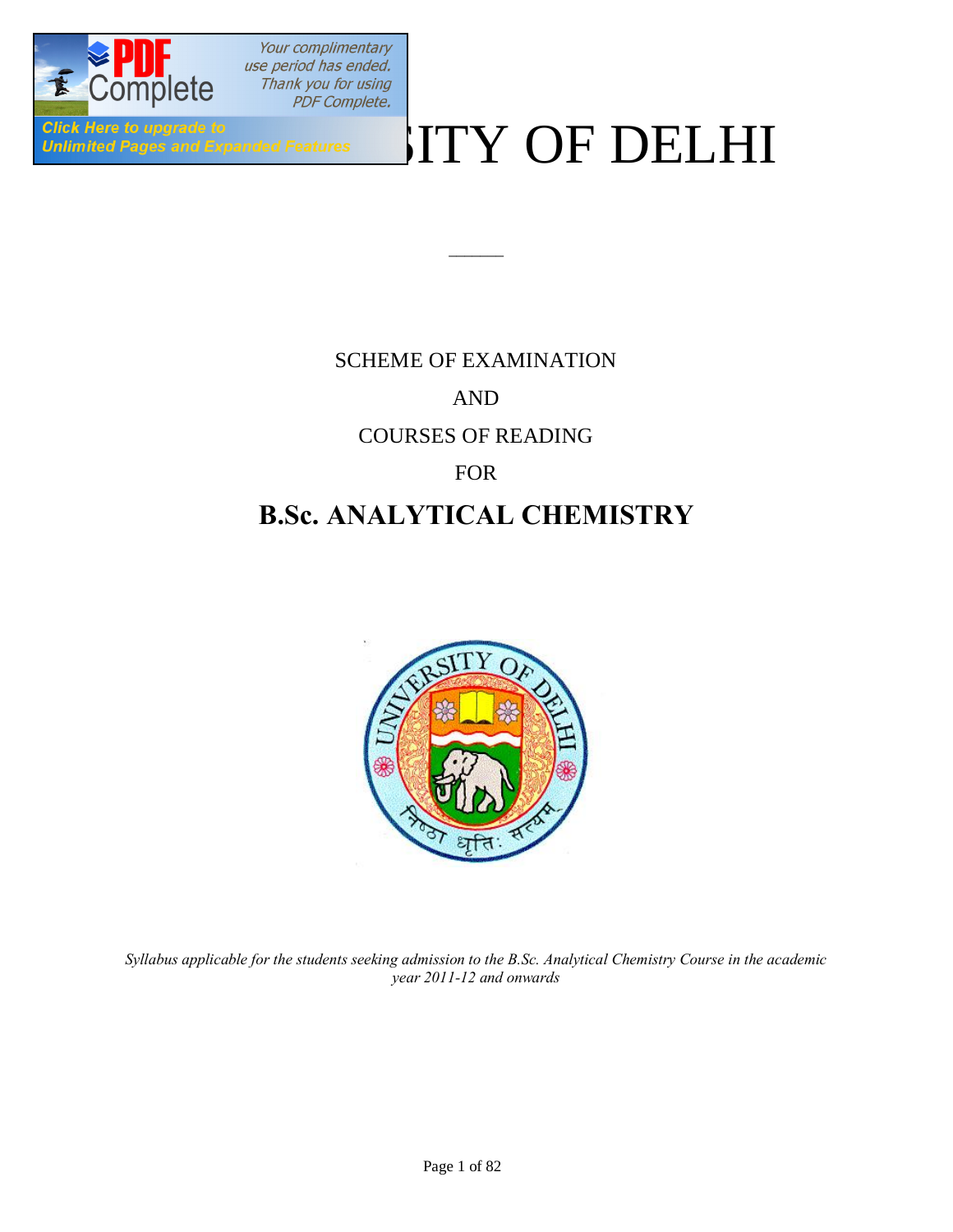

### Thank you for using **PDF Complete.**

# *Balimited Pages and Expanded Features*<br>**B.SC Analytical Chemistry**

Analytical Chemistry is an applied, experimental field of science and is based not only on chemistry, but also on physics, biology, information theory and many fields of technology. It is of fundamental importance not only to all branches of chemistry but also to all biological sciences, engineering sciences, health, medicine, pharmaceuticals, environment, industrial processes, quality control and implementation of legislation.

The objective of B.Sc Analytical chemistry course is to provide students exposure to chemistry, physics, biological sciences, environmental science, computer application, instrumentation and analytical techniques. In this three year course spread over six semesters, there are 12 papers of chemistry including 6 papers of analytical chemistry; 3 papers each of mathematics and physics and one paper each of intellectual property rights, biochemistry and environmental chemistry, technical writing and communication in English, computational skills. In the last two semesters of this course, there is a provision for two elective papers out of four papers, viz. green chemistry, polymer science, biotechnology and forensic science.

After graduating in Analytical Chemistry the students can pursue academics in Chemistry, bioinformatics, forensic science, biochemistry and other disciplines of inter-disciplinary sciences. They can also use it as a stepping stone to pharmaceutical industry and for Research and Development in industry.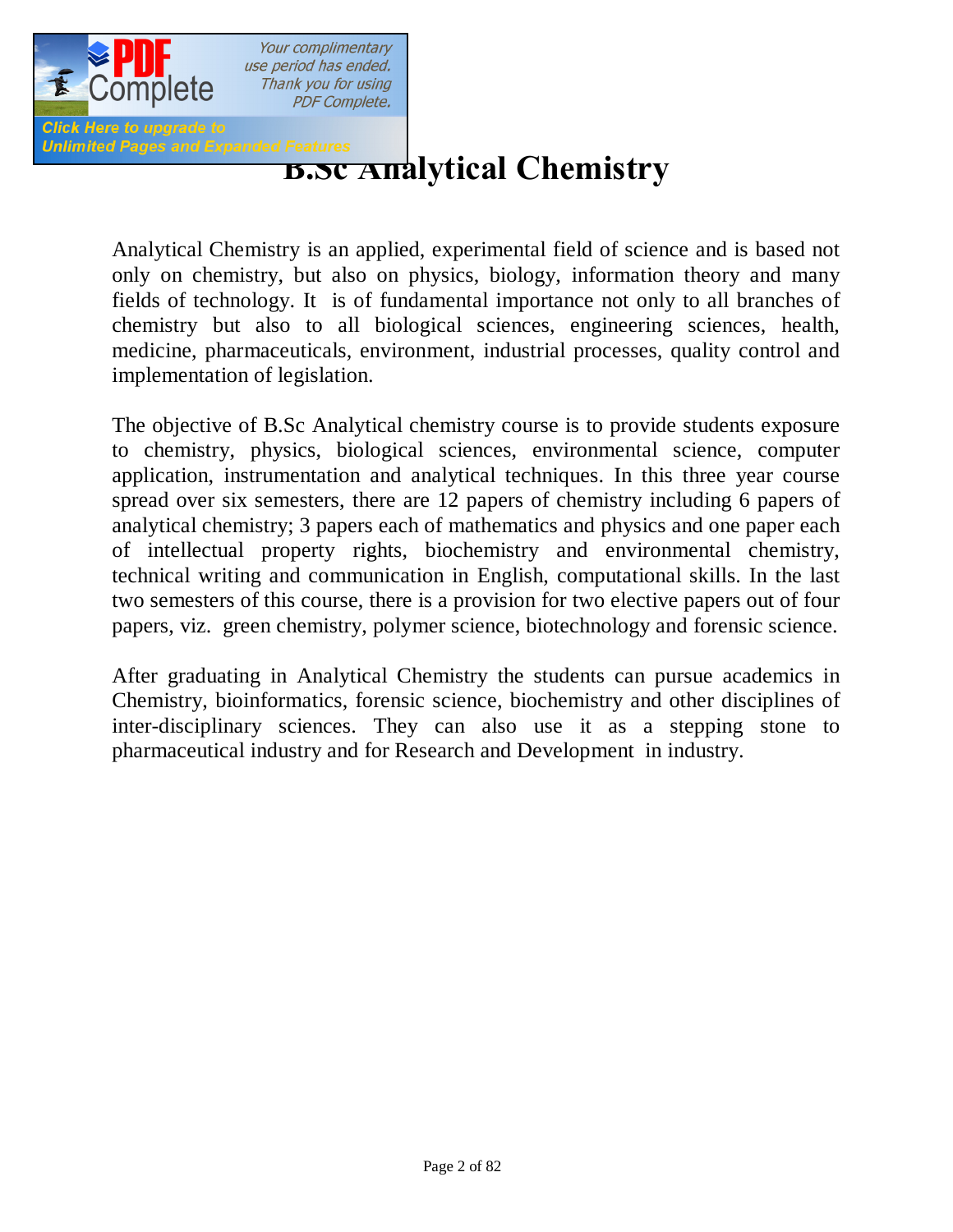

# **[Cour](http://www.pdfcomplete.com/cms/hppl/tabid/108/Default.aspx?r=q8b3uige22)se Structure**

All theory papers will have 5 periods per week, including 1 period for assignments, discussion, presentations, etc.

There shall be 6 practical classes per week for Chemistry and Analytical Chemistry.

In addition, there shall be one qualifying paper in self-learning mode called Environmental Studies.

Each Theory Paper shall be of 100 marks and Practical Paper shall be of 50 marks.

Total Number of Papers : 24

| Semester-1 | Paper No.                           | <b>Paper Name</b>                                                           | <b>Duration</b><br>(Hrs.) | <b>Maximum</b><br><b>Marks</b> |
|------------|-------------------------------------|-----------------------------------------------------------------------------|---------------------------|--------------------------------|
| Paper 1    | <b>CHPT-101</b>                     | Chemistry- $I^*$                                                            | 3                         | 100                            |
| Paper 2    | <b>PHPT-101</b>                     | Physics-1: Mechanics *                                                      |                           | 100                            |
| Paper 3    | <b>ACPT-101</b>                     | Analytical Chemistry-I*                                                     | 3                         | 100                            |
| Paper 4    | <b>ENAT-101/</b><br><b>CSAT-101</b> | Technical writing and<br>Communication in English/<br>Computational skills* | 3                         | 100                            |

## **Year I**

\* With Practicals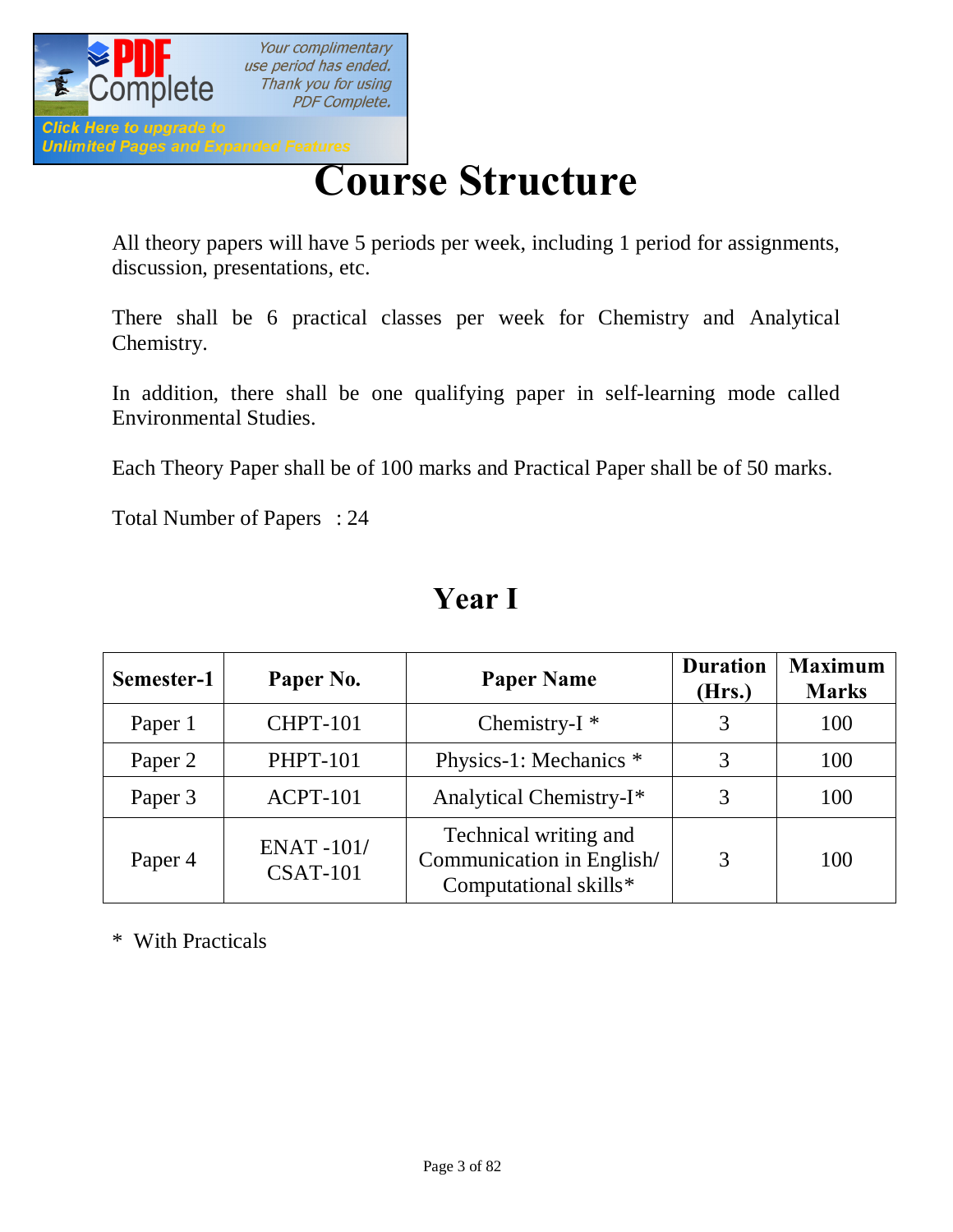

| и пого во аругимо во |                                                         |                                                                             |                           |                                |
|----------------------|---------------------------------------------------------|-----------------------------------------------------------------------------|---------------------------|--------------------------------|
| $DUHUMU^-$           | mited Pages and Expanded Features<br><b>1 арег 110.</b> | <b>Paper Name</b>                                                           | <b>Duration</b><br>(Hrs.) | <b>Maximum</b><br><b>Marks</b> |
| Paper 5              | <b>CHPT-202</b>                                         | Chemistry- $II^*$                                                           |                           | 100                            |
| Paper 6              | <b>MAPT-101</b>                                         | <b>Calculus and Matrices</b>                                                | 3                         | 100                            |
| Paper 7              | <b>ICPT-202/</b><br>ACPT-202                            | Analytical Chemistry-II*                                                    | 3                         | 100                            |
| Paper 8              | <b>ENAT-101/</b><br><b>CSAT-101</b>                     | Technical writing and<br>Communication in English/<br>Computational skills* | 3                         | 100                            |

\* With Practicals

# **Year II**

| Semester-3 | Paper No.                                    | <b>Paper Name</b>                            | <b>Duration</b><br>(Hrs.) | <b>Maximum</b><br><b>Marks</b> |
|------------|----------------------------------------------|----------------------------------------------|---------------------------|--------------------------------|
| Paper 9    | <b>CHPT-303</b>                              | Chemistry- $III^*$                           |                           | 100                            |
| Paper 10   | <b>MAPT-303</b>                              | Algebra                                      | 3                         | 100                            |
| Paper 11   | ACPT-303                                     | Analytical Chemistry-III*                    | 3                         | 100                            |
| Paper 12   | Paper-602<br>$($ of B.Sc $(H)$<br>Chemistry) | Biochemistry and<br>Environmental Chemistry* | 3                         | 100                            |

\* With Practicals

| Semester-4 | Paper No.       | <b>Paper Name</b>                   | <b>Duration</b><br>(Hrs.) | <b>Maximum</b><br><b>Marks</b> |
|------------|-----------------|-------------------------------------|---------------------------|--------------------------------|
| Paper 13   | <b>CHPT-404</b> | Chemistry-IV*                       |                           | 100                            |
| Paper 14   | <b>PHPT-303</b> | Physics-II : Wave and<br>Optics $*$ |                           | 100                            |
| Paper 15   | ACPT-404        | Analytical Chemistry-IV*            |                           | 100                            |
| Paper 16   | EL310 (vi)      | <b>Intellectual Property Rights</b> |                           | 100                            |

\* With Practicals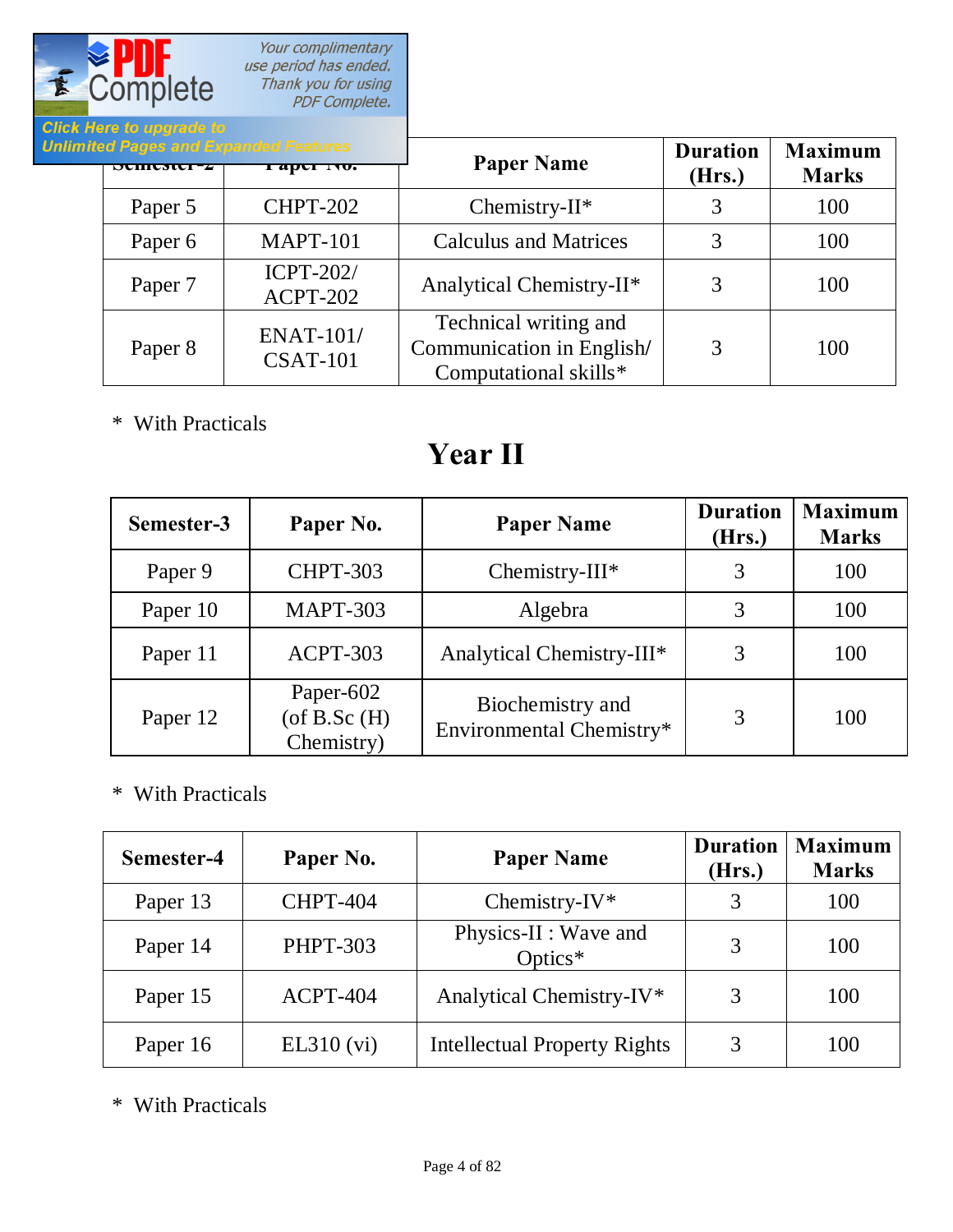

# **Year III**

| Semester-5 | Paper No.                                                                 | <b>Paper Name</b>                                                                                                         | <b>Duration</b><br>(Hrs.) | <b>Maximum</b><br><b>Marks</b> |
|------------|---------------------------------------------------------------------------|---------------------------------------------------------------------------------------------------------------------------|---------------------------|--------------------------------|
| Paper 17   | <b>CHPT-505</b>                                                           | Chemistry- $V^*$                                                                                                          | 3                         | 100                            |
| Paper 18   | <b>PHPT-404</b>                                                           | Physics-III : Electricity,<br>Magnetism and<br>Electromagnetic Theory*                                                    | 3                         | 100                            |
| Paper 19   | <b>ACPT-505</b>                                                           | Analytical Chemistry-V <sup>*</sup>                                                                                       | 3                         | 100                            |
| Paper 20   | EL $310$ (i) or<br>EL $310$ (ii) or<br>$EL 310 (iii)$ or<br>$EL 310$ (iv) | Elective-I: Any one out of<br>(i) Green Chemistry<br>(ii) Polymer Science<br>(iii) Biotechnology<br>(iv) Forensic Science | 3                         | 100                            |

### \* With Practicals

| Semester-6 | Paper No.                                                                 | <b>Paper Name</b>                                                                                                                                                      | <b>Duration</b><br>(Hrs.) | <b>Maximum</b><br><b>Marks</b> |
|------------|---------------------------------------------------------------------------|------------------------------------------------------------------------------------------------------------------------------------------------------------------------|---------------------------|--------------------------------|
| Paper 21   | <b>CHPT-606</b>                                                           | Chemistry- $VI^*$                                                                                                                                                      | 3                         | 100                            |
| Paper 22   | <b>MAPT-404</b>                                                           | <b>Differential Equations</b>                                                                                                                                          | 3                         | 100                            |
| Paper 23   | <b>ACPT-606</b>                                                           | Analytical Chemistry-VI*                                                                                                                                               | 3                         | 100                            |
| Paper 24   | EL $310$ (i) or<br>EL $310$ (ii) or<br>$EL 310 (iii)$ or<br>$EL 310$ (iv) | Elective-2: Any one out of<br>(i) Green Chemistry<br>(ii) Polymer Science<br>(iii) Biotechnology<br>(iv) Forensic Science<br>which has been not opted in<br>Semester 5 | 3                         | 100                            |

### \* With Practicals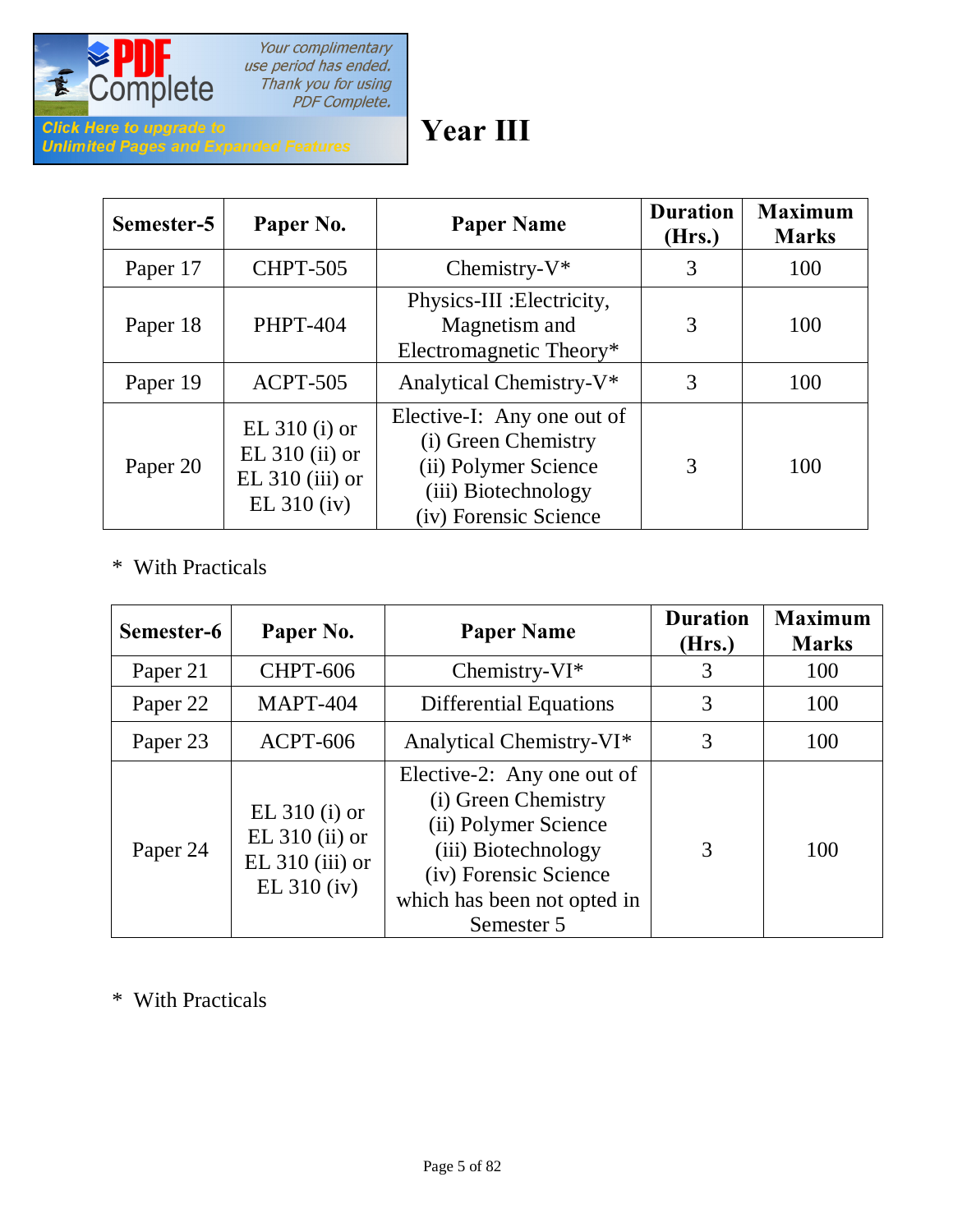

**Click Here to upgrade to Unlimited Pages and Expanded Features** 

# SEMESTER I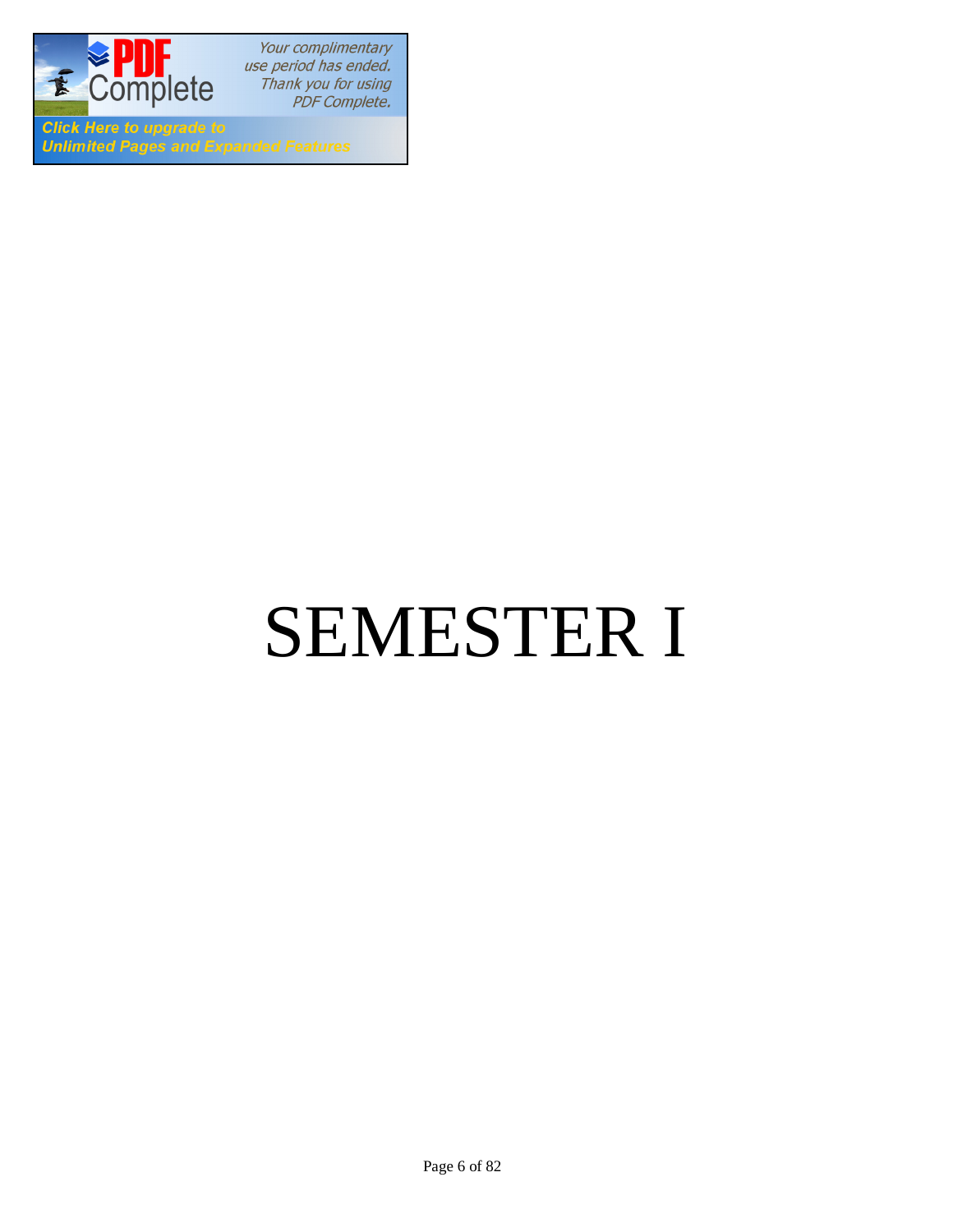## **PAPER-1**

# **CHPT-101: CHEMISTRY-1 (ATOMIC STRUCTURE, BONDING, GENERAL ORGANIC CHEMISTRY & ALIPHATIC HYDROCARBONS)**

*Section A: Inorganic Chemistry-1* **(30 Periods)**

Click Here to upgrade to

**Unlimited Pages and Expanded Features** 

Your complimentary use period has ended. Thank you for using **PDF Complete.** 

**Unit 1 Atomic Structure:** *Recapitulation of: Bohr's theory and its limitations, dual behaviour of matter and radiation, de-Broglie's relation, Heisenberg Uncertainty principle. Need of a new approach to Atomic structure.*

What is Quantum mechanics? Time independent Schrodinger equation (H  $\Psi$  = EY) and meaning of various terms in it. Significance of  $\Psi$  and  $\Psi^2$ , Schrodinger equation for hydrogen atom in Cartesian coordinates (x,y,z). Need of polar coordinates, transformation of Cartesian coordinates (x,y,z) into polar coordinates  $(r,\theta,\phi)$ . Radial and angular parts of the hydogenic wavefunctions (atomic orbitals) and their variations for 1s, 2s, 2p, 3s, 3p and 3d orbitals (Only graphical representation). Radial and angular nodes and their significance. Radial distribution functions and the concept of the most probable distances with special reference to 1s and 2s atomic orbitals. Significance of quantum numbers, orbital angular momentum and quantum numbers  $m_r$  and  $m_s$ . Shapes of s, p and d atomic orbitals, nodal planes. Discovery of spin, spin quantum number (s) and magnetic spin quantum number  $(m_s)$ .

Rules for filling electrons in various orbitals, Electronic configurations of the atoms. Stability of half-filled and completely filled orbitals, concept of exchange energy. Relative energies of atomic orbitals, Anomalous electronic configurations.

### **Unit 2 Chemical Bonding and Molecular Structure**

**Ionic Bonding** :General characteristics of ionic bonding*.* Energy considerations in ionic bonding, lattice energy and solvation energy and their importance in the context of stability and solubility of ionic compounds. Statement of Born-Lande equation for calculation of lattice energy, Born-Haber cycle and its applications, polarizing power and polarizability. Fajangs rules, ionic character in covalent compounds, bond moment, dipole moment and percentage ionic character.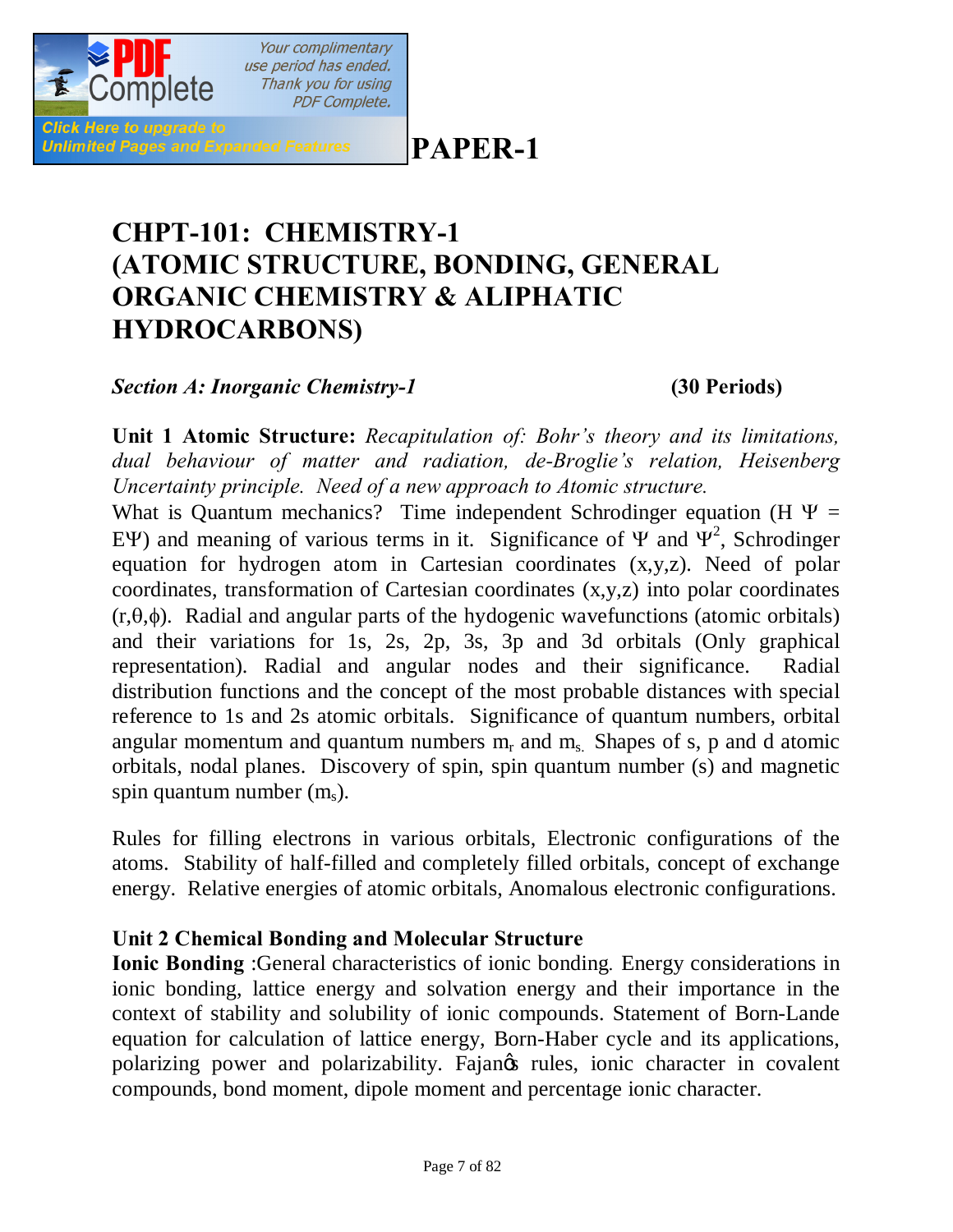

**Click Here to upgrade to Unlimited Pages and Expanded Features**  $\mathbf{i}$ : Shapes of some inorganic molecules and ions

on the basis of VSEPR and hybridization with suitable examples of linear, trigonal planar, square planar, tetrahedral, trigonal bipyramidal and octahedral arrangements.

Concept of resonance and resonating structures in various inorganic and organic compounds.

*MO Approach* : Rules for the LCAO method, bonding and antibonding MOs and their characteristics for s-s, s-p and p-p combination of atomic orbitals, nonbonding combination of orbitals, MO treatment of homonuclear diatomic molecules of 1st and 2nd periods (including idea of s-p mixing) and heteronuclear diatomic molecules such as CO, NO and NO<sup>+</sup>. Comparison of VB and MO approaches.

### *Section B: Organic Chemistry-1* **(30 Periods)**

### **Unit 3 Fundamentals of Organic Chemistry**

Physical Effects, Electronic Displacements: Inductive Effect, Electromeric Effect, Resonance and Hyperconjugation. Cleavage of Bonds: Homolysis and Heterolysis. Structure, shape and reactivity of organic molecules: Nucleophiles and electrophiles. Reactive Intermediates: Carbocations, Carbanions and free radicals. Strength of organic acids and bases: Comparative study with emphasis on factors affecting pK values. Aromaticity: Benzenoids and Huckel& rule.

### **Unit 4 Stereochemistry**

Conformations w.r.t. ethane, butane and cyclohexane. Interconversion of Wedge Formula, Newman, Sawhorse and Fischer representations. Concept of chirality (upto two carbon atoms). Configuration: Geometrical and Optical isomerism; Enantiomerism, Diastereomerism and Meso compounds) . Threo and erythro; D and L; *cis* - *trans* nomenclature; CIP Rules: R/ S (for upto 2 chiral carbon atoms) and  $E/Z$  Nomenclature (for upto two  $C=C$  systems).

### **Unit 5 Aliphatic Hydrocarbons**

Functional group approach for the following reactions (preparations & reactions) to be studied in context to their structure.

**Alkanes:**(Upto 5 Carbons). *Preparation:* Catalytic hydrogenation, Wurtz reaction, Kolbegs synthesis, from Grignard reagent. *Reactions:* Free radical Substitution: Halogenation.

**Alkenes:** (Upto 5 Carbons) *Preparation:* Elimination reactions: Dehydration of alkenes and dehydrohalogenation of alkyl halides (Saytzeff $\alpha$  rule); cis alkenes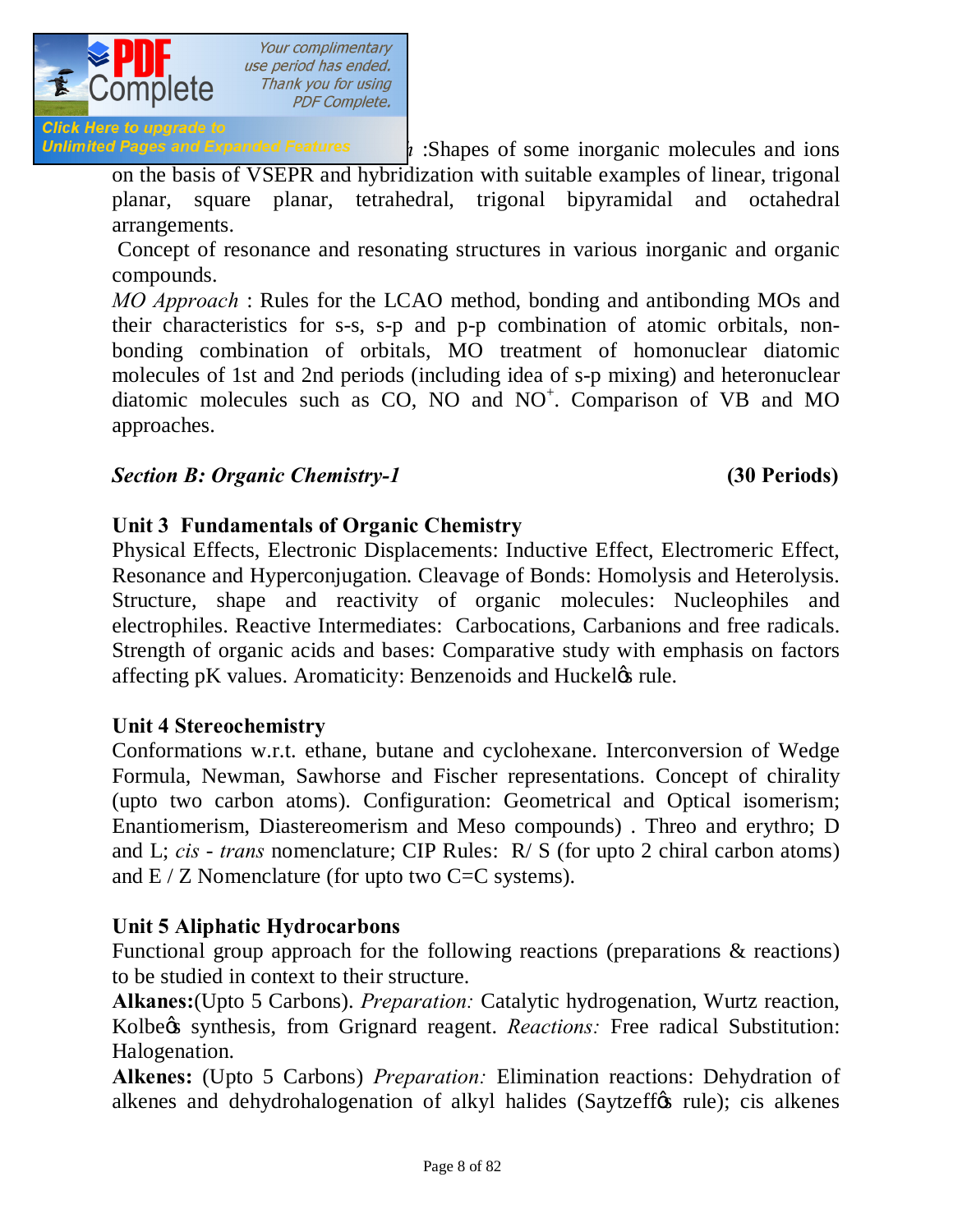

Click Here to upgrade to **Exercise 2018** and trans alkenes (Birch reduction). *Reactions:* Unlimited Pages and Expanded Features 1 trans-addition (bromine), Addition of HX

(Markownikoff & and anti-Markownikoff & addition), Hydration, Ozonolysis, oxymecuration-demercuration, Hydroboration-oxidation.

Alkynes: (Upto 5 Carbons) *Preparation:* Acetylene from CaC<sub>2</sub> and conversion into higher alkynes; by dehalogenation of tetra halides and dehydrohalogenation of vicinal-dihalides.

*Reactions:* formation of metal acetylides, addition of bromine and alkaline  $KMnO<sub>4</sub>$ , ozonolysis and oxidation with hot alk.  $KMnO<sub>4</sub>$ .

### **SUGGESTED READINGS**

- 1. J. D. Lee: *A new Concise Inorganic Chemistry*, E L. B. S.
- 2. F. A. Cotton & G. Wilkinson: *Basic Inorganic Chemistry*, John Wiley.
- 3. Douglas, McDaniel and Alexader: *Concepts and Models in Inorganic Chemistry*, John Wiley.
- 4. James E. Huheey, *Ellen Keiter and Richard Keiter: Inorganic Chemistry: Principles of Structure and Reactivity*, Pearson Publication.
- 5. T. W. Graham Solomon: *Organic Chemistry, John Wiley and Sons*.
- 6. Peter Sykes: *A Guide Book to Mechanism in Organic Chemistry,* Orient Longman.
- 7. E. L. Eliel: *Stereochemistry of Carbon Compounds*, Tata McGraw Hill.
- 8. I. L. Finar: *Organic Chemistry* (Vol. I & II), E. L. B. S.
- 9. R. T. Morrison & R. N. Boyd: *Organic Chemistry*, Prentice Hall.
- 10.Arun Bahl and B. S. Bahl: *Advanced Organic Chemistry,* S. Chand
- 11. Vogel $\alpha$  Qualitative Inorganic Analysis, A.I. Vogel, Prentice Hall,  $7<sup>th</sup>$  Edition.
- 12. Vogeløs Quantitative Chemical Analysis, A.I. Vogel, Prentice Hall, 6<sup>th</sup> Edition.
- 13. Textbook of Practical Organic Chemistry, A.I. Vogel, Prentice Hall,  $5<sup>th</sup>$  edition.
- 14.Practical Organic Chemistry, F. G. Mann. & B. C. Saunders, Orient Longman, 1960.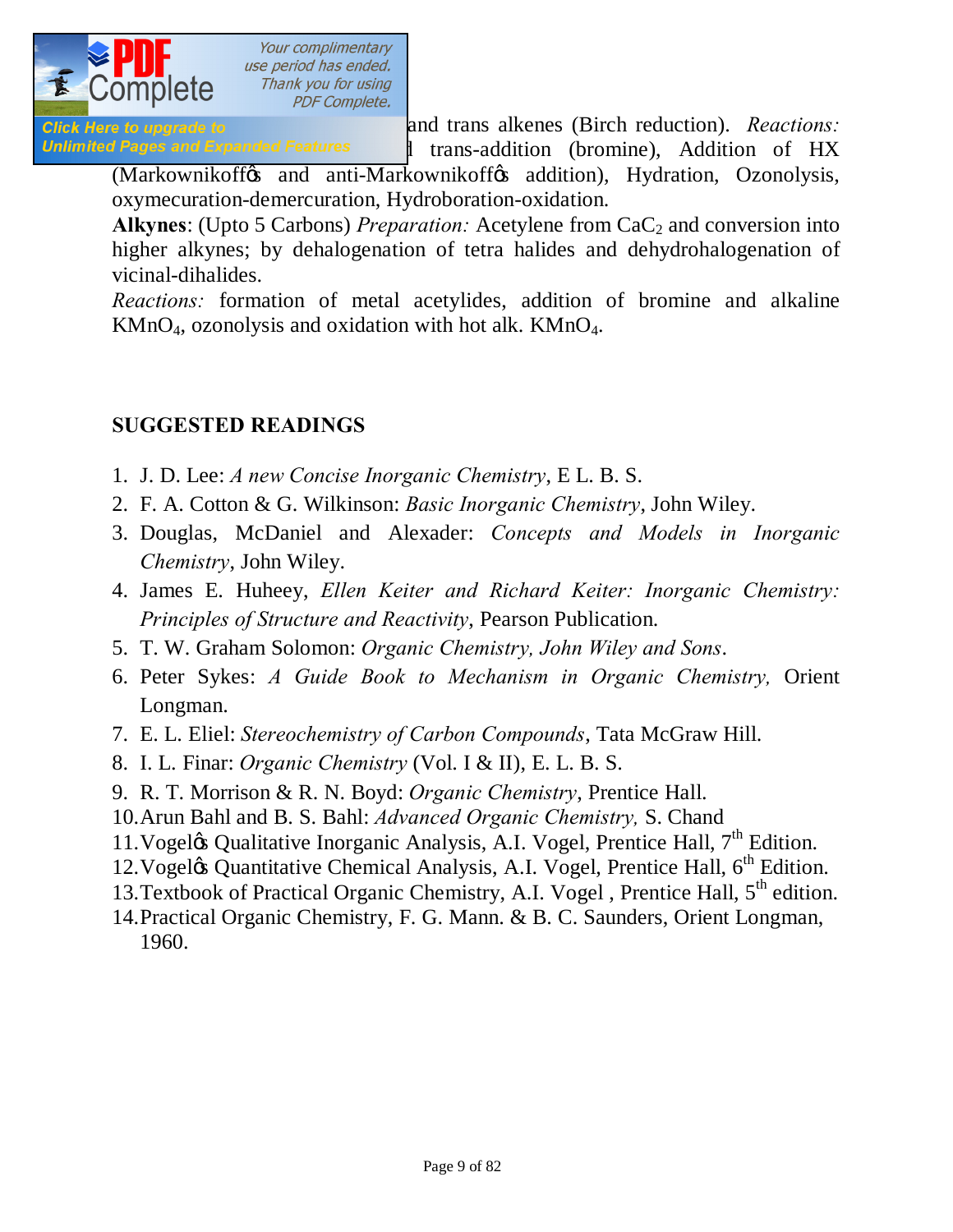

Section A: Inorganic Chemistry - Volumetric Analysis

- 1. Estimation of sodium carbonate and sodium hydrogen carbonate present in a mixture.
- 2. Estimation of oxalic acid by titrating it with KMnO4.
- 3. Estimation of water of crystallization in Mohr $\alpha$ s salt by titrating with KMnO<sub>4</sub>.
- 4. Estimation of Fe (II) ions by titrating it with  $K_2Cr_2O_7$  using internal indicator.
- 5. Estimation of Cu (II) ions iodometrically using  $Na<sub>2</sub>S<sub>2</sub>O<sub>3</sub>$ .

### Section B: Organic Chemistry

- 1. Detection of extra elements (N, S, Cl, Br, I) in organic compounds (containing upto two extra elements)
- 2. Separation of mixtures by Chromatography: Measure the  $R_f$  value in each case (combination of two compounds to be given)
	- (a) Identify and separate the components of a given mixture of 2 amino acids (glycine, aspartic acid, glutamic acid, tyrosine or any other amino acid) by paper chromatography
	- (b)Identify and separate the sugars present in the given mixture by paper chromatography.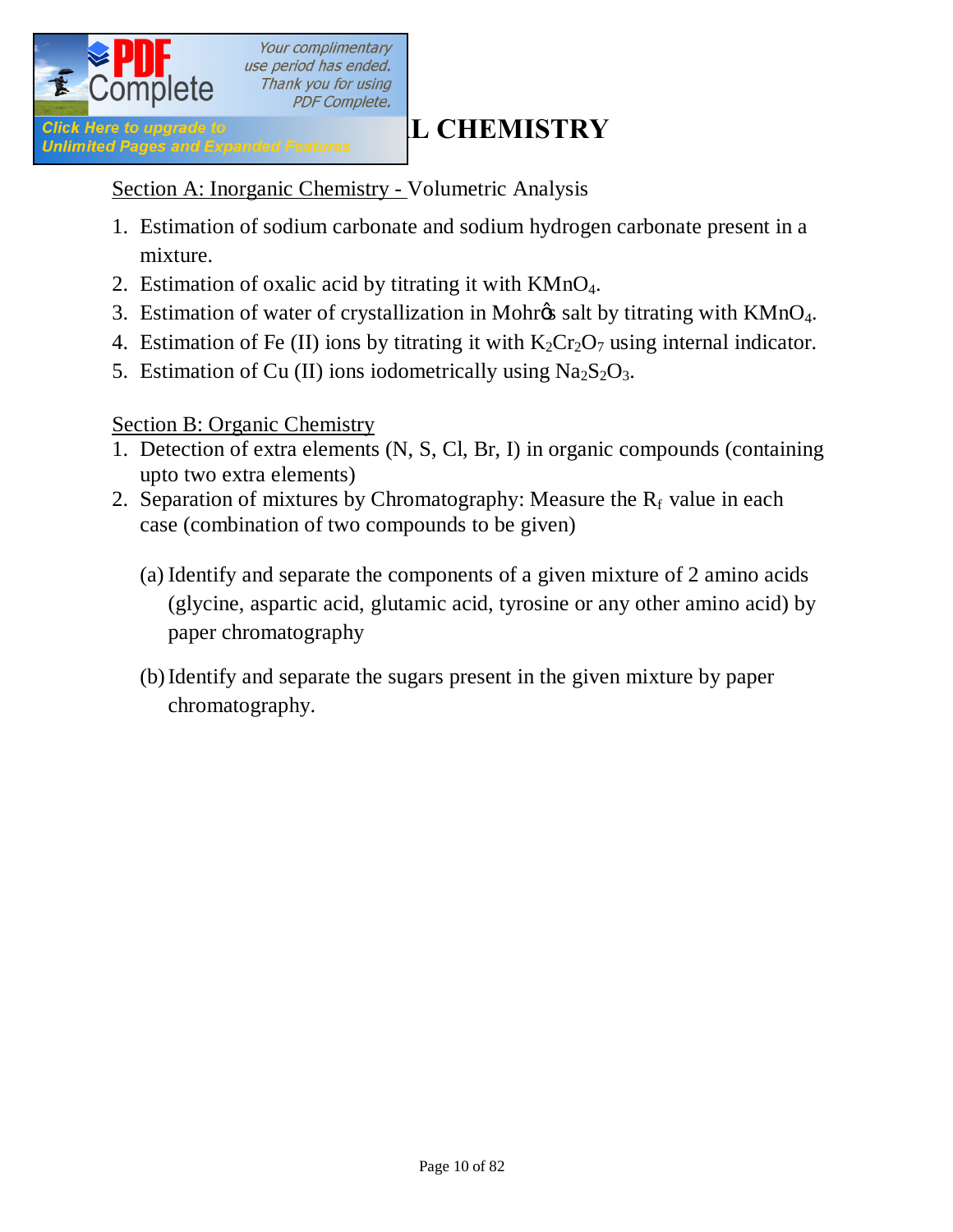

# **PAPER-2**

# **PHPT 101: PHYSICS-1: MECHANICS**

### **Vector calculus (Total Number of Lectures=15)**

Differentiation of a vector with respect to a scalar, Gradient, divergence, Curl and Laplacian operations and their meanings. Idea of line surface and volume integrals gauss divergence theorem, Stokes theorem and Greens theorem in Plane.

### **Mechanics (Total Number of lectures =30)**

Dynamics of a system of particles, Centre of mass, Conservation of momentum. Newton's laws, Galilean invariance, Linear Momentum, Impulse, Work Energy theorem.

Potential energy, conservative and non-conservative forces.

Angular momentum of a particle and system of particles, Torque, Conservation of angular momentum, Rotation about a fixed axis, Moment of inertia and its calculation for rectangular, spherical and cylindrical bodies. Kinetic energy of rotation.

Motion of a particle in a central force field, Kepler<sub>®</sub> Laws (Only Statement).

Elasticity: Hook& Law, Stress, Strain, Elastic Constants, Twisting torque on a wire.

### **Special Theory of Relativity (Total number of lectures=15)**

Constancy of speed of light, Michelson- Morley Experiment, Postulates of Special theory of Relativity, Lorentz transformations. Length contraction and Time Dilation. Theorem of Addition of relativistic velocities, Variation of mass with velocity. Equivalence of mass and energy, Doppler effect, Red shift.

### **SUGGESTED READINGS:**

1. Schaum $\infty$  Outline of Vector Analysis,  $2^{nd}$  Edn. - By Murray Spiegel, Seymour Lipschutz, Tata McGraw-Hill, (2009).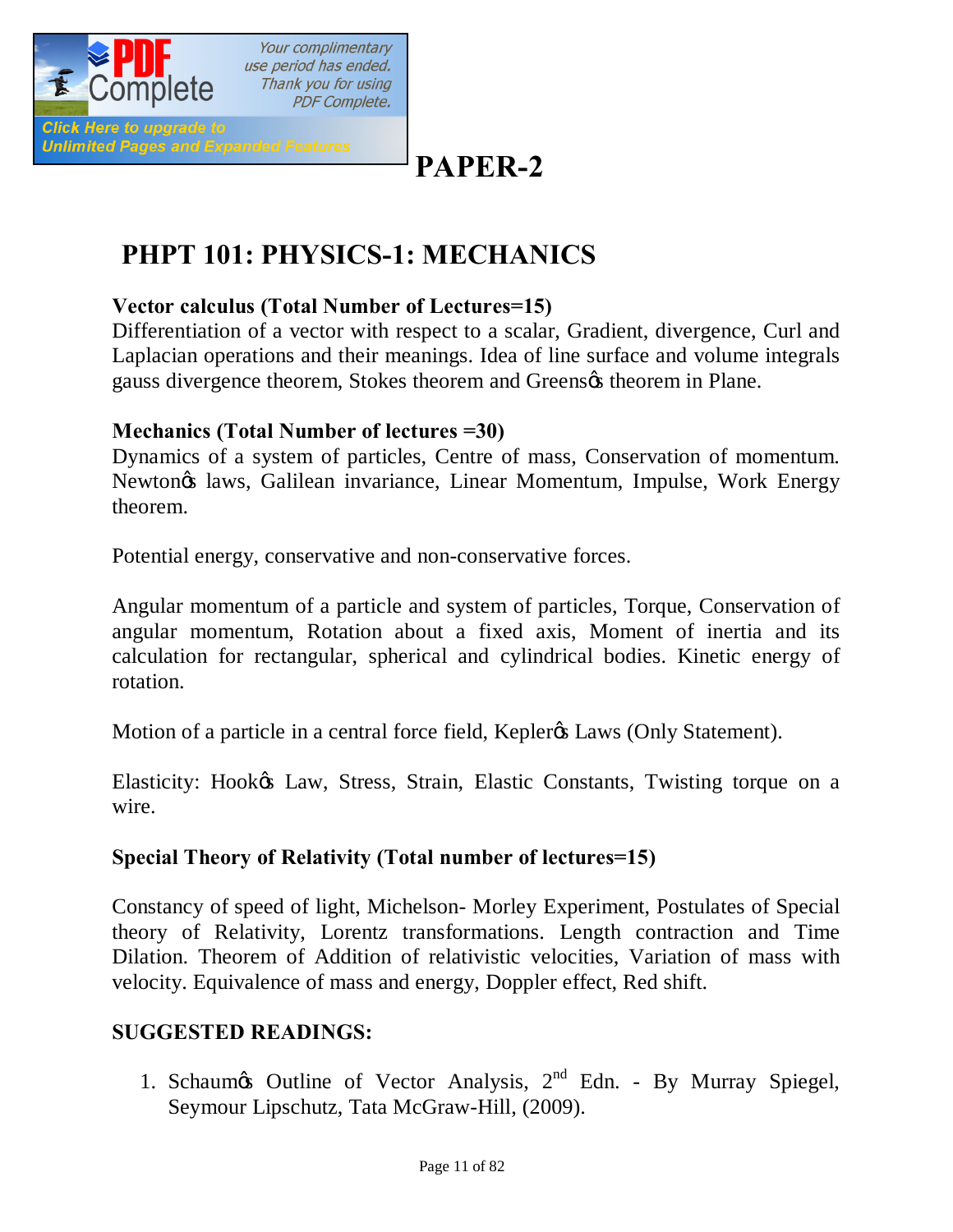

**Click Here to upgrade to 2000**. **(S. Chand & Company Ltd., 2000).** 

Unlimited Pages and Expanded Features ics course: By Charles Kittel, Walter Knight,

Malvin Ruderman, Carl Helmholz and Burton Moyer, Tata McGraw-Hill-2007).

- 4. Physics, Vol. 1 and Vol. 11 by Robert Resnick, David Halliday and Kenneth S. Karane, (John Wiley and Sons,  $5<sup>th</sup>$  Edition -1992).
- 5. Physics for Scientists and Engineers By Raymond A. Serway, John W. Jewett, John W. Jewett, Jr. (Brooks/Cole-2009).

# **PHPP-101: PRACTICAL PHYSICS**

### **Note**

- 1. Each college should set up ALL EXPERIMENTS.
- 2. Each student is required to perform at least 6 practicals in each semester.

### **Practical Exercises:**

- 1. Determination of acceleration due to gravity using Kater<sub>of</sub> Pendulum.
- 2. Determination of the acceleration due to gravity using bar pendulum.
- 3. Determination of moment of inertia of a Fly wheel.
- 4. Determination of frequency of an electrically maintained tuning fork by Melde $\alpha$  experiment.
- 5. Determination of the coefficient of Viscosity of water by capillary flow method (Poiseuille $\alpha$ s method)
- 6. Study of the condition of resonance for a series LCR circuit and determine its resonance frequency and Quality factor.
- 7. Single slit diffraction using laser.
- 8. Verification of Malus Law.
- 9. To determine the modulus of rigidity of a wire by Maxwelløs needle.
- 10. To determine the elastic constants of a wire by Searlegs method.
- 11.To Study the motion of a spring and calculate (s) spring constant and (b) the value of g.
- 12.Q factor of a mechanical oscillator.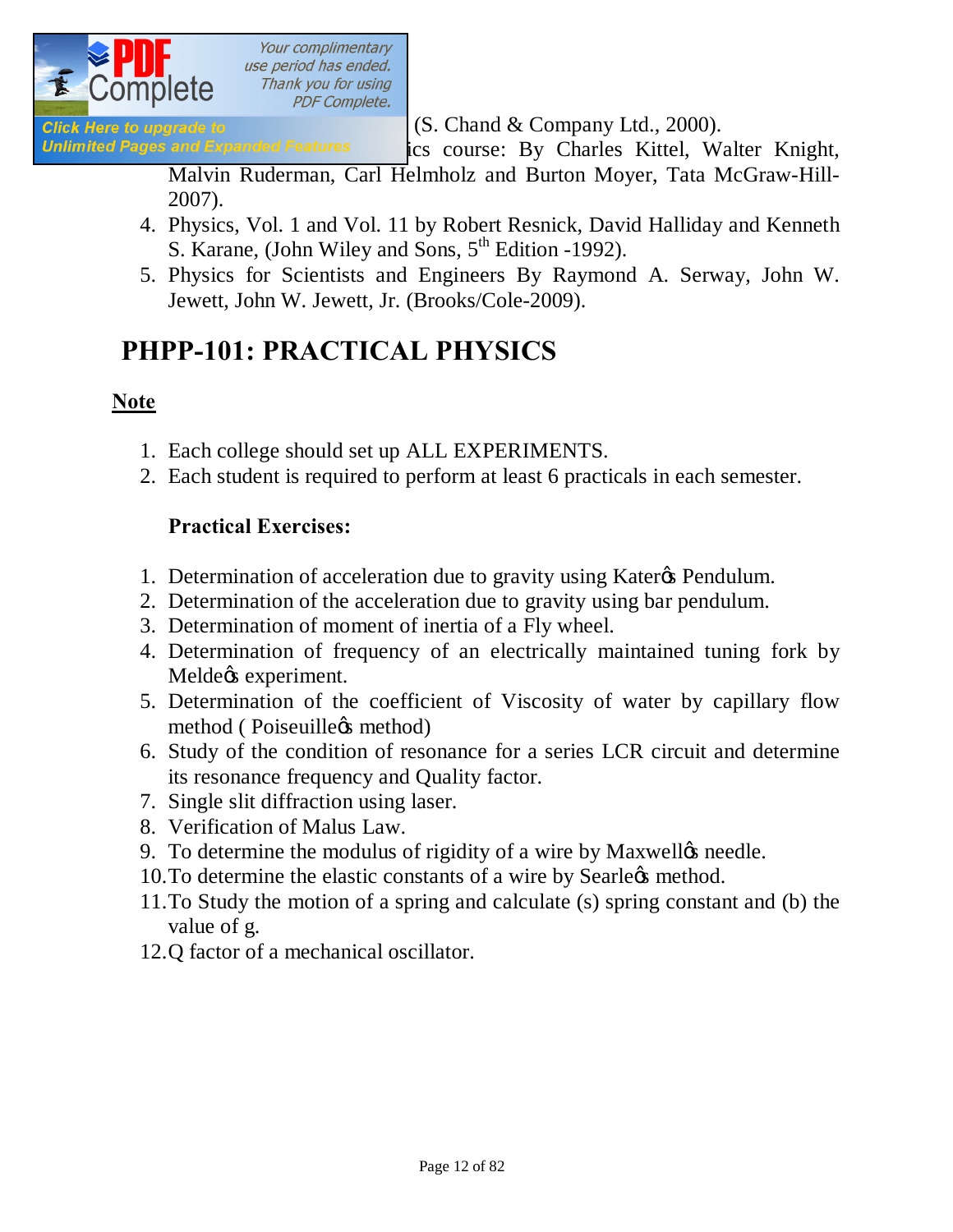

- 1. Advanced Practical Physics: Worsnop and Flint, Methuen & Co, London.
- 2. Advanced Level Practical Physics: Nelson and Ogborn: English Language Book Society.
- 3. Practical Physics, Indu Prakash, Vol 1 and 2.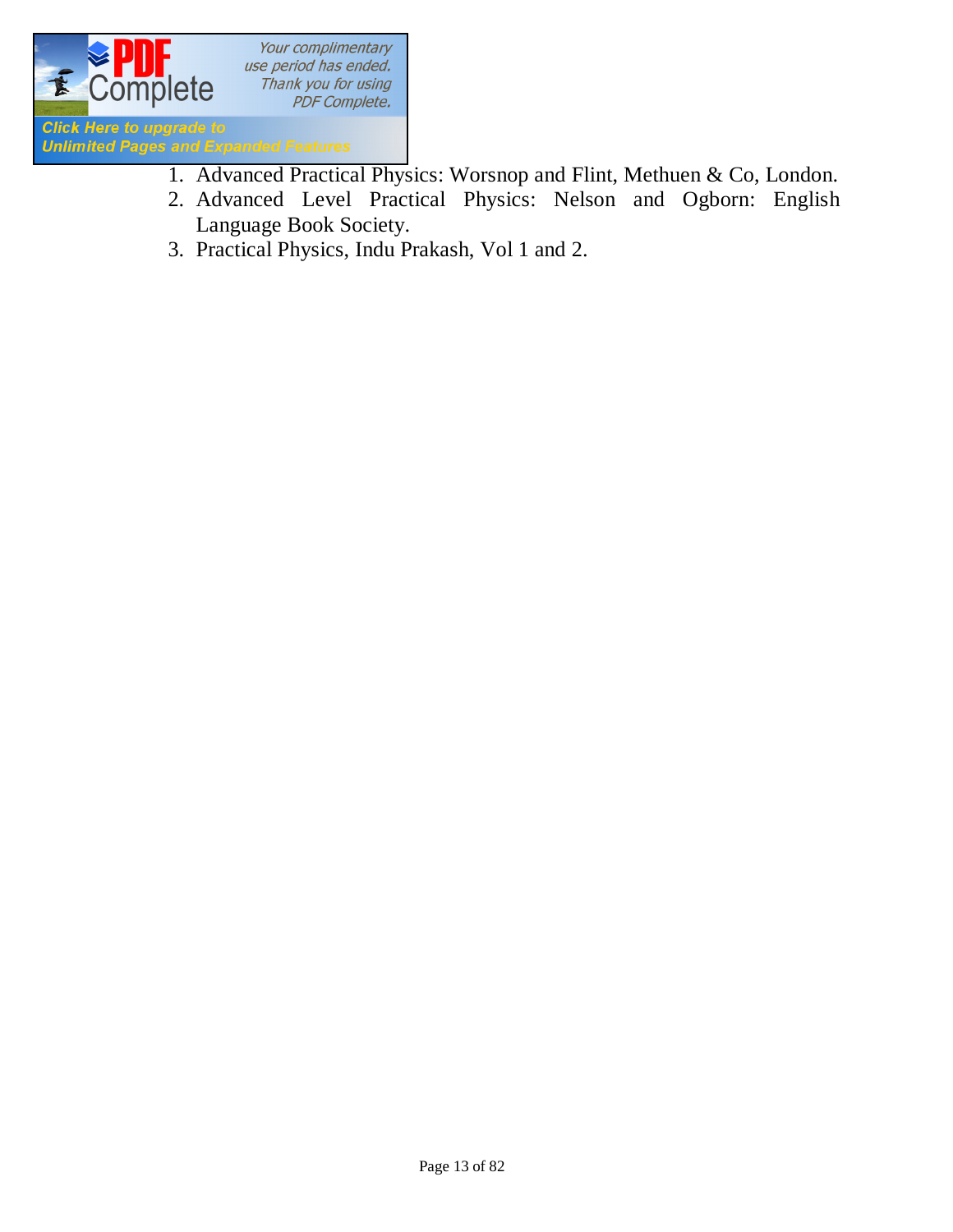

**PAPER-3**

# **ACPT-101: ANALYTICAL CHEMISTRY-1: BASIC PRINCIPLES & LABORATORY OPERATIONS**

### **I. BASIC CONCEPTS**:

**A.** Système international d'unités **or SI Units** 

i) Definitions of the Seven Base Units (Mass, Length, Time, Temperature, Amount of substance, Electrical current and Luminous intensity), Derived units, Conversion between units, Significant figures.

### **B. Chemical concentrations**

- i) Mole, molar mass
- ii) Calculations in grams and moles
- iii) Solutions and their concentrations:

a) Molar concentration b) Analytical molarity c) Equilibrium molarity of a particular species d) Percent concentration e) Parts per million/billion (ppm, ppb) f) Volume ratios for dilution procedures g) p-functions.

**C. Preparing solutions**: standard solutions, primary standards, secondary standards.

### **II. INTRODUCTION TO ANALYTICAL CHEMISTRY AND ANALYTICAL METHODS**

- i) General steps in chemical analysis
- ii) Introduction to methods of detecting analytes
	- Physical
	- · Electromagnetic radiations
	- Electric charge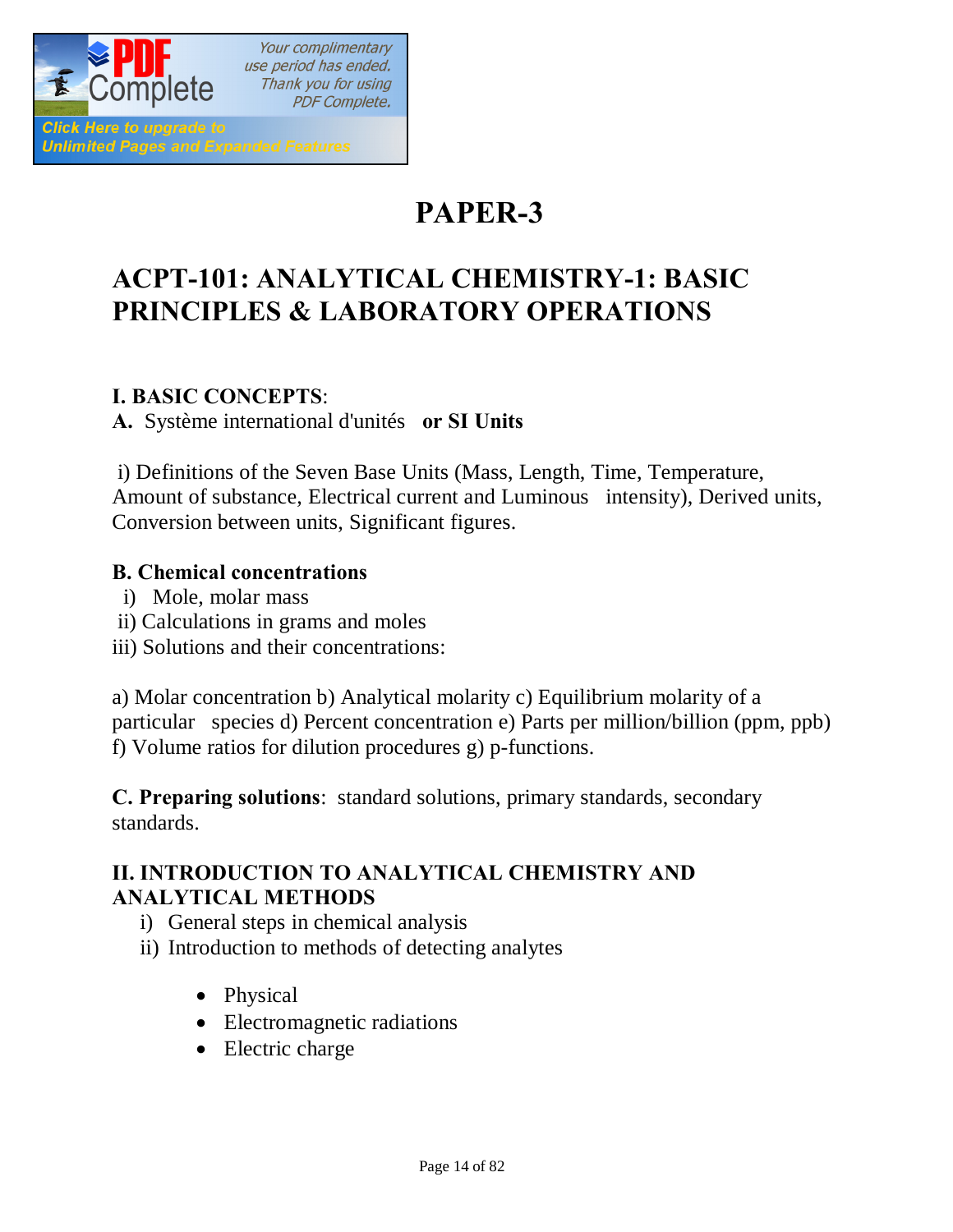

# **Industry of the Universe Constraints Constrainer CONS**<br> **Inlimited Pages and Expanded Features**

- Single pan analytical balance: (operation and theory of the balance, construction details, errors in weighing, care of an analytical balance).
- Description and use of common laboratory apparatus: Volumetric flasks, burettes, pipettes, meniscus readers, weighing bottles, different types of funnels chromatographic columns, chromatographic jars, desiccators, drying ovens, filter crucibles, rubber policeman.
- Calibration and use of volumetric glass ware.
- · pH meter: components of pH meter, use of pH Meter, maintenance of pH meter, application of data.
- · Laboratory notebook.

### **IV. ERRORS IN CHEMICAL ANALYSIS**

- Types of errors
- Accuracy and Precision, Absolute and relative uncertainty, propagation of uncertainty.
- The Gaussian distribution, mean and standard deviation, confidence intervals.
- Statistical tests of data (the F test, the t test, O test for bad data, the method of least squares).
- Calibration curve.
- Laboratory notebook.
- Safety with chemicals and waste.

# **ACPP- 101: PRACTICAL ANALYTICAL CHEMISTRY**

- 1. Use and calibration of volumetric equipment (volumetric flasks, pipette  $\alpha$  and burette<sub>(s)</sub>.
- 2. Preparation of standard solutions of acids and bases.
- 3. Estimation of sodium carbonate by titrating with hydrochloric acid.
- 4. Preparation of standard solution of EDTA.
- 5. Estimation of magnesium using EDTA.
- 6. Use of pH meter: determination of pH of given dilute solutions of shampoos and soaps
- 7. Titration of acid-base using pH meter.
- 8. Preparation of buffers.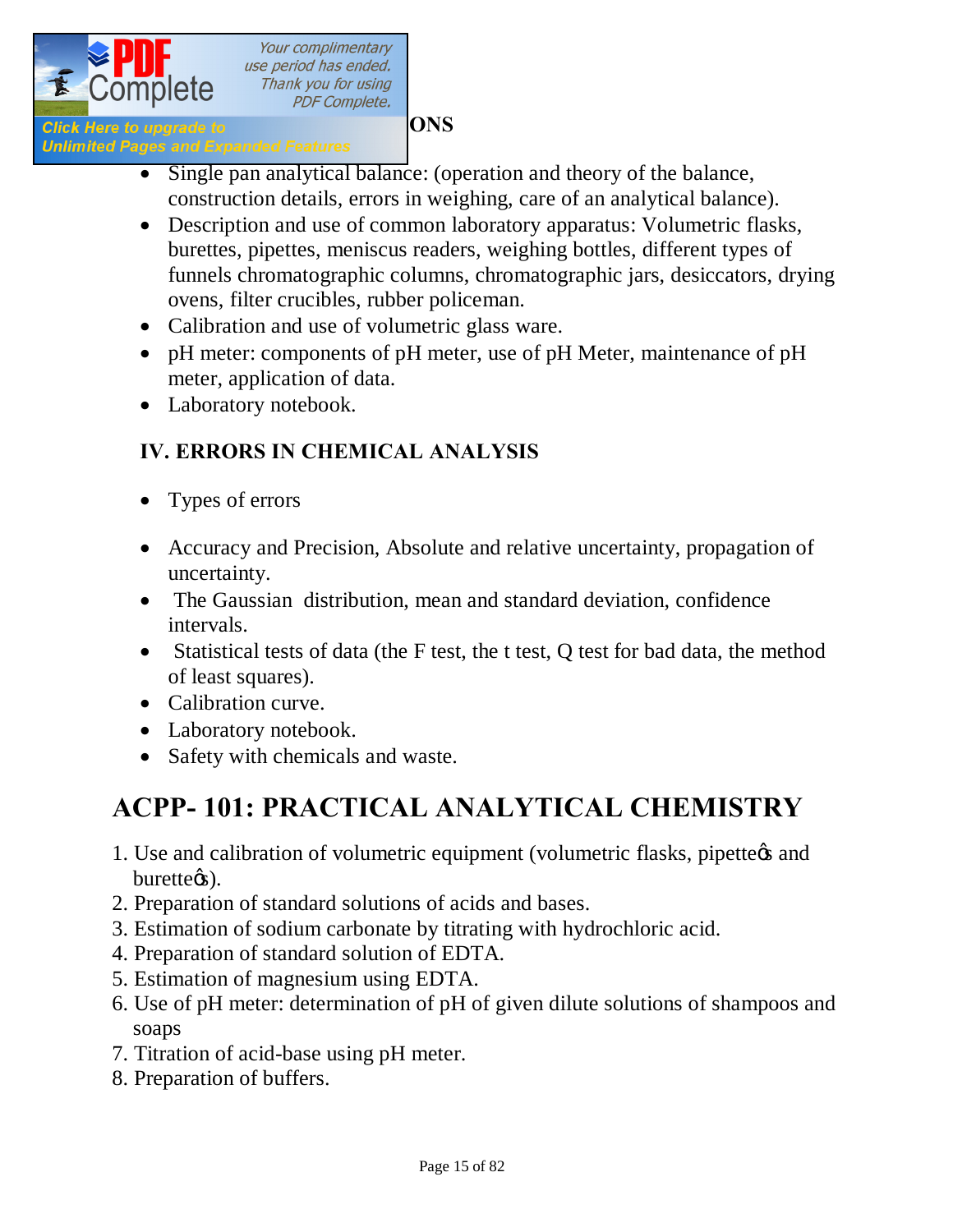

- 1. Seamus P.J. Higson: Analytical Chemistry.
	- 2. Douglas A. Skoog and Donald M..West: Fundamentals of Analytical Chemistry.
	- 3. Adion A. Gordus: Schaumøs Outline of Analytical Chemistry, Tata McGraw-Hill.
	- 4. Gary D. Christian : Analytical Chemistry .
	- 5. Freifelder and Kealy: Analytical Chemistry .
	- 6. Daniel C Harris: Exploring Chemical Analysis.
	- 7. Daniel C Harris: Quantitative Chemical Analysis.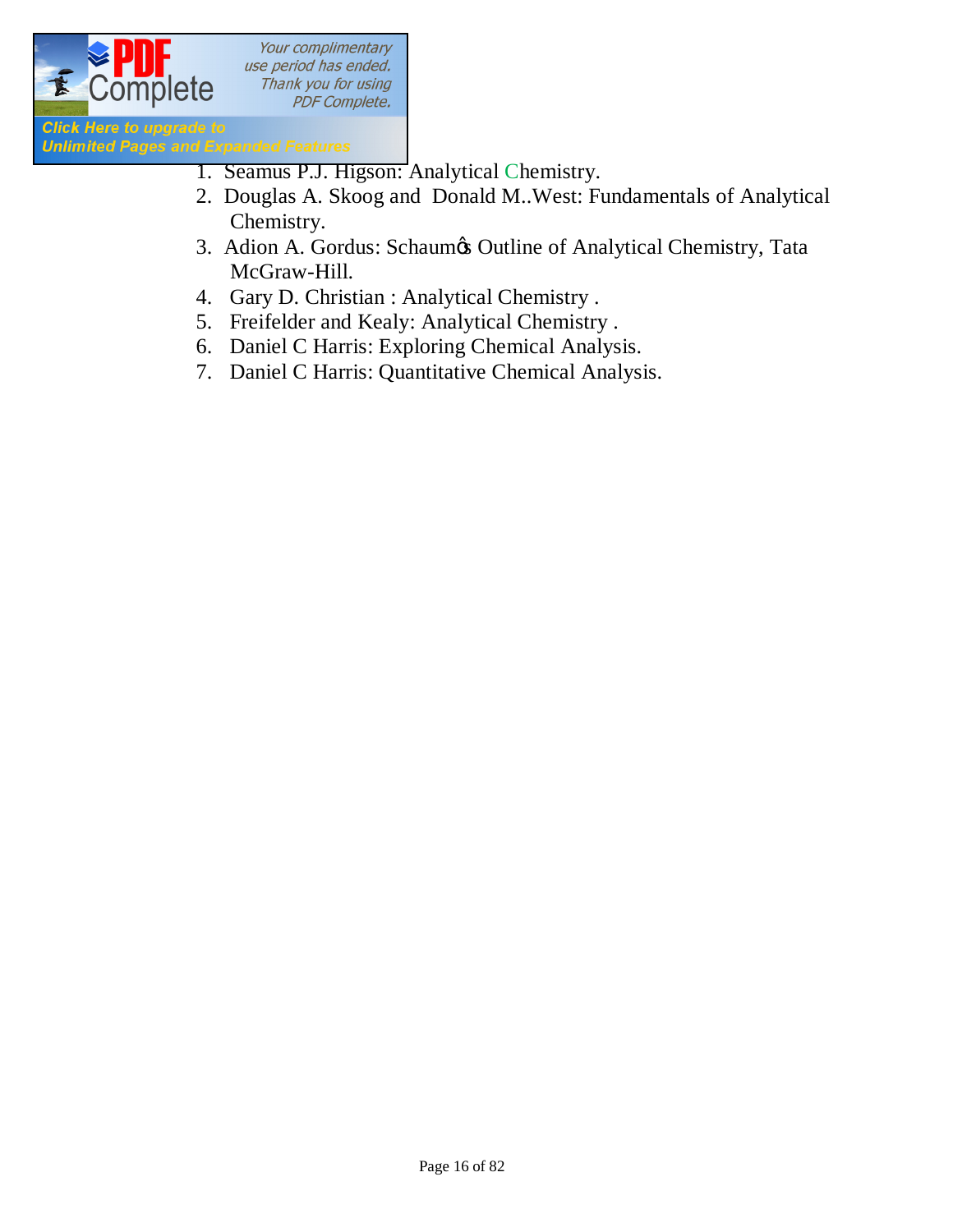

# **PAPER-4**

# **ENPT- 101: TECHNICAL WRITING AND COMMUNICATION IN ENGLSH**

### **Unit 1**

Communication: Language and communication, differences between speech and writing, distinct features of speech, distinct features of writing.

### **Unit 2**

Writing Skills; Selection of topic, thesis statement, developing the thesis; introductory, developmental, transitional and concluding paragraphs, linguistic unity, coherence and cohesion, descriptive, narrative, expository and argumentative writing.

### **Unit 3**

Technical Writing: Scientific and technical subjects; formal and informal writings; formal writings/reports, handbooks, manuals, letters, memorandum, notices, agenda, minutes; common errors to be avoided.

### **SUGGESTED READINGS**

- 1. M. Frank. Writing as thinking: *A guided process approach, Englewood Cliffs,* Prentice Hall Reagents.
- 2. L. Hamp-Lyons and B. Heasely: Study Writing; *A course in written English.* For academic and professional purposes, Cambridge Univ. Press.
- 3. R. Quirk, S. Greenbaum, G. Leech and J. Svartik: *A comprehensive grammar of the English language*, Longman, London.
- 4. Daniel G. Riordan & Steven A. Panley: *"Technical Report Writing Today"* Biztaantra.

### **Additional Reference Books**

- 5. Daniel G. Riordan, Steven E. Pauley, Biztantra: *Technical Report Writing Today*, 8th Edition (2004).
- 6. *Contemporary Business Communication*, Scot Ober, Biztantra, 5th Edition (2004).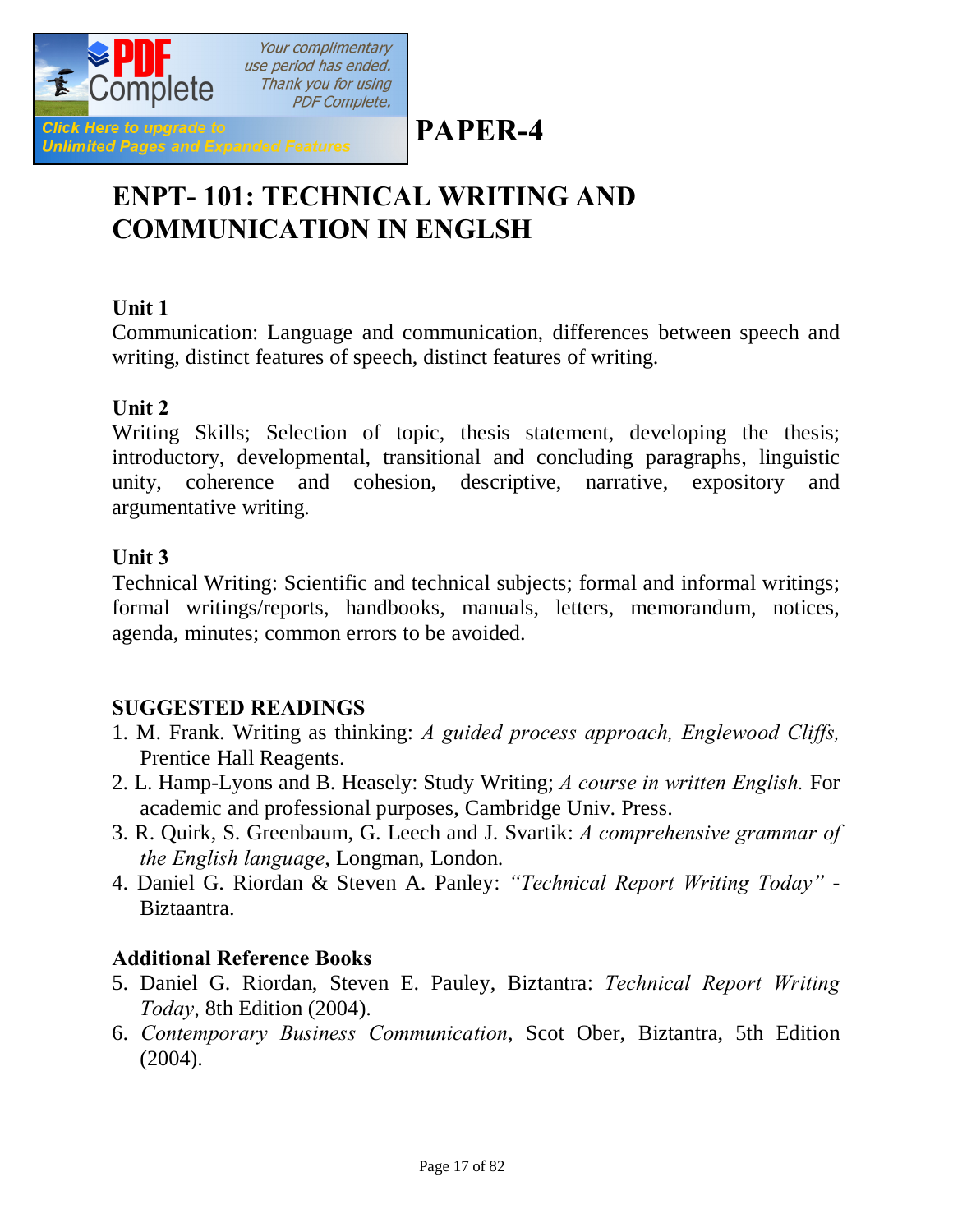

# **PAPER-4**

# **CSPT-101 - COMPUTATIONAL SKILLS**

### **Computer Fundamentals (12 Periods)**

Introduction to Computers: Characteristics of Computers, Uses of computers, Types and generations of Computers

Basic Computer Organization - Units of a computer, CPU, ALU, memory hierarchy, registers, I/O devices

User Interface with the Operating System, System Tools

### **Data Representation (8 Periods)**

Binary representation of integers and real numbers, 1's Complement, 2's Complement, Addition and subtraction of binary numbers, BCD, ASCII, Unicode;

### **Networks terminology (4 Periods)**

Types of networks, router, switch, server-client architecture

### **Multimedia (4 Periods)**

Introduction, Characteristics, Elements, Applications

### **Problem Solving (10 Periods)**

Notion of algorithms, stepwise methodology of developing an algorithm, developing macros in spreadsheet

### **General Awareness (4 Periods)**

IT Act, System Security (virus/firewall etc.)? *I-Tax, Reservations, Banking?*

### **SUGGESTED READINGS :**

[1] V. Rajaraman, **Fundamentals of Computers,** Fourth Edition, PHI.

[2] Anita Goel, **Fundamentals of Computers;** Forthcoming title in Pearson-Education.

Note: Use of Open Office/Star Offices recommended, as they are freely downloadable.

Reference manual for Open Office available at: http://www.openffice.org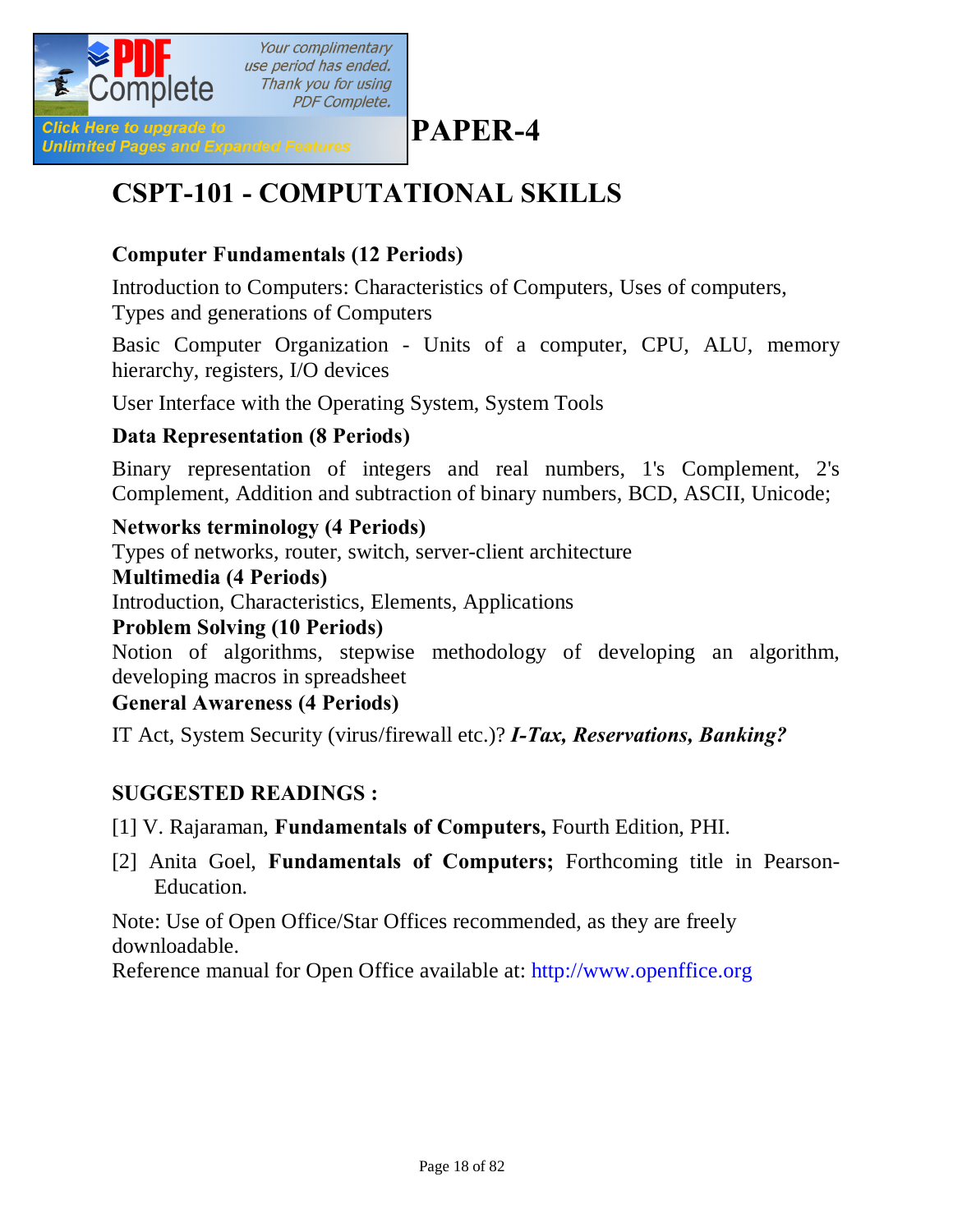

- 1. Defined projects will be done by the students and evaluated by the instructor.
- 2. Document Preparation.
- 3. Presentation Software.
- 4. Familiarizing with the Operating System, Control Panel, Networking Configuration, Firewall setting.
- 5. Spreadsheet Handling, Working with worksheets, Creating a spreadsheet, entering and formatting information, basic functions and formulas, creating charts, tables and graphs.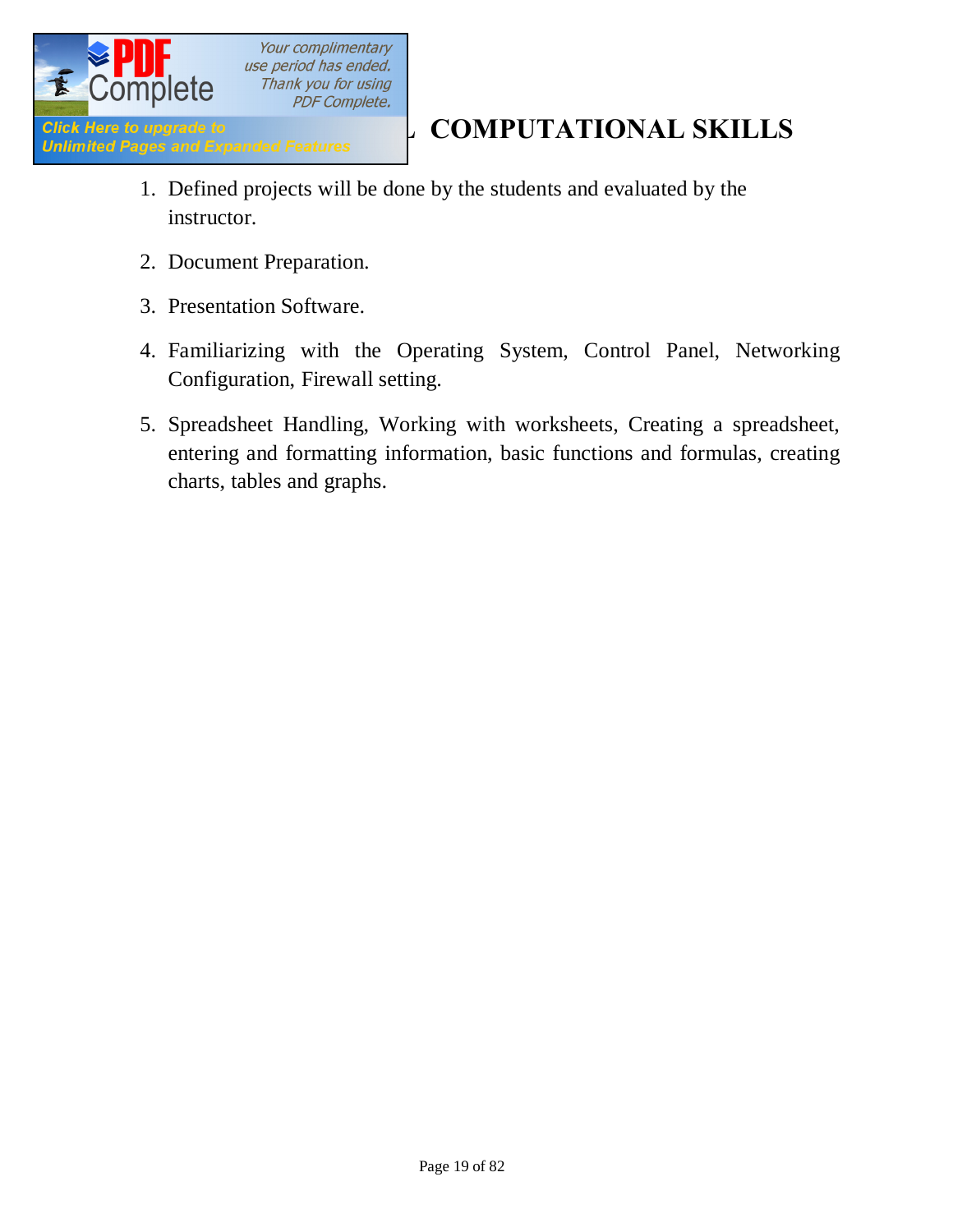

**Click Here to upgrade to Unlimited Pages and Expanded Features** 

# SEMESTER II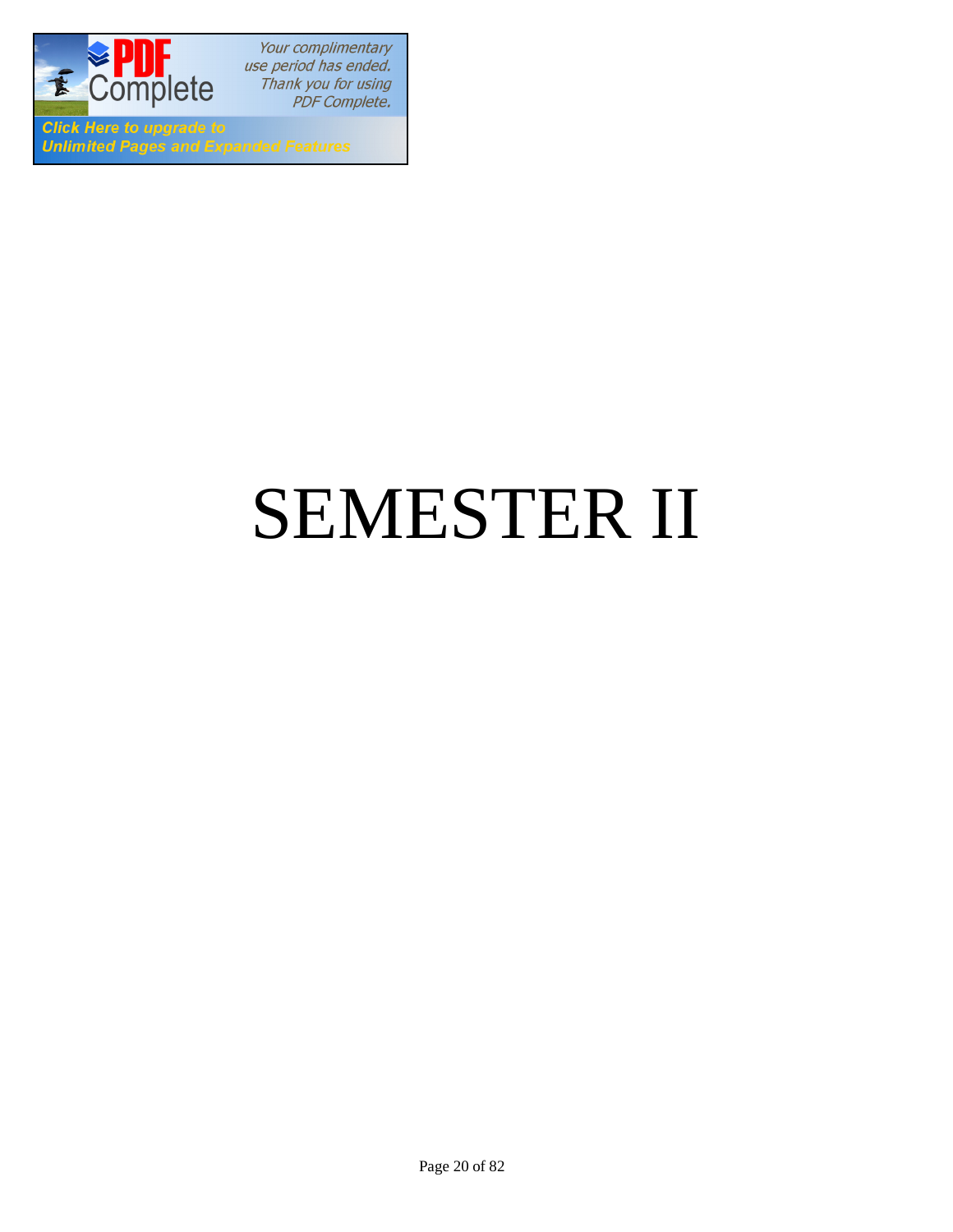

**PAPER-5**

# **CHPT-202: CHEMISTRY-2 (THERMODYNAMICS, EQUILIBRIA & FUNCTIONAL GROUP ORGANIC CHEMISTRY-1)**

*Section A: Physical Chemistry-1* **(30 Lectures)**

### **Unit 1 Chemical Thermodynamics**

What is thermodynamics? State of a system, state variables, intensive and extensive variables, concept of heat and work, thermodynamic equilibrium, thermodynamic properties, various types of systems and processes. First Law of thermodynamics.

Calculation of work  $(w)$ , heat  $(q)$ , changes in internal energy  $($  U) and enthalpy ( *H*) for expansion or compression of ideal gases under isothermal and adiabatic conditions for both reversible and irreversible processes. Calculation of *w*, *q*, U and *H* for processes involving changes in physical states.

Important principles and definitions of thermochemistry. Concept of standard state and standard enthalpies of formations, integral and differential enthalpies of solution and dilution. Calculation of bond energy, bond dissociation energy and resonance energy from thermochemical data. Variation of enthalpy of a reaction with temperature 6 Kirchhoff ts equation.

Various statements of Second Law of thermodynamics, concept of entropy. Gibbs free energy and Helmholtz energy, calculations of entropy change and free energy change for reversible and irreversible processes under isothermal and adiabatic conditions. Criteria of spontaneity, Gibbs ó Helmholtz equation. Maxwellos relations.

Statement of Third Law of thermodynamics and calculation of absolute entropies of substances.

### **Unit 2. Chemical Equilibrium**

Free energy change in a chemical reaction. Thermodynamic derivation of the law of chemical equilibrium. Distinction between  $G$  and  $G^{\circ}$ , Le Chatelier  $\circ$ principle. Relationships between  $K_p$ ,  $K_c$  and  $K_x$  for reactions involving ideal gases.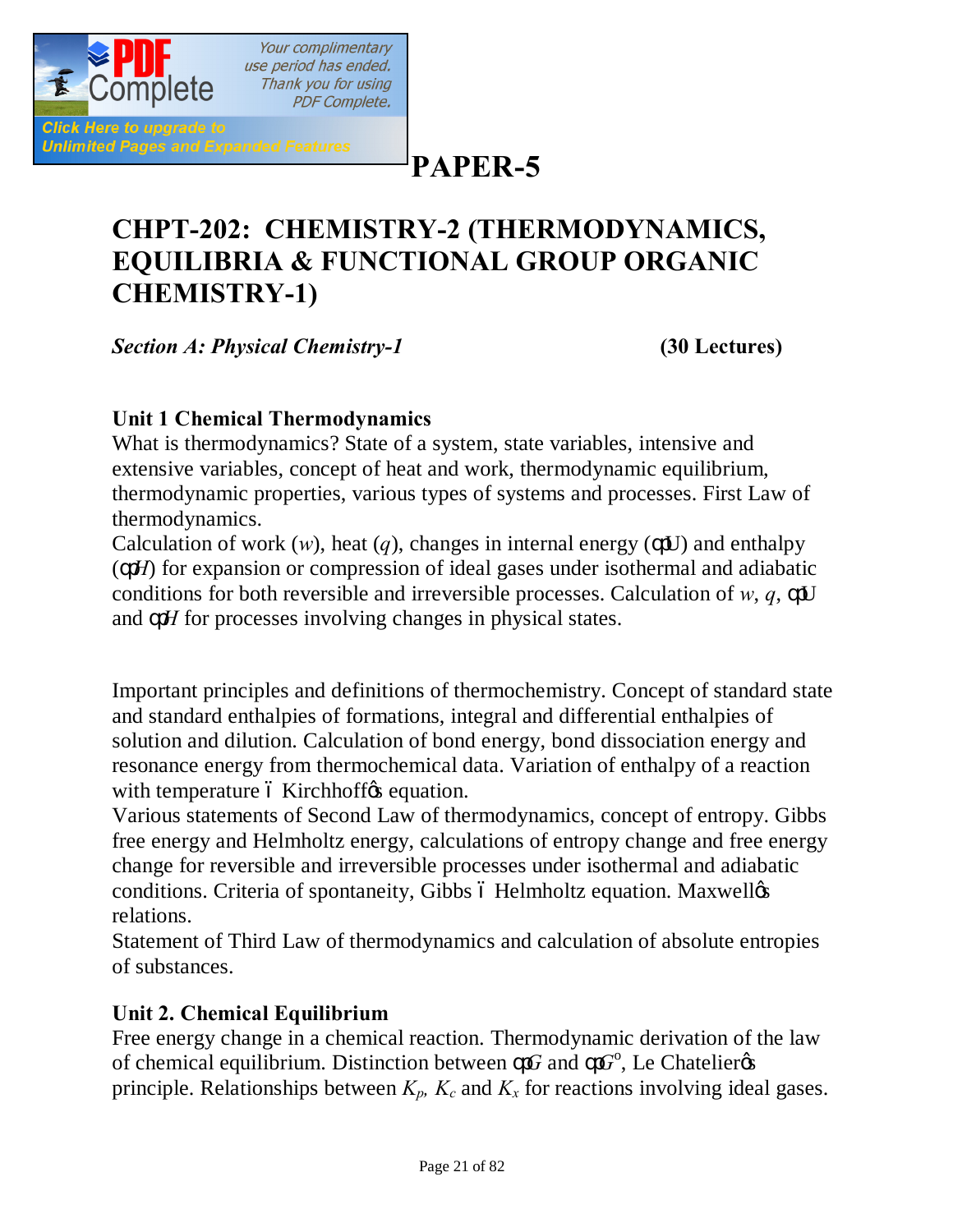

Unlimited Pages and Expanded Features blytes, degree of ionization, factors affecting degree of ionization, ionization constant and ionic product of water. Ionization of weak acids and bases, pH scale, common ion effect. Salt hydrolysis-calculation of hydrolysis constant, degree of hydrolysis and pH for different salts. Buffer solutions. Solubility and solubility product of sparingly soluble salts 6 applications of solubility product principle.

### *Section B: Organic Chemistry-2* **(30 Lectures)**

Functional group approach for the following reactions (preparations & reactions) to be studied in context to their structure.

### **Unit 4. Aromatic hydrocarbons**

*Preparation* (Case benzene): from phenol, by decarboxylation, from acetylene, from benzene sulphonic acid.

*Reactions* : (Case benzene) : Electrophilic substitution: nitration, halogenation and sulphonation. Friedel-Craft e reaction (alkylation and acylation) (upto 4 carbons on benzene). Side chain oxidation of alkyl benzenes (upto 4 carbons on benzene).

### **Unit 5. Alkyl and Aryl Halides**

**Alkyl Halides** (Upto 5 Carbons) Types of Nucleophilic Substitution  $(SN_1, SN_2$  and SNi) reactions. *Preparation:* from alkenes *and* alcohols.

*Reactions:* hydrolysis, nitrite & nitro formation, nitrile & iso-nitrile formation. Williamson $\alpha$  ether synthesis: Elimination vs substitution.

**Aryl Halides** *Preparation:* (Chloro, bromo and iodo-benzene case): from phenol, Sandmeyer & Gattermann reactions.

*Reactions (Chlorobenzene):* Aromatic nucleophilic substitution (replacement by 6 OH group) and effect of nitro substituent. Benzyne Mechanism:  $KNH<sub>2</sub>/NH<sub>3</sub>$  (or  $NaNH<sub>2</sub>/NH<sub>3</sub>$ ).

Reactivity and Relative strength of C-Halogen bond in alkyl, allyl, benzyl, vinyl and aryl halides.

### **Unit 6. Alcohols, Phenols and Ethers** (Upto 5 Carbons)

**Alcohols:** *Preparation:* Preparation of 1 , 2 and 3 alcohols: using Grignard reagent, Ester hydrolysis, Reduction of aldehydes, ketones, carboxylic acid and esters.

*Reactions:* With sodium, HX (Lucas test), esterification, oxidation (with PCC, alk.  $KMnO<sub>4</sub>$ , acidic dichromate, conc.  $HNO<sub>3</sub>$ ). Oppeneauer oxidation

*Diols:* (Upto 6 Carbons) oxidation of diols. Pinacol-Pinacolone rearrangement.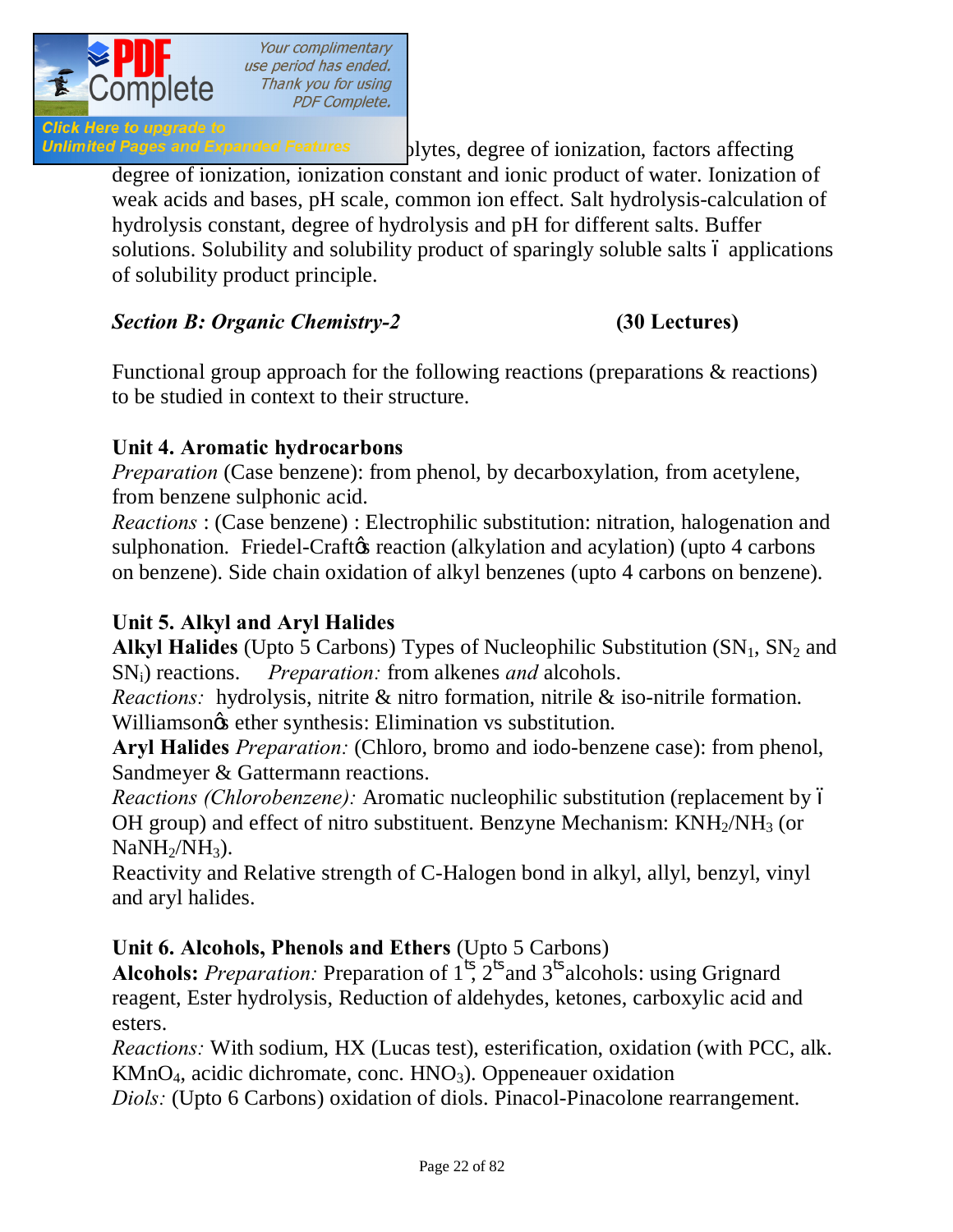

**Phenole case) Phenole case) Preparation: Phenomenol case) Preparation:** Cumene hydroperoxide method, from Unlimited Pages and Expanded Features ophilic substitution: Nitration, halogenation and

sulphonation. Reimer - Tiemann Reaction, Gattermann-Koch Reaction, Houben ó Hoesch Condensation, Schotten ó Baumann Reaction.

**Ethers (aliphatic and aromatic):** Cleavage of ethers with HI.

### **Unit 7. Aldehydes and ketones (aliphatic and aromatic):** (Formaldehye,

acetaldehyde , acetone and benzaldehyde)

*Preparation:* from acid chlorides and from nitriles.

*Reactions* 6 Reaction with HCN, ROH, NaHSO<sub>3</sub>, NH<sub>2</sub>-G derivatives. Iodoform test. Aldol Condensation, Cannizzaroos reaction, Wittig reaction, Benzoin condensation. Clemensen reduction and Wolff Kishner reduction. Meerwein-Pondorff Verley reduction.

### **SUGGESTED READINGS**

- 1. T. W. Graham Solomons : *Organic Chemistry, John Wiley and Sons*.
- 2. Peter Sykes: *A Guide Book to Mechanism in Organic Chemistry,* Orient Longman.
- 3. I.L. Finar: *Organic Chemistry* (Vol. I & II), E. L. B. S.
- 4. R. T. Morrison & R. N. Boyd: *Organic Chemistry*, Prentice Hall.
- 5. Arun Bahl and B. S. Bahl: *Advanced Organic Chemistry,* S. Chand.
- 6. G. M. Barrow: *Physical Chemistry* Tata McGraw‐Hill (2007).
- 7. G. W. Castellan: *Physical Chemistry* 4th Edn. Narosa (2004).
- 8. J. C. Kotz, P. M. Treichel & J. R. Townsend: *General Chemistry* Cengage Lening India Pvt. Ltd., New Delhi (2009).
- 9. B. H. Mahan: *University Chemistry* 3rd Ed. Narosa (1998).
- 10. R. H. Petrucci: *General Chemistry* 5th Ed. Macmillan Publishing Co.: New York (1985).
- 11. A.I. Vogel: Textbook of Practical Organic Chemistry, 5<sup>th</sup> edition, Prentice Hall.
- 12. F. G. Mann & B. C. Saunders, Practical Organic Chemistry, Orient Longman (1960).
- 13. B.D.Khosla, Senior Practical Physical Chemistry, R. Chand & Co.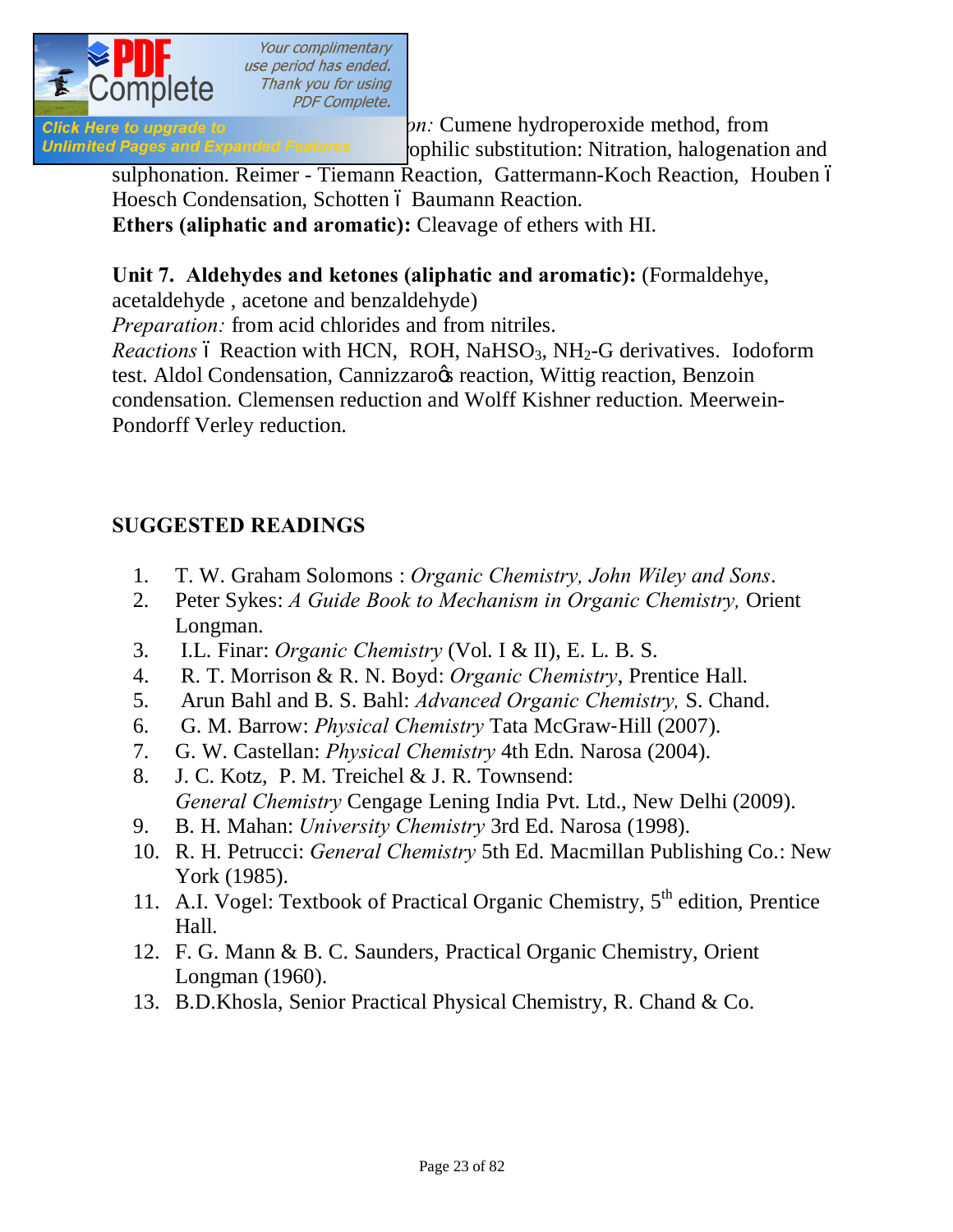

Click Here to upgrade to<br>Unlimited Pages and Expanded Features **CAL CHEMISTRY** 

### Section A: Physical Chemistry

Thermochemistry

- 1. Determination of heat capacity of calorimeter for different volumes.
- 2. Determination of enthalpy of neutralization of hydrochloric acid with sodium hydroxide.
- 3. Determination of enthalpy of ionization of acetic acid.
- 4. Determination of integral enthalpy of solution of salts  $(KNO<sub>3</sub>, NH<sub>4</sub>Cl)$ .
- 5. Determination of enthalpy of hydration of copper sulphate.
- 6. Study of the solubility of benzoic acid in water and determination of  $\Delta H$ .

### Section B: Organic Chemistry

- 1) Purification of organic compounds by crystallization (from water and alcohol) and distillation.
- 2) Criteria of Purity: Determination of melting and boiling points.
- 3) Preparations: Mechanism of various reactions involved to be discussed. Recrystallisation, determination of melting point and calculation of quantitative yields to be done.
	- (a) Bromination of Phenol/Aniline
	- (b)Benzoylation of amines/phenols
	- (c) Oxime and 2,4 dinitrophenylhydrazone of aldehyde/ketone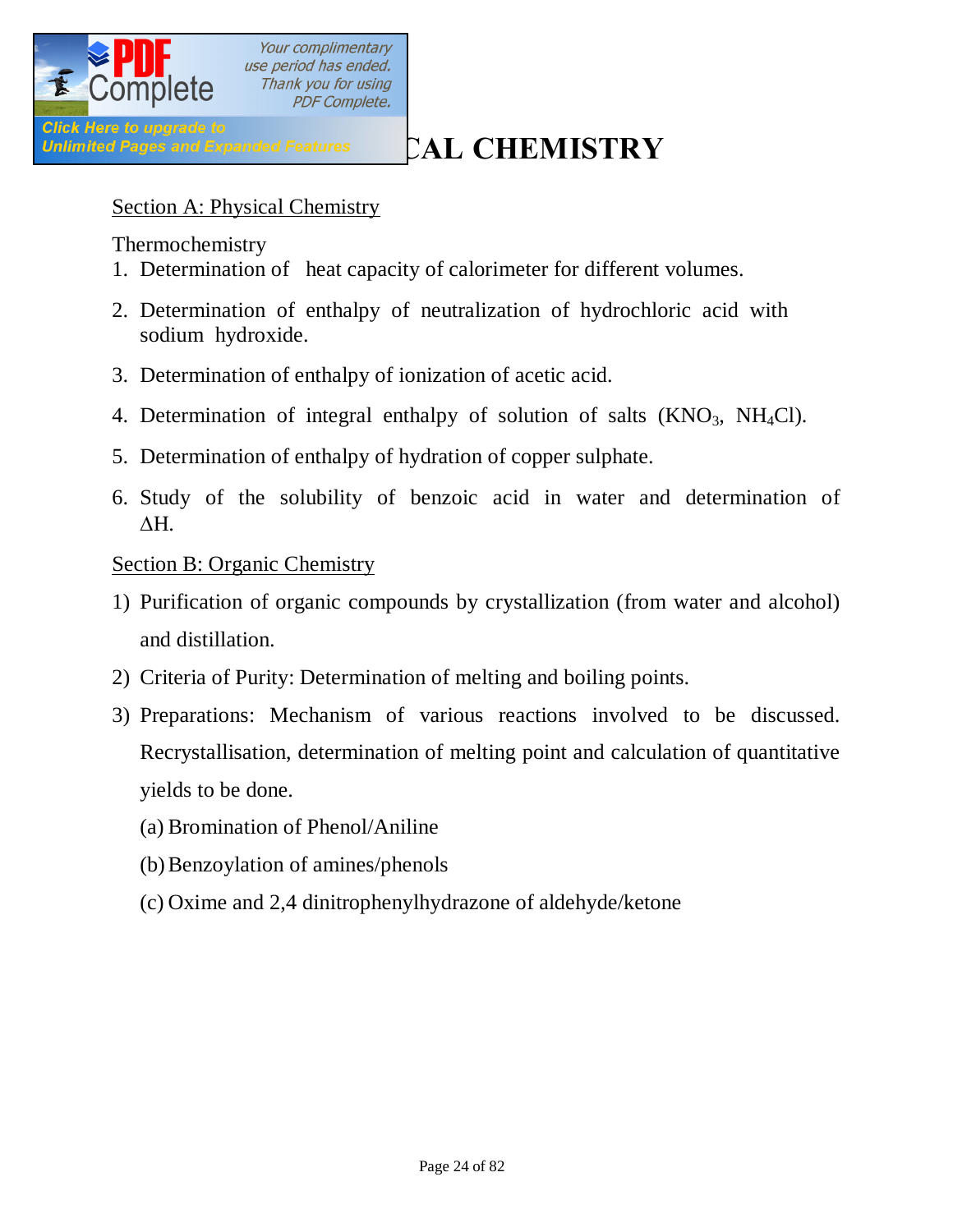

# **PAPER-6**

# **MAPT- 101: CALCULUS AND MATRICES**

### **Unit I MATRICES (20 L)**

R1, R2, R3 as vector spaces over R. Standard basis for each of them. Concept of Linar Independence and examples of different bases. Subspaces of R2, R3, Translation, Dilation, Rotation, Reflection in a point, line and plane, matrix form a basic geometric transformations. Interpretation of eigenvalues and eigen vectors for such transformations and eigen spaces as invariant subspaces. Matrices in diagonal form. Reduction to diagonal form upto matrices of order 3. Computation of matrix inverses using elementary row operations. Rank of Matrix. Solutions of a system of linar equations using matrices. Illustrative examples of above concepts from Geometry. Physics, Chemistry. Combinations and Statistics.

### **Unit II. CALCULUS (34 L)**

Sequences to be introduced through the examples arising in Science beginning with finite sequences, followed by concepts of recursion and difference equations. For instance the sequence arising from Tower of Hanoi game, the Fibonacci sequence arising from branching habit of trees and breeding habit of rabbits. Convergence of a sequence and algebra or convergent sequences, Illustration of proof of convergence of some simple sequences such as  $(-1)n/n$ ,  $1/n2$ ,  $(1+1/n)n$ , sin n/n, xn with y I. Graphs of simple concrete functions such as polynomial, trigonometric, inverse trigonometric, exponential, logarithmic and hyperbolic functions arising in problems or chemical reaction, simple pendulum, radioactive decay temperature cooling/heating problem and biological rhythms, Successive differentiation, Leibnitz theorem, Recursion formulae for higher derivative. Function of two variables, Graphs and Level Curves of functions of two variables. Partial differentiation upto second order. Computation of Taylor & Maclaurinos series of functions such as  $e^x$ . Log (1+x), sin (2x), cos x, their use in polynomial approximation and error estimation, Formation and solution of differential equations arising in population growth. Radioactive decay, administration of medicine and cell division.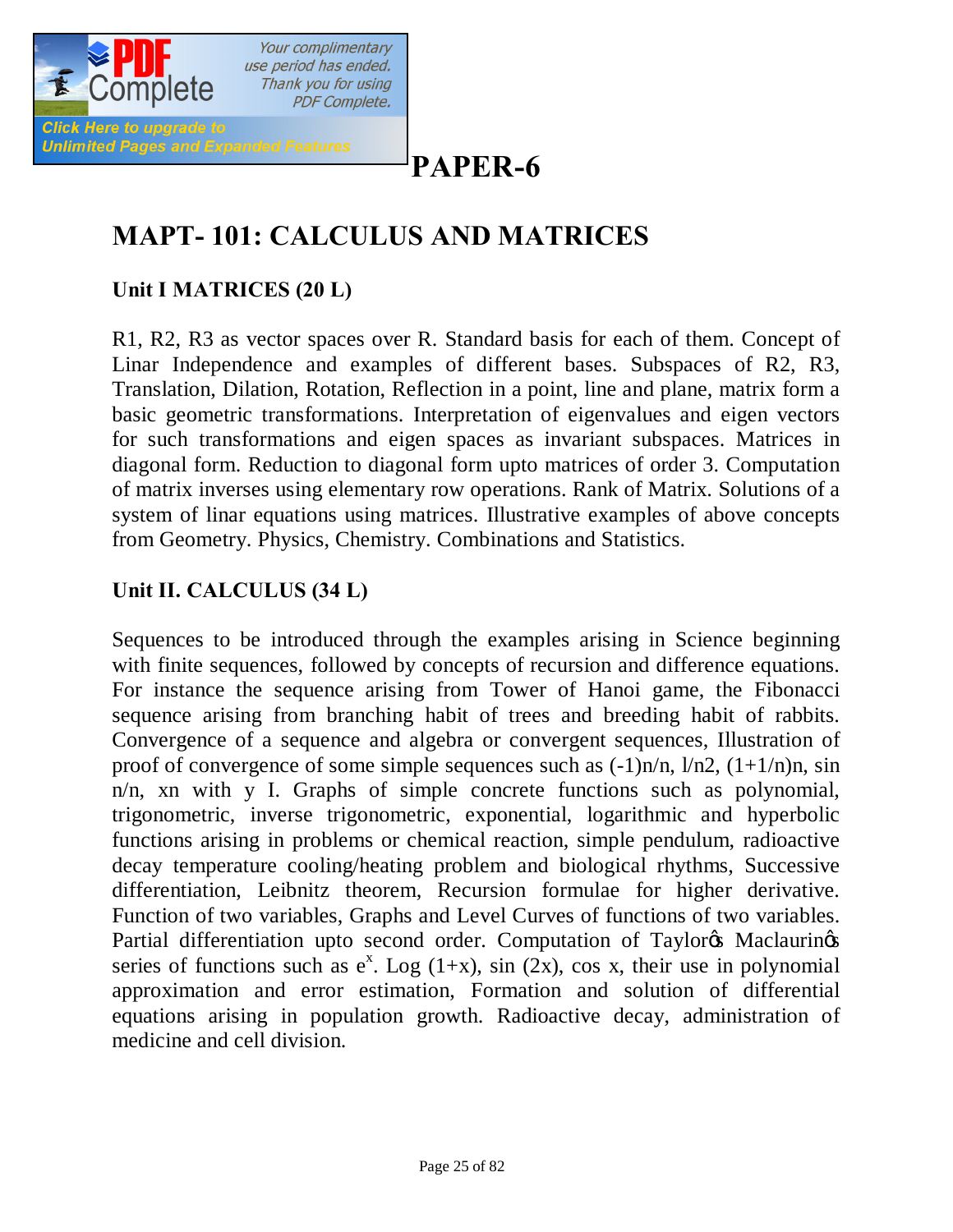

Geometrical representation of addition, subtraction, multiplication and division of complex numbers, Lines, half planes, circles, discs in terms of complex variables. Statement of the Fundamental Theorem of Algebra and its consequences, De Moivre $\alpha$  theorem for rational indices and its simple applications.

### **Suggested Readings:**

- 1. George B. Thomas JR., Ross L.Finney: Calculus and Analytic Geometry, Pearson Education (Singapore) (2001).
- 2. T.M Apostal: Calculus, Vol, 1, John Wiley and Sons (Asia) (2002).
- 3. A.L. Kostrikin: Introduction to Algebra. Springer Verlag (1984).

Using computer aided software for example. Matlab/ Mathematica/ Maple/ MuPad/ wxMaxima for operations of complex numbers. Plotting of complex numbers matrices. Operations of matrices, determinant, rank, eigenvalue, eigenvector, inverse of a matrix, solution of system of equations.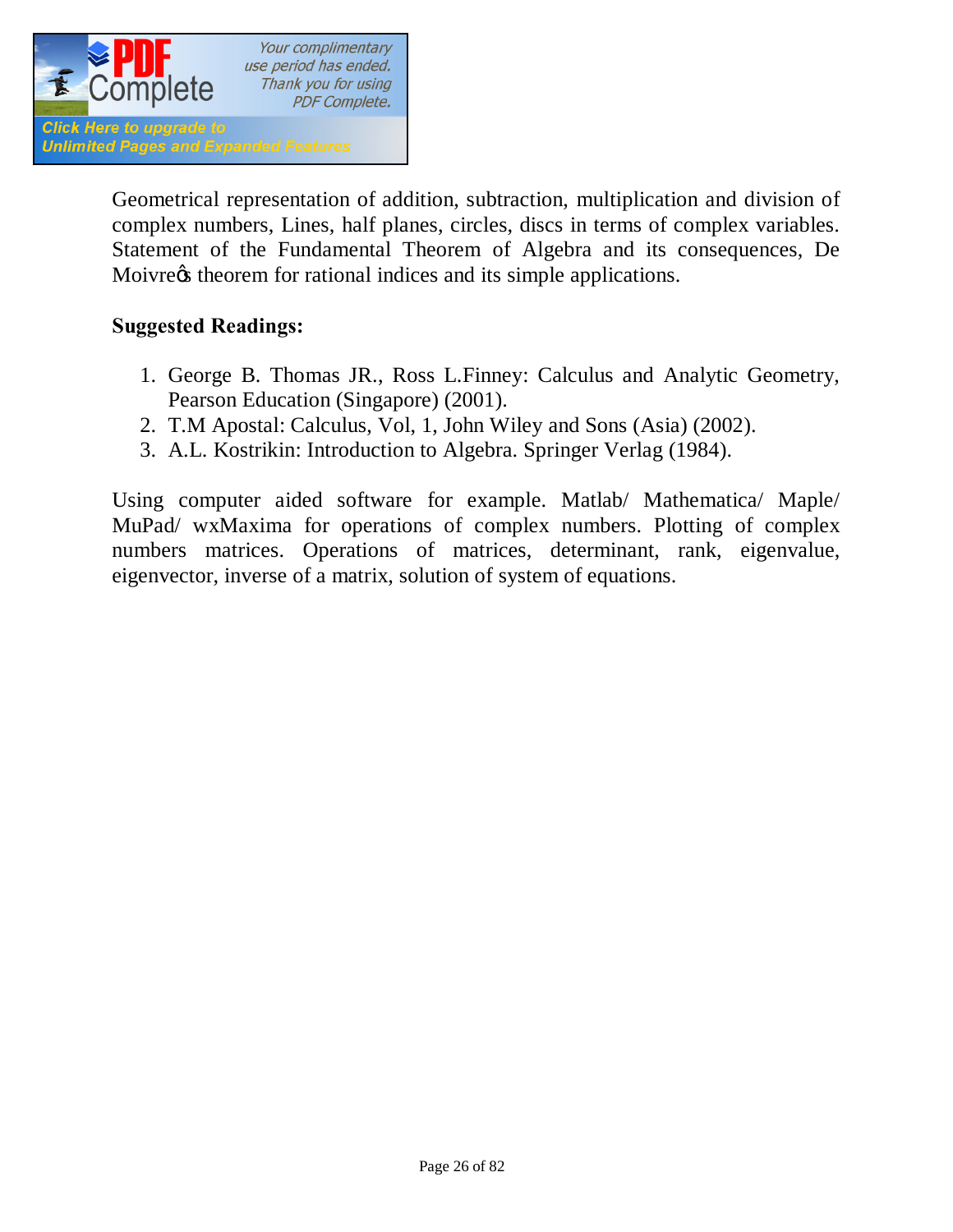

# **PAPER-7**

# **ACPT-202: ANALYTICAL CHEMISTRY-2: SEPARATION METHODS - I**

### **I. CHROMATOGRAPHY**:

A. Classification of chromatographic methods: Principle of differential migration, description of the chromatographic process, distribution coefficients, modes of chromatography, performing column chromatography.

B. Chromatography 6 theory and practice: Introduction, the chromatograph (elution time and volume), capacity factor, column efficiency and resolution, sample preparation

C. Techniques of paper chromatography: experimental modifications, various modes of development, nature of the paper, detection of spots, retardation factors, factors that affect the reproducibility of Rf values ( due to paper, solvent system, sample, development procedure), selection of solvent, quantitative analysis. applications

D. Thin layer chromatography: stationary phase, adsorbents, liquid phase supports, plate preparation, mobile phase, sample application, development, saturation of chamber, detection of spot, Rf values ( effect of adsorbent, solvent, solute, development process), quantitative analysis, applications

### **II. SOLVENT EXTRACTION:**

Distribution law, Determination of distribution ratio Batch extraction, continuous extraction, discontinuous extraction, counter current extraction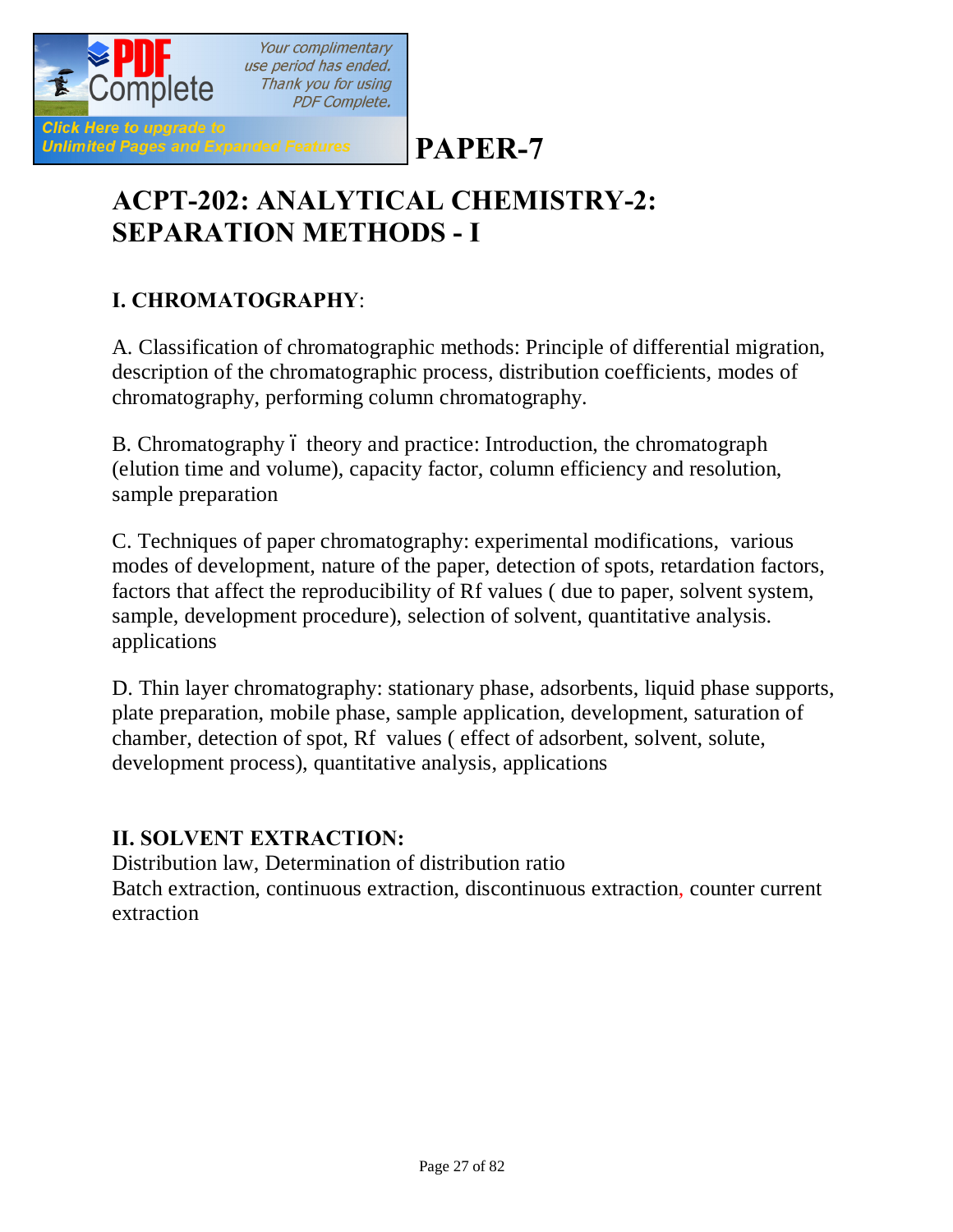

# **ACTION IS THE UPON OF A CONSERVING THE UPON OF A CHEMISTRY**<br> **2020** Unlimited Pages and Expanded Features **LANALYTICAL CHEMISTRY**

- 1. Determination of Rf value of amino acids using paper chromatography.
- 2. Separation and identification of monosaccharides present in a given mixture by paper chromatography.
- 3. Determination of equivalent conductance of a weak electrolyte (acetic acid) at different concentrations.
- 4. Analysis of soil
- i) Determination of pH of soil.
- ii) Determination of total soluble salts.
- iii) Determination of carbonate and bicarbonate.
- iv) Determination of calcium, magnesium and iron.
- 5. Determination of adulterant in some common food items
- i) Chicory in coffee powder
- ii) Foreign resin in asafetida
- iii) Chilli powder
- iv) Turmeric powder
- v) Pulses

### **Suggested Readings:**

- 1. F.W. Fifield and D. Kealy : Analytical Chemistry.
- 2. Daniel C Harris: Exploring chemical analysis.
- 3. Daniel C Harris: Quantitative chemical analysis.
- 4. R.V. Dilts Analytical Chemistry- Methods of Separation.
- 5. O. Mikes, R.A. Chalmers: Laboratory Handbook of Chromatographic Methods.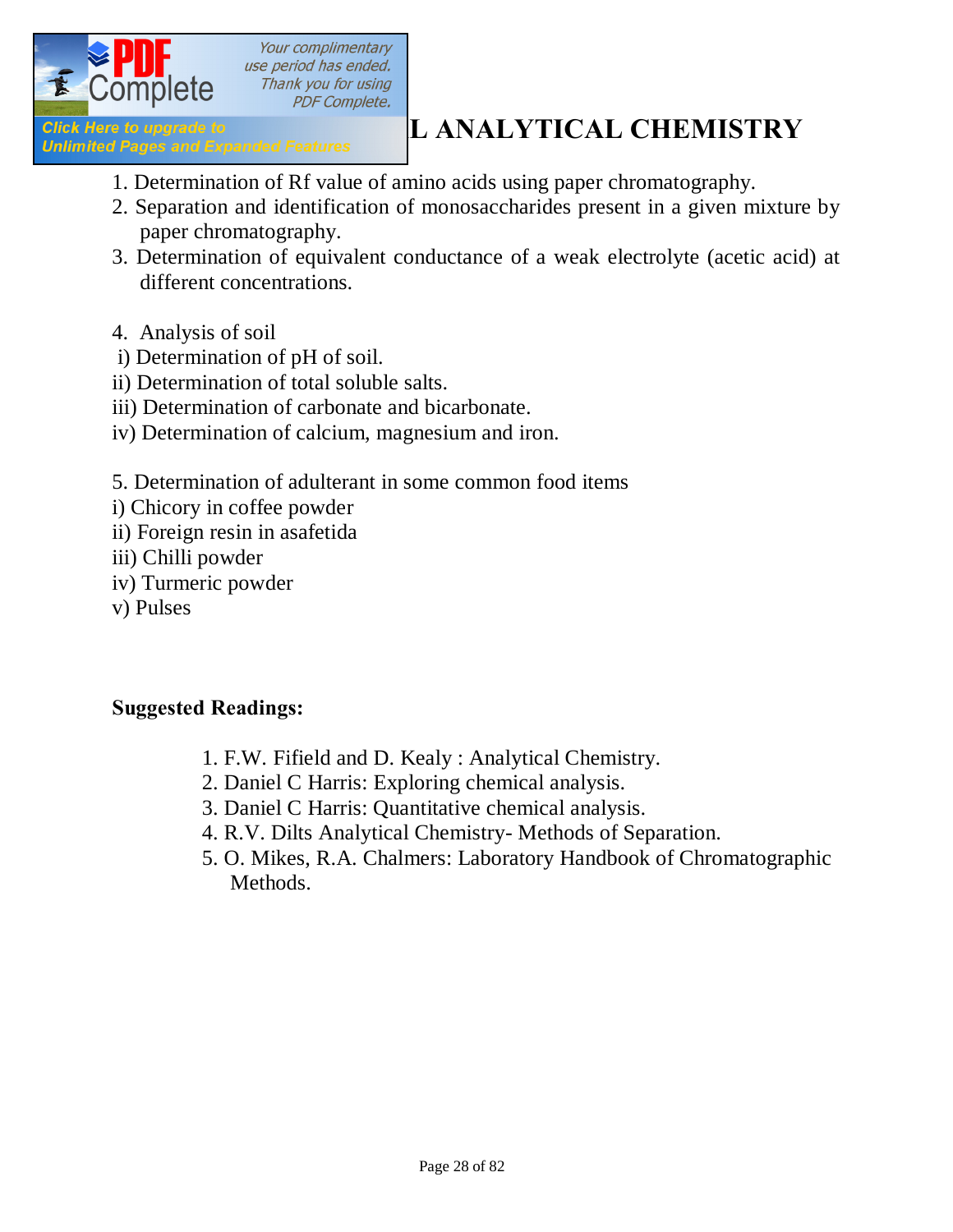

# **PAPER-8**

# **ENPT-101: TECHNICAL WRITING AND COMMUNICATION IN ENGLSH**

### **Unit 1**

Communication: Language and communication, differences between speech and writing, distinct features of speech, distinct features of writing.

### **Unit 2**

Writing Skills; Selection of topic, thesis statement, developing the thesis; introductory, developmental, transitional and concluding paragraphs, linguistic unity, coherence and cohesion, descriptive, narrative, expository and argumentative writing.

### **Unit 3**

Technical Writing: Scientific and technical subjects; formal and informal writings; formal writings/reports, handbooks, manuals, letters, memorandum, notices, agenda, minutes; common errors to be avoided.

### **SUGGESTED READINGS**

- 1. M. Frank. Writing as thinking: *A guided process approach, Englewood Cliffs,* Prentice Hall Reagents.
- 2. L. Hamp-Lyons and B. Heasely: Study Writing; *A course in written English.* For academic and professional purposes, Cambridge Univ. Press.
- 3. R. Quirk, S. Greenbaum, G. Leech and J. Svartik: *A comprehensive grammar of the English language*, Longman, London.
- 4. Daniel G. Riordan & Steven A. Panley: *"Technical Report Writing Today"* Biztaantra.

### **Additional Reference Books**

- 5. Daniel G. Riordan, Steven E. Pauley, Biztantra: *Technical Report Writing Today*, 8<sup>th</sup> Edition (2004).
- **6.** Scot Ober *Contemporary Business Communication*, Biztantra, 5<sup>th</sup> Edition (2004).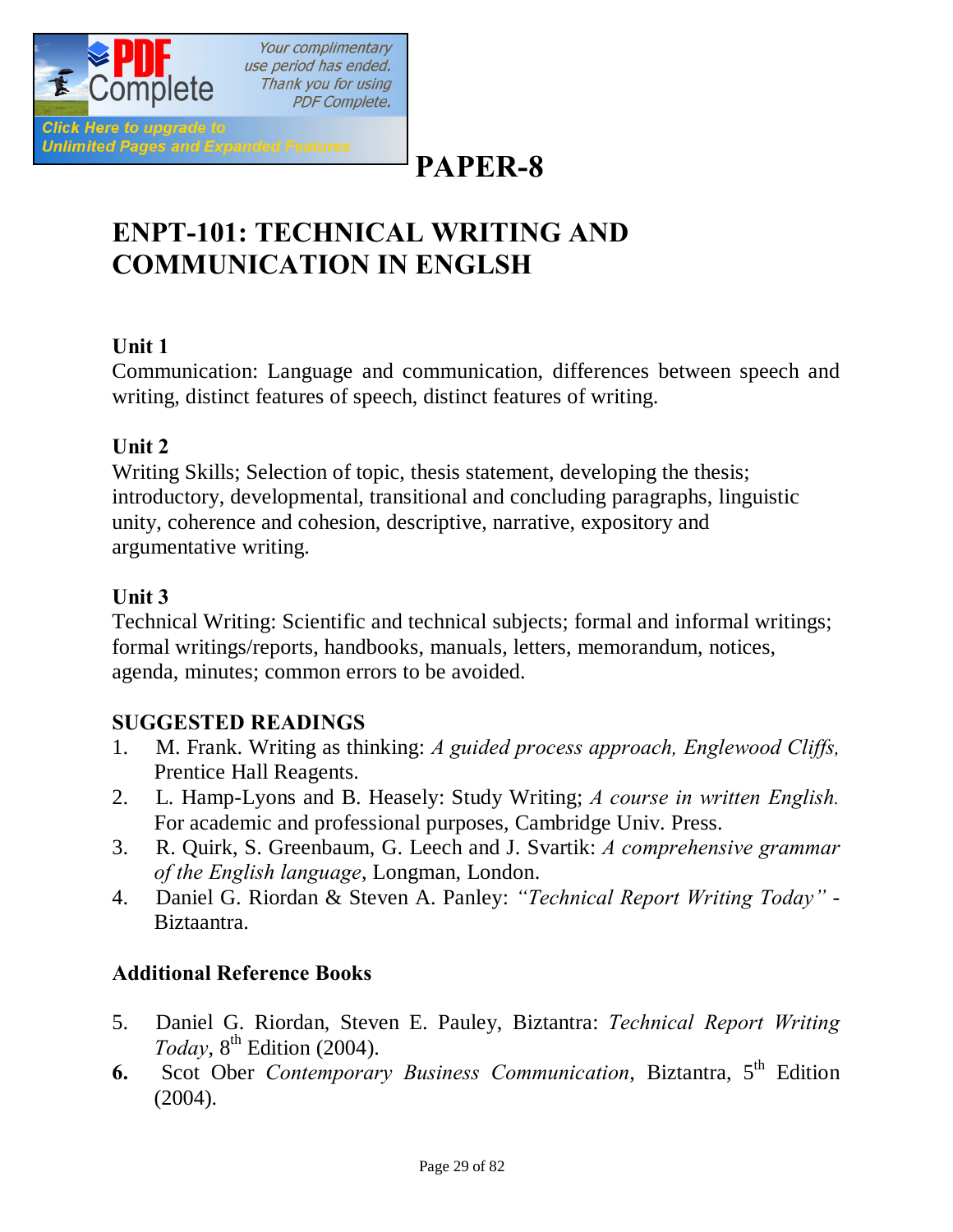

# **PAPER-8**

# **CSPT-101: COMPUTATIONAL SKILLS**

### **Computer Fundamentals (12 Periods)**

Introduction to Computers: Characteristics of Computers, Uses of computers, Types and generations of Computers;

Basic Computer Organization - Units of a computer, CPU, ALU, memory hierarchy, registers, I/O devices;

User Interface with the Operating System, System Tools.

### **Data Representation (8 Periods)**

Binary representation of integers and real numbers, 1's Complement, 2's Complement, Addition and subtraction of binary numbers, BCD, ASCII, Unicode;

### **Networks terminology (4 Periods)**

Types of networks, router, switch, server-client architecture.

### **Multimedia (4 Periods)**

Introduction, Characteristics, Elements, Applications.

### **Problem Solving (10 Periods)**

Notion of algorithms, stepwise methodology of developing an algorithm, developing macros in spreadsheet.

### **General Awareness (4 Periods)**

IT Act, System Security (virus/firewall etc.)? *I-Tax, Reservations, Banking?*

### **SUGGESTED READINGS :**

[1] V. Rajaraman, **Fundamentals of Computers,** Fourth Edition, PHI.

[2] Anita Goel, **Fundamentals of Computers;** Forthcoming title in Pearson-Education

Note: Use of Open Office/Star Office is recommended, as they are freely downloadable.

Reference manual for Open Office available at: http://www.openffice.org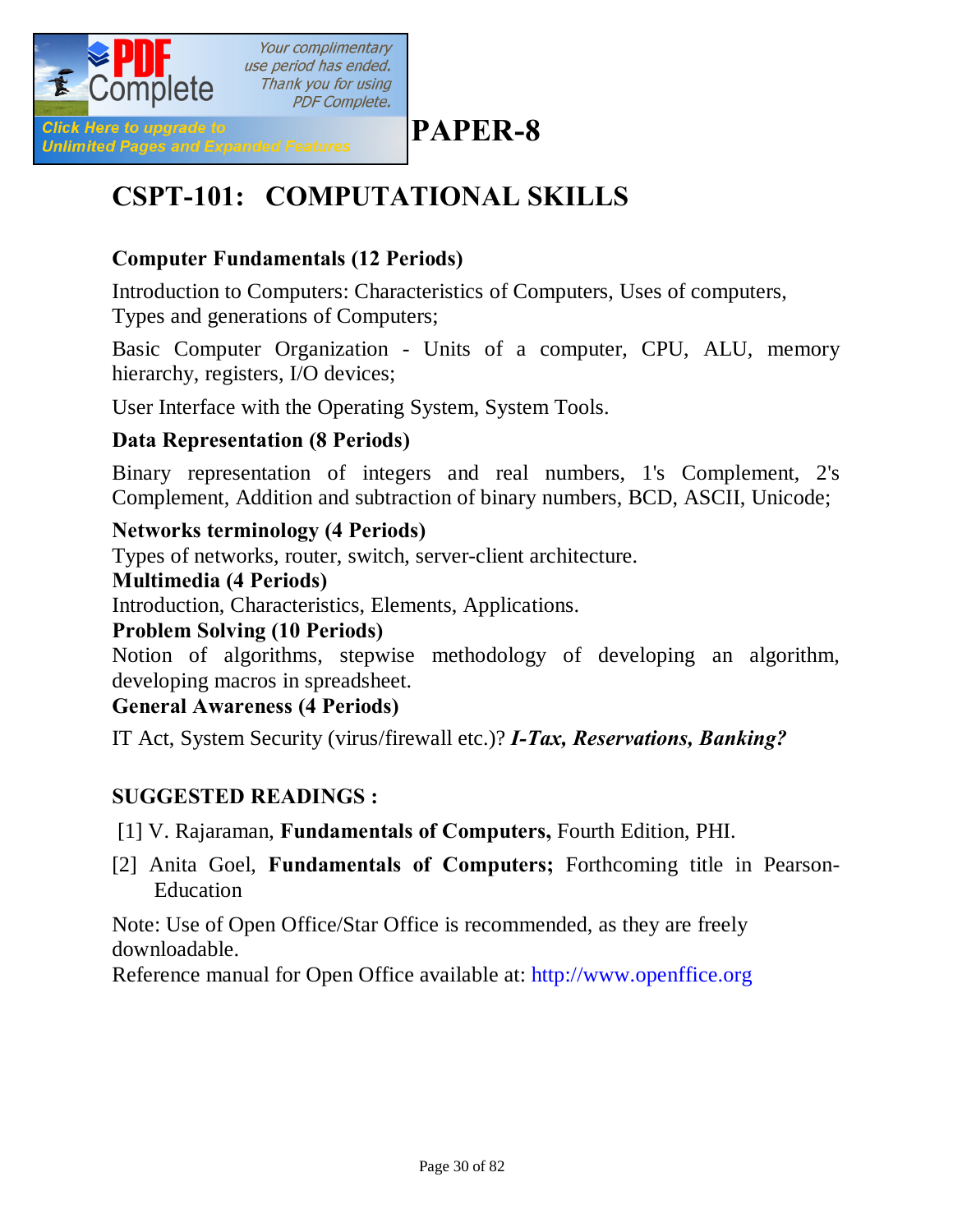

- 1. Defined projects will be done by the students and evaluated by the instructor.
- 2. Document Preparation
- 3. Presentation Software
- 4. Familiarizing with the Operating System, Control Panel, Networking Configuration, Firewall setting
- 5. Spreadsheet Handing, Working with worksheets, Creating a spreadsheet, entering and formatting information, basic functions and formulas, creating charts, tables and graphs.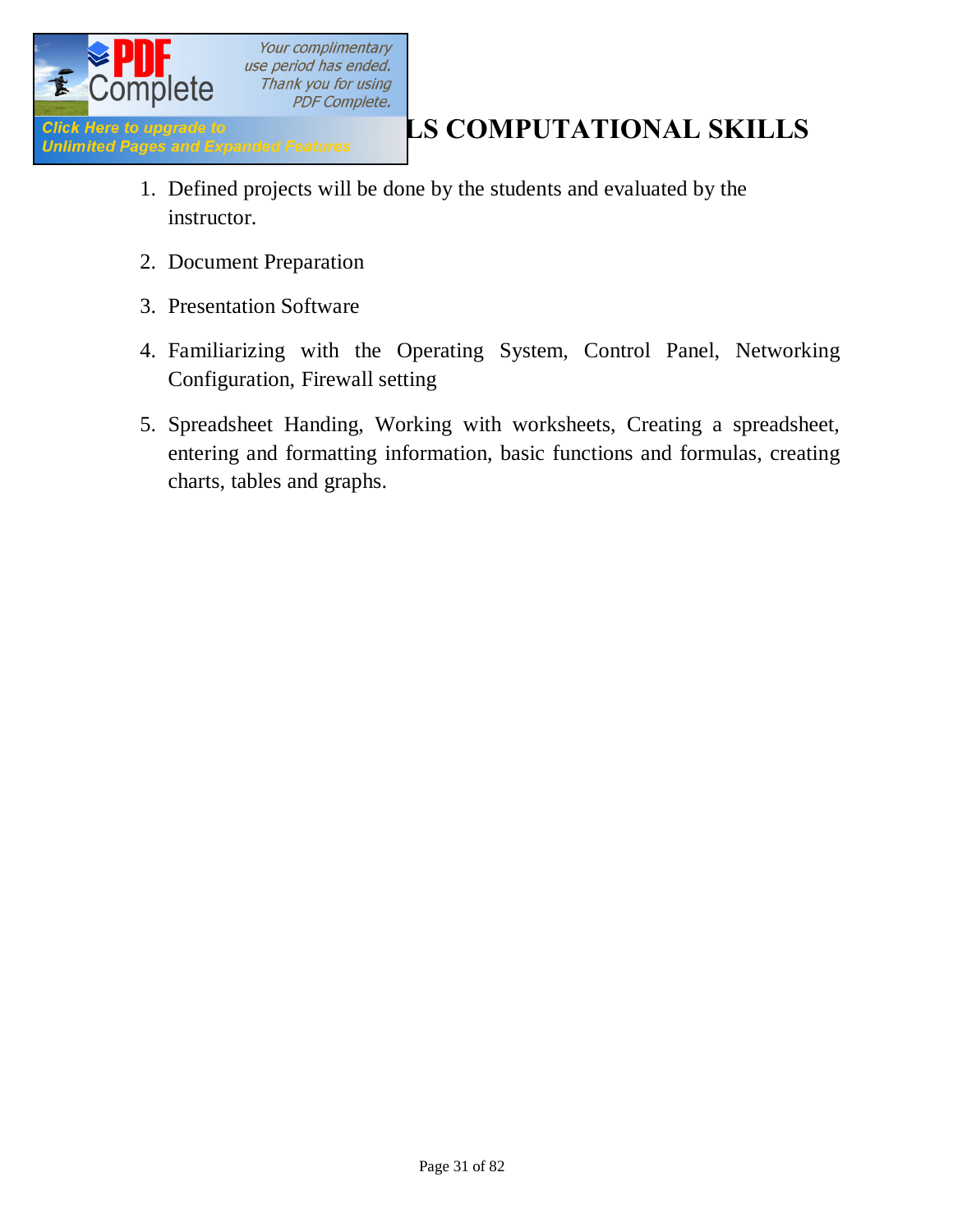

**Click Here to upgrade to Unlimited Pages and Expanded Features** 

# SEMESTER III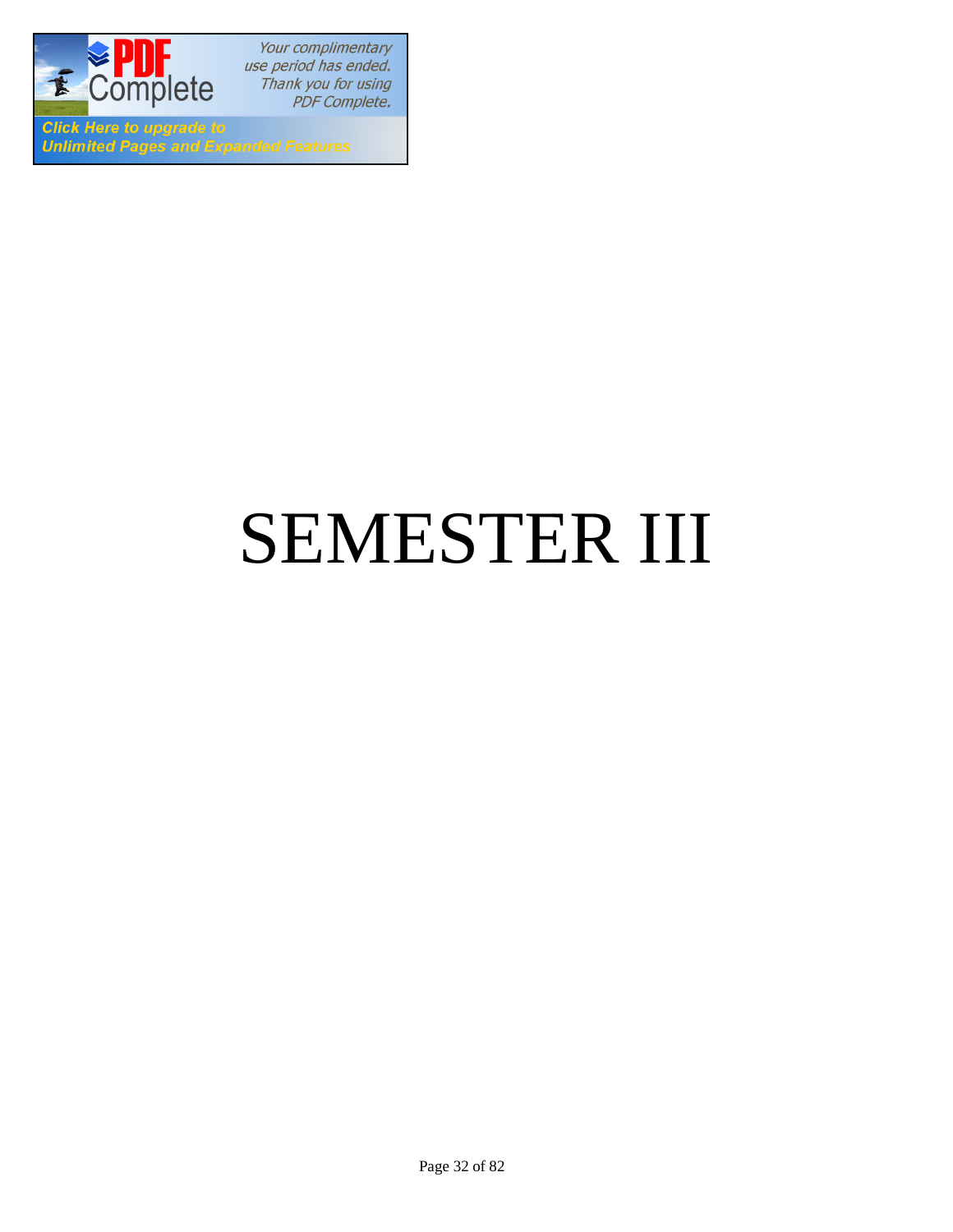

Click Here to upgrade to

**Unlimited Pages and Expanded Features** 

**PAPER-9**

# **CHPT-303: CHEMISTRY-3 (SOLUTIONS, CONDUCTANCE, ELECTROCHEMISTRY AND FUNCTIONAL GROUP CHEMISTRY-2)**

### *Section A: Physical Chemistry-2* **(30 Lectures) Unit 1 Solutions**

Your complimentary use period has ended. Thank you for using **PDF Complete.** 

Thermodynamics of ideal solutions: Ideal solutions and Raoultos law, deviations from Raoulto law 6 non-ideal solutions. Vapor pressure-composition and temperature-composition curves of ideal and non-ideal solutions. Distillation of solutions. Lever rule. Azeotropes.

Partial miscibility of liquids: Critical solution temperature; effect of impurity on partial miscibility of liquids. Immiscibility of liquids- Principle of steam distillation. Nernst distribution law and its applications, solvent extraction.

### **Unit 2 Phase Equilibrium**

Phases, components and degrees of freedom of a system, criteria of phase equilibrium. Gibbs Phase Rule and its thermodynamic derivation. Derivation of Clausius ó Clapeyron equation and its importance in phase equilibria. Phase diagrams of one-component systems (water and sulphur) and two component systems involving eutectics, congruent and incongruent melting points (lead-silver,  $FeCl<sub>3</sub>-H<sub>2</sub>O$  and Na-K only).

### **Unit 3 Conductance**

Conductivity, equivalent and molar conductivity and their variation with dilution for weak and strong electrolytes. Kohlrausch law of independent migration of ions. Transference number and its experimental determination using Hittorf and Moving boundary methods. Ionic mobility. Applications of conductance measurements: determination of degree of ionization of weak electrolyte, solubility and solubility products of sparingly soluble salts, ionic product of water, hydrolysis constant of a salt. Conductometric titrations (only acid-base).

### **Unit 4 Electrochemistry**

Reversible and irreversible cells. Concept of EMF of a cell. Measurement of EMF of a cell. Nernst equation and its importance. Types of electrodes. Standard electrode potential. Electrochemical series. Thermodynamics of a reversible cell,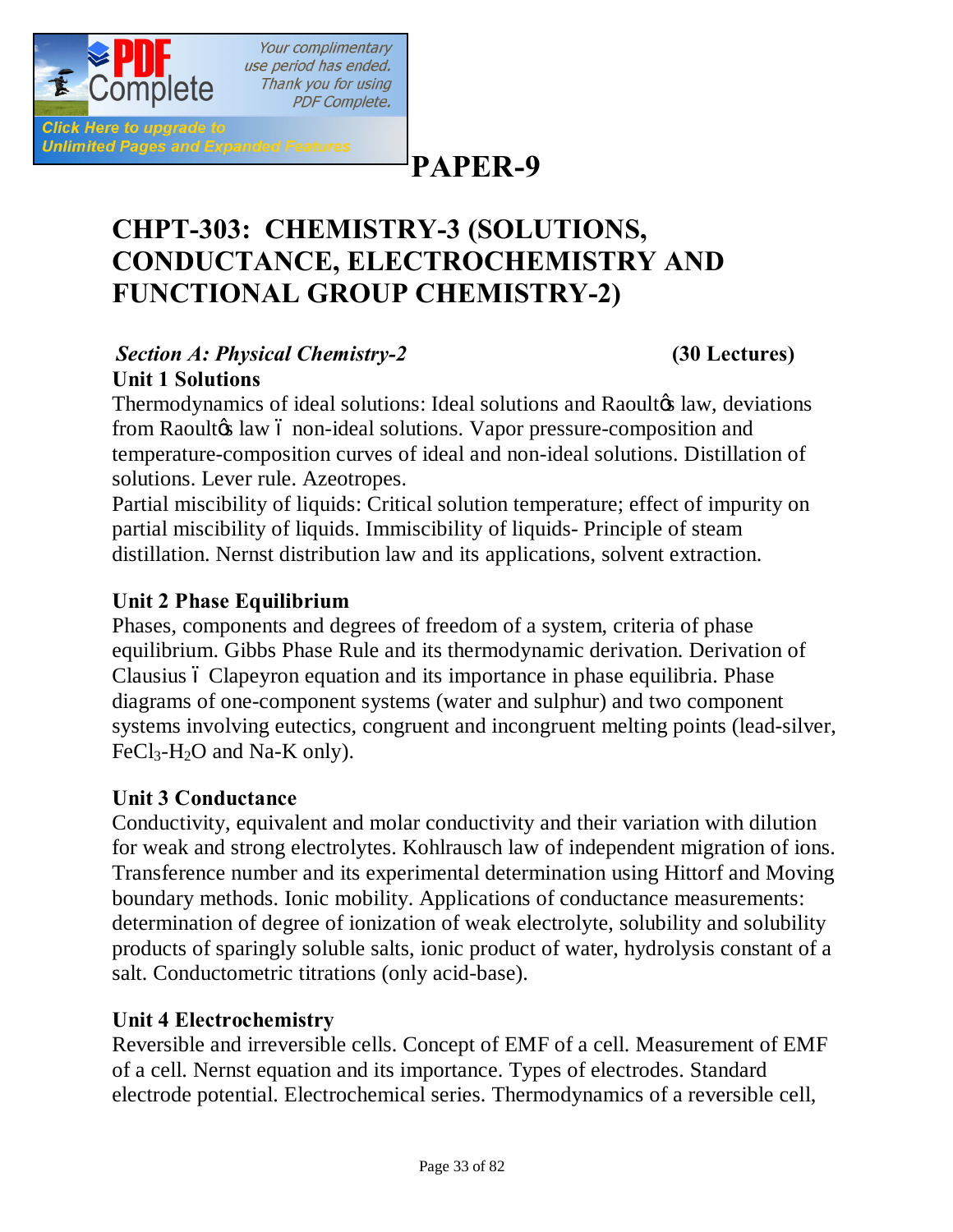

Click Here to upgrade to  $\rho$  berties:  $G$ ,  $H$  and  $S$  from EMF data. Unlimited Pages and Expanded Features 11 from EMF data. Concentration cells with

transference and without transference. Liquid junction potential and salt bridge. pH determination using hydrogen electrode and quinhydrone electrode. Potentiometric titrations -qualitative treatment (acid-base and oxidation-reduction

only).

### *Section B: Organic Chemistry-3* **(30 Lectures)**

Functional group approach for the following reactions (preparations & reactions) to be studied in context to their structure.

### **Unit 5 Carboxylic acids and their derivatives**

### **Carboxylic acids (aliphatic and aromatic)**

*Preparation:* Acidic and Alkaline hydrolysis of Esters.

*Reactions:* Hell ó Vohlard - Zelinsky Reaction.

**Carboxylic acid derivatives (aliphatic):** (Upto 5 carbons)

*Preparation:* Acid chlorides, Anhydrides, Esters and Amides from acids and their inter-conversion.

*Reactions:* Comparative study of nucleophilicity of acyl derivatives. Reformatsky Reaction, Perkin condensation.

### **Unit 6 Active methylene compounds:**

*Preparation:* Claisen ester condensation. Keto-enol tautomerism. *Reactions:* Synthetic uses of ethylacetoacetate (preparation of non-hetero molecules having upto 6 carbon).

### **Unit 7 Amines and Diazonium Salts**

### **Amines (Aliphatic and Aromatic):** (Upto 5 carbons)

*Preparation*: from alkyl halides, Gabriel & Phthalimide synthesis, Hofmann Bromamide reaction.

*Reactions:* Hofmann Vs Saytzeff elimination, Carbylamine test, Hinsberg test, with HNO<sub>2</sub>, Schotten 6 Baumann Reaction. Electrophilic substitution (case aniline): nitration, bromination, sulphonation.

**Diazonium salts**: *Preparation:* from aromatic amines.

*Reactions:* conversion to benzene, phenol, dyes.

**Unit 8. Carbohydrates**: Classification, and General Properties, Glucose and Fructose (open chain and cyclic structure), Determination of configuration of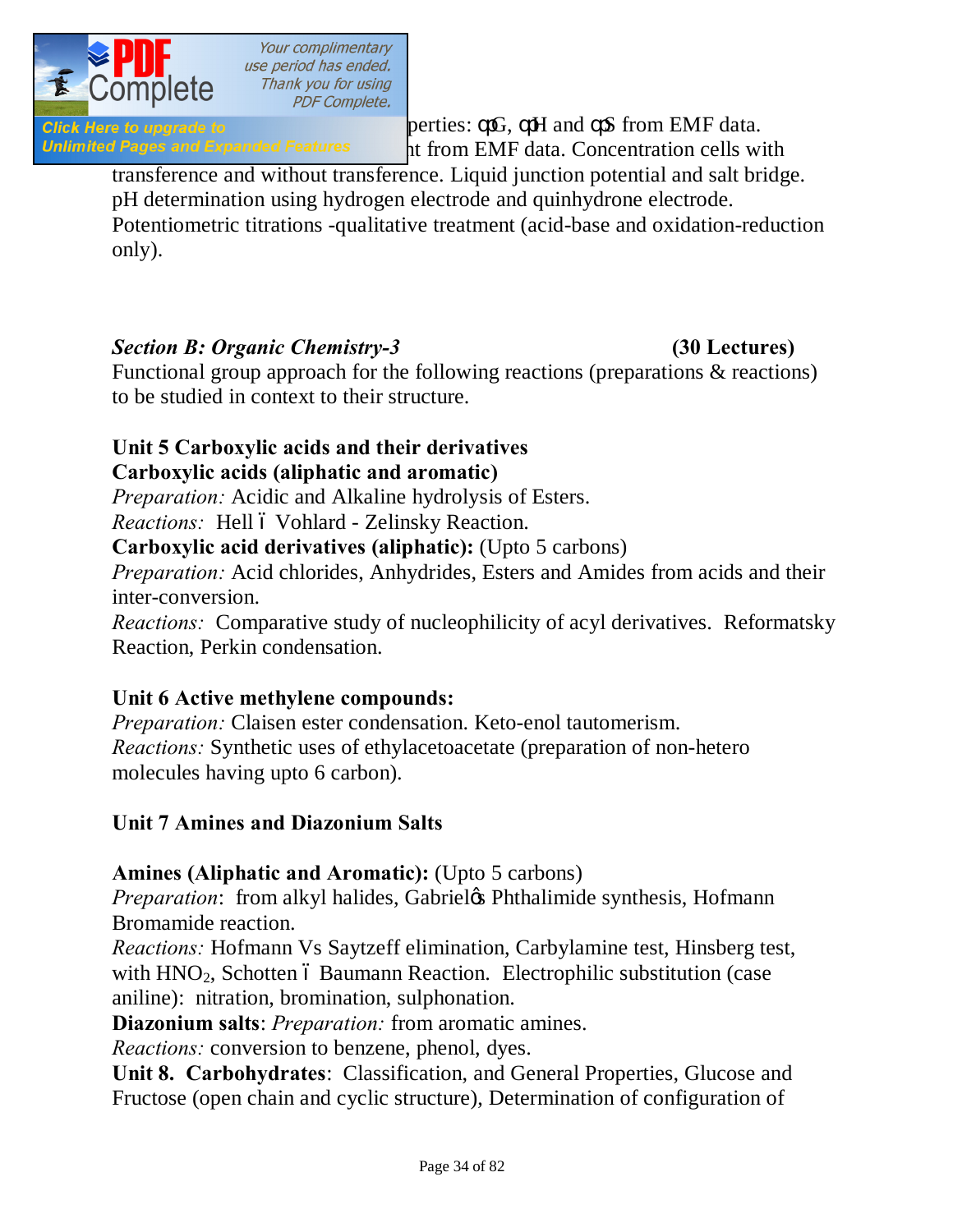

**Click Here to upgrade to non- monoclarides** absolute configuration of Glucose and Fructose, Mutarotation,

Unlimited Pages and Expanded Features osaccharides. Structure of disacharrides (sucrose,

cellobiose, maltose, lactose) and polysacharrides (starch and cellulose) excluding their structure elucidation.

### **SUGGESTED READINGS**

- 1. G. M. Barrow: *Physical Chemistry* Tata McGraw‐Hill (2007).
- 2. G. W. Castellan: *Physical Chemistry* 4th Ed. Narosa (2004).
- 3. J. C. Kotz, P. M. Treichel, J. R. Townsend, *General Chemistry*, Cengage Learning India Pvt. Ltd.: New Delhi (2009).
- 4. B. H. Mahan: *University Chemistry*, 3rd Edn. Narosa (1998).
- 5. R. H. Petrucci, *General Chemistry*, 5<sup>th</sup> Edn., Macmillan Publishing Co.: New York (1985).
- 6. T. W. Graham Solomon's: *Organic Chemistry,* John Wiley and Sons.
- 7. R. T. Morrison & R. N. Boyd: *Organic Chemistry,* Prentice Hall.
- 8. I. L. Finar: *Organic Chemistry (Vol. I & II),* E. L. B. S.
- 9. Jerry March: *Advanced organic Chemistry,* John Wiley & Sons.
- 10. Peter Sykes: *A Guide Book to Mechanism in Organic Chemistry,* Orient Longman.
- 11. Arun Bahl and B. S. Bahl: *Advanced Organic Chemistry,* S. Chand.
- 12. A.I. Vogel: Textbook of Practical Organic Chemistry, Prentice Hall, 5<sup>th</sup> Edn.
- 13. F. G. Mann & B. C. Saunders: Practical Organic Chemistry, Orient Longman, 1960.
- 14. B.D. Khosla: Senior Practical Physical Chemistry, R. Chand & Co.

### **CHPP-303: PRACTICAL CHEMISTRY**

### Section A: Physical Chemistry

1. pH measurements

a) Measurement of pH of different solutions like aerated drinks, fruit juices, shampoos and soaps (use dilute solutions of soaps and shampoos to prevent damage to the glass electrode) using pH-meter. b) Preparation of buffer solutions:

(i) Sodium acetate-acetic acid

(ii) Ammonium chloride-ammonium hydroxide

Measurement of the pH of buffer solutions and comparison of the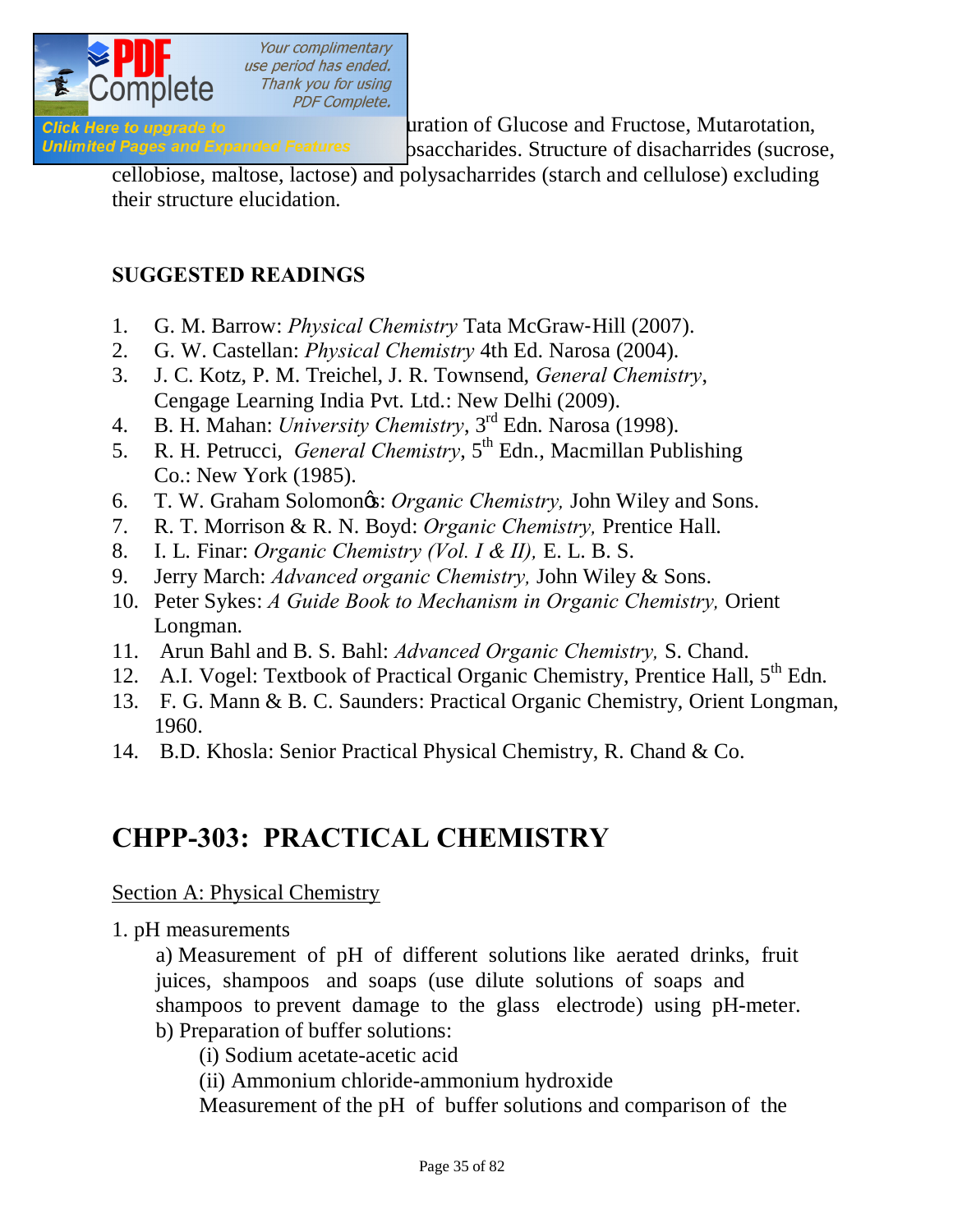

Study of the equilibrium of one of the following reactions by the distribution method:

$$
I_2(aq) + I^-(aq) \rightarrow I_3^-(aq)
$$

$$
Cu^{2+}(aq) + x NH_3(aq) \rightarrow [Cu(NH_3)_x]^{2+}
$$

### Section B: Organic Chemistry

Preparations: Mechanism of various reactions involved to be discussed. Recrystallisation, determination of melting point and calculation of quantitative yields to be done.

- (a) Nitration of Nitrobenzene
- (b) Preparation of carboxylic acid by alkaline hydrolysis of ester/amide.
- (c) Oxidation of alcohol/aldehydes/hydrocarbons to carboxylic acid
- (d) Osazone from glucose/fructose
- (e) Amides and anilides from carboxylic acid.
- (f) Preparation of methyl orange.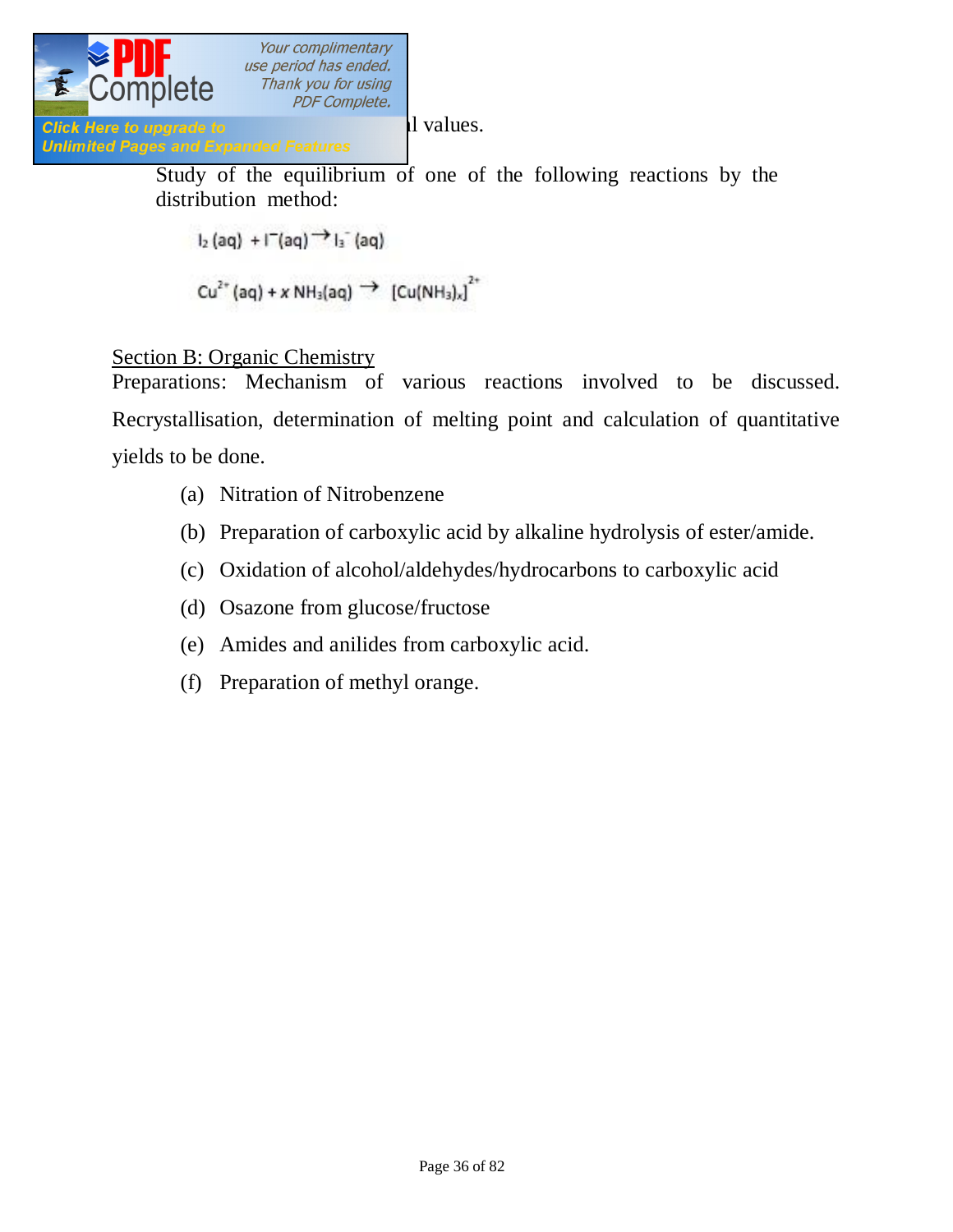

# **[P](http://www.pdfcomplete.com/cms/hppl/tabid/108/Default.aspx?r=q8b3uige22)APER-10**

# **MAPT-303: ALGEBRA**

Groups: Definition and examples of groups, examples of abelian and non-abelian groups: the group Zn of integers under addition modulo n and the groups U(n) of units under multiplication modulo n. Cyclic groups from number systems, complex roots of unity, circle group, the general linear group GLn (n, R), groups of symmetries of (i) iso equilateral triangle, (ii) an equilateral triangle, (iii) a rectangle, and (iv) a square, the permutation groups Sym (n), Group of quaternion. Subgroups, cyclic subgroups, the subgroups generated by a subset and the commutator subgroup of group, examples of subgroups including the center of a group, Cosets, Index of subgroup, Lagrange theorem, order of an element. Normal subgroups: their definition, and characterization. Quotient groups.

Rings: Definition and examples of rings, examples of commutative and noncommutative rings; rings from number systems,  $Z<sub>n</sub>$  the ring of integers modulo n ring of real quaternion rings of matrices, polynomial rings, and rings of continuous functions. Subrings and ideals, Integral domains and fields, examples of field. Z , Q, R and C field of radial functions.

Vector spaces: Definition and examples of vector spaces. Subspaces and its properties, Linear independence, basis, invariance of basis size dimension of vector space.

Linear Transformations on real and complex vector spaces: definition, examples, kernel, range, rank, nullity, isomorphism theorems, invertible linear transformations (characterizations). Algebra of Linear transformations and matrix of a linear transformation Linear functional over real & vector spaces - definition and examples.

Use of computer aided software for example, Matlab/ Mathematica/ Maple/ MuPad/ wxMaxima in Linear Transformations, group of symmetries, rectangle, square and permutation groups.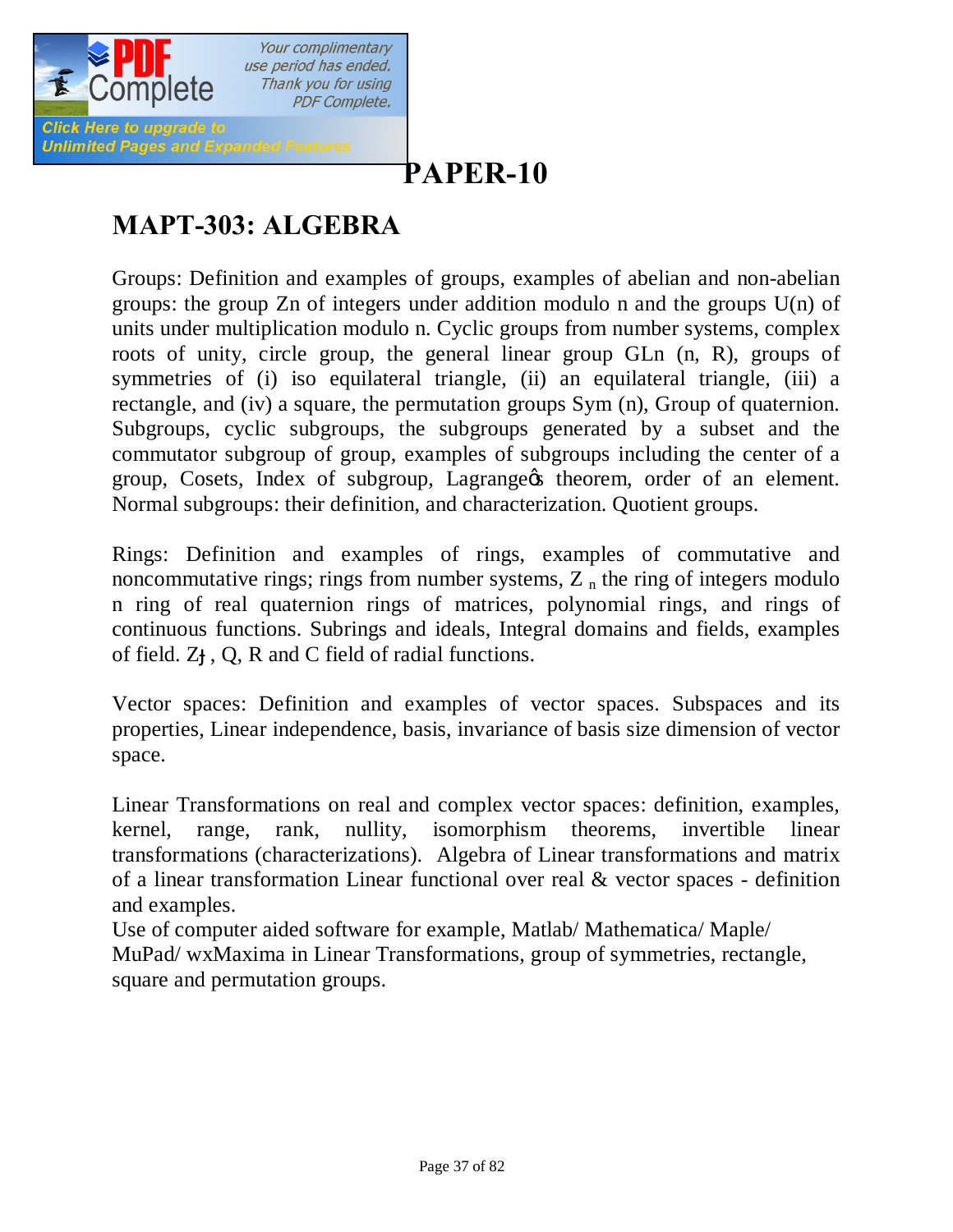

- 1. Joseph A Gallian: *Contemporary Abstract Algebra*, 4<sup>th</sup> Edn., Narosa (1999).
- 2. George E. Andrews: *Number Theory,* Hindustan Publishing Corporation (1984).
- 3. C.W. Curtis, *Linear Algebra, an introductory approach,* Springer-Verlag (1991).
- 4. David M. Blotin, *Linear algebra and Geometry,* Cambridge Press (1979).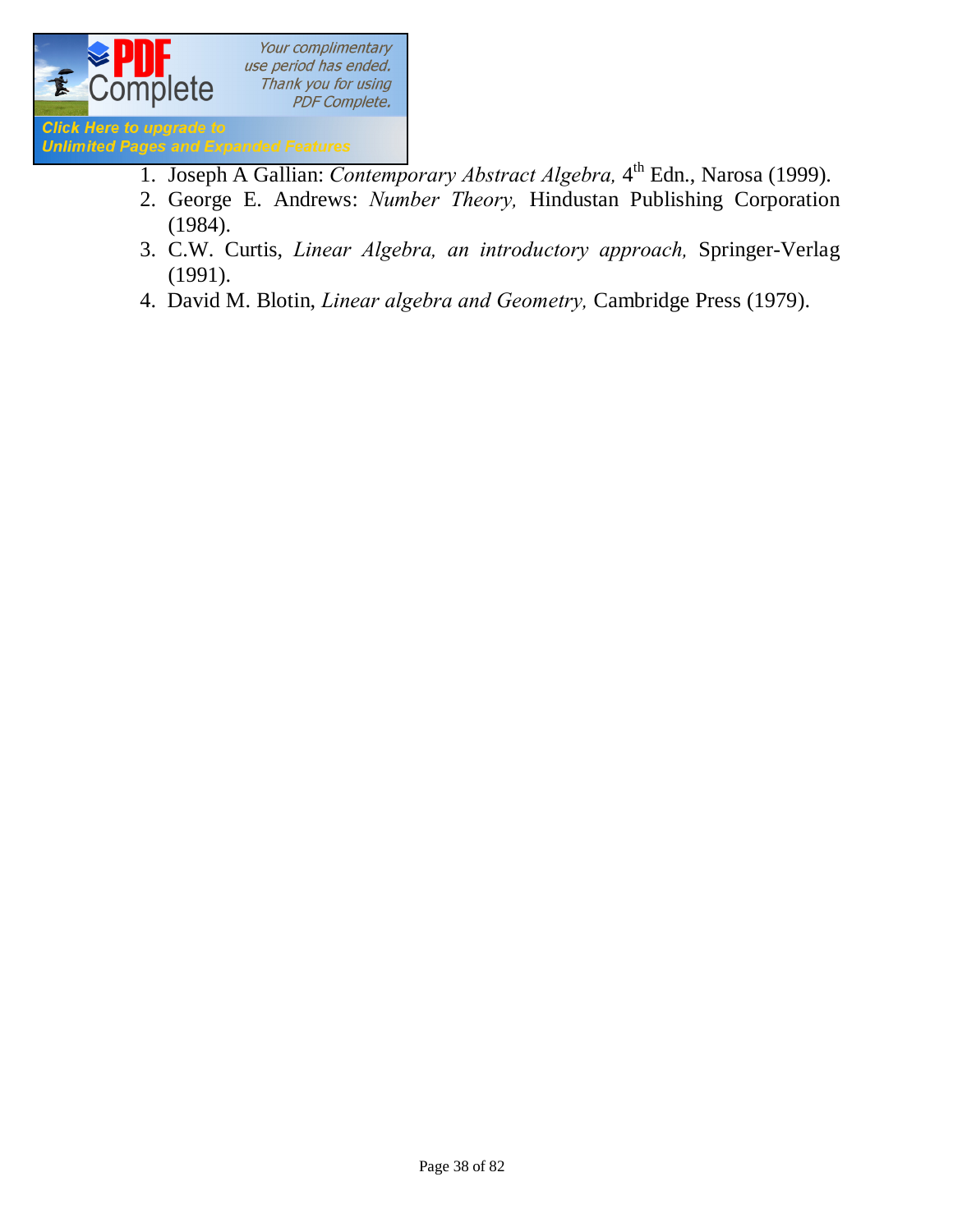

# **[P](http://www.pdfcomplete.com/cms/hppl/tabid/108/Default.aspx?r=q8b3uige22)APER-11**

# **ACPT-303: ANALYTICAL CHEMISTRY-3: QUANTITATIVE METHODS OF ANALYSIS**

## **I. GRAVIMETRIC ANALYSIS:**

A. Precipitation methods

B. Volatilization methods. (The analyte or its decomposition products are volatilized at a suitable temperature. The volatile product is then collected and weighed, or, alternatively, the mass of the product is determined indirectly from the loss in mass of the sample. E.g., determination of the sodium hydrogen carbonates content of antacid tablets)

C. Properties of precipitates and precipitating reagents:

- Particle size, Filterability of Precipitates (factors that determine particle size, formation of precipitates and particle size).
- · Colloidal Precipitates (coagulation of colloids, peptization of colloids, treatment of colloidal precipitates).
- · Crystalline Precipitates (particle size and filterability).
- · Co-precipitation (surface adsorption, mixed-crystal formation, occlusion, and mechanical entrapment, co precipitation errors).
- Precipitation from Homogeneous Solution (The use of the technique of homogeneous solutions to effect precipitation).
- D. Drying and Ignition of precipitates
- E. Practical gravimetric procedures.

#### **II. VOLUMETRIC ANALYSIS**

A. Definitions: Titrimetry, Volumetric titrimetry, Gravimetric titrimetry, Coulometric titrimetry.

The equivalence point, the end point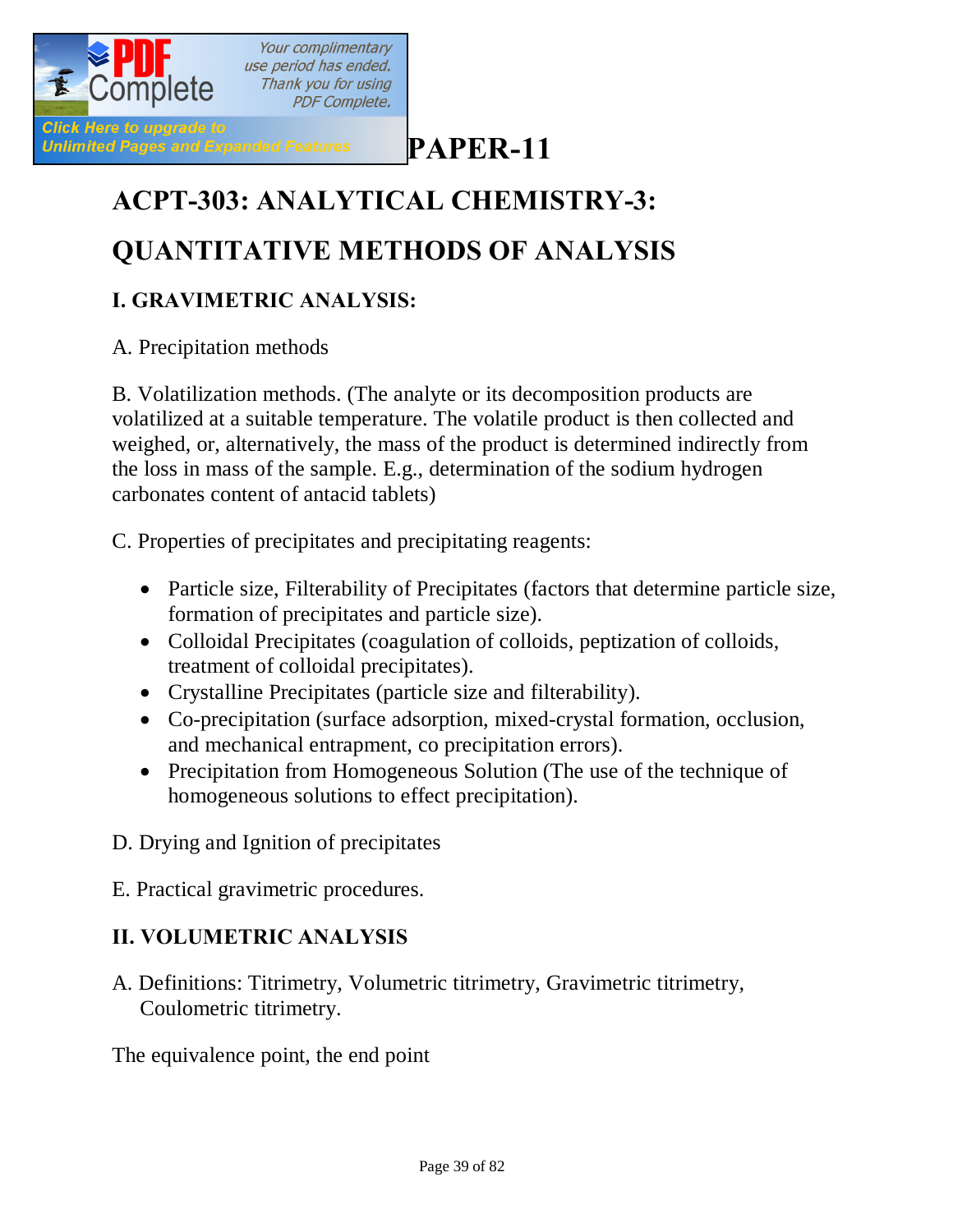

- · Classification of volumetric methods, theory of indicators and buffers.
- · Equilibria

**Unlimited Pages and Expanded Features** 

- Principles
- · Aqueous and non-aqueous acid-base titration.
- Redox titrations
- Complexometric titrations
- Precipitation titrations

#### C. Typical problems in volumetric titrimetry:

- D. Sigmoidal Titration Curves
- **E.** The Henderson-Hasselbalch Equation.

#### **III. CENTRIFUGATION METHODS:**

- A. Introduction
- B. Sedimentation and relative centrifugal force
- C. Different types of rotors.
- D. Density gradient
- E. Types of centrifugation techniques.

#### **IV. INTRODUCTION TO ENVIRONMENTAL ANALYSIS:**

- A. Sampling method
- B. Environmental pollution from industrial effluents and radiochemical waste.
- C. Introduction to water and waste analysis.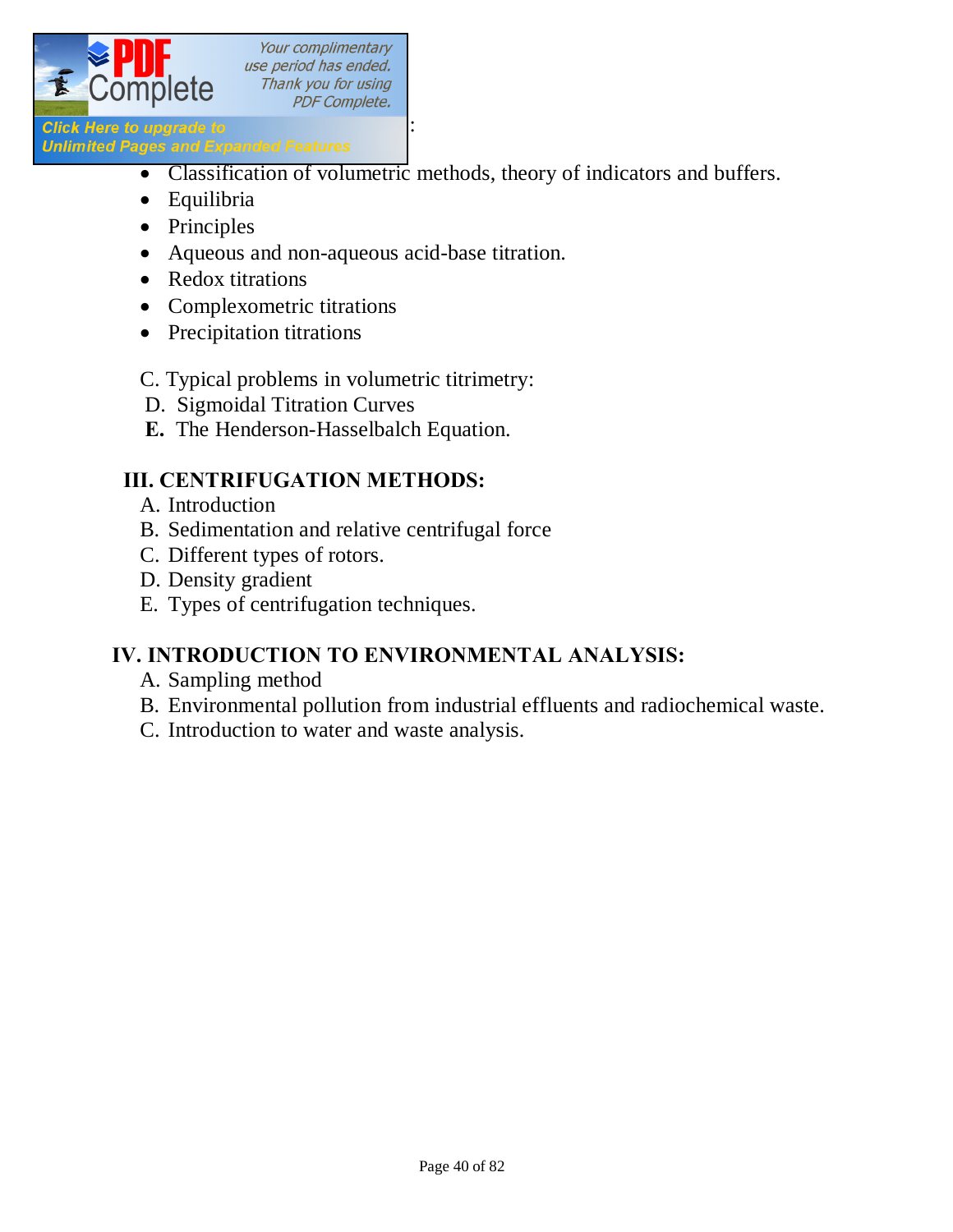

# **ACPP- [303: PRACTICA](http://www.pdfcomplete.com/cms/hppl/tabid/108/Default.aspx?r=q8b3uige22)L ANALYTICAL CHEMISTRY**

- **1.** Determination of the pKa and Equivalent Weight of a weak acid by potentiometric pH titration.
- **2.** Determination of the strength of the given magnesium sulphate solution using EDTA and Eriochrome black  $6T$  as the indicator.
- **3.** Determination of the capacity of an anionic exchange resin.
- **4.** Separation of cadmium and zinc on an ion exchange resin.
- **5.** Homogeneous precipitation of the Nickel as its Dimethylglyoxime.
- **6.** Determination of the formula and stability constant of the chelate formed between so iron (III) and salicylic acid.
- **7.** Determination of the formula and stability constant of the chelate formed between so iron (III) and Tiron.

#### **Suggested Readings:**

- 1. Analytical Chemistry- Methods of Separation (R.V. Dilts).
- 2. Laboratory Handbook of Chromatographic Methods ( O. Mikes, R.A. Chalmers).
- 3. F.W. Fifield and D. Kealy: Analytical Chemistry.
- 4. Vogel's textbook of quantitative chemical analysis,  $6<sup>th</sup>$  edition.
- 5. Vogel's textbook of quantitative chemical analysis,  $7<sup>th</sup>$  edition.
- 6. Keith Wilson and John Walker : Practical Biochemistry.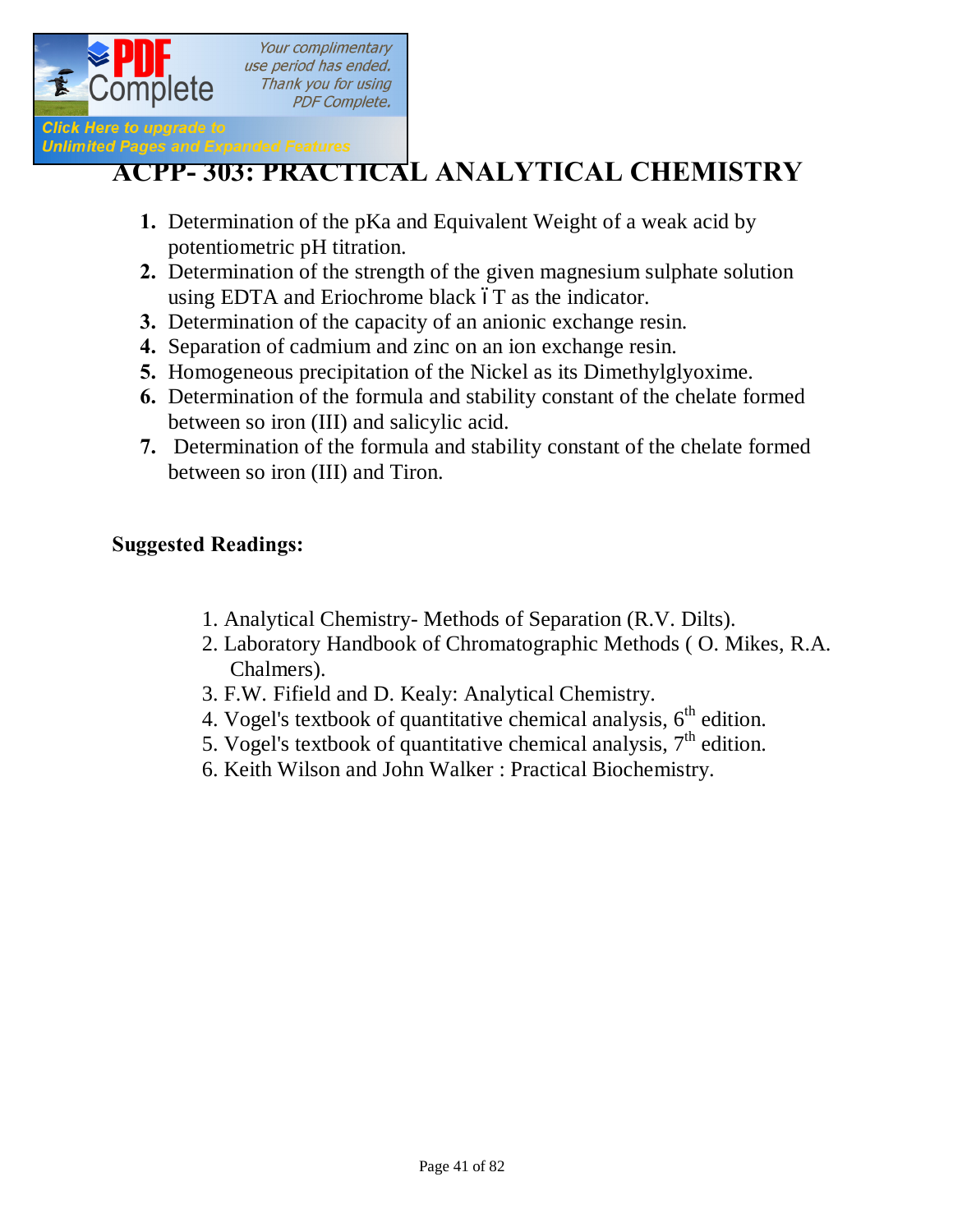

# **PAPER 602: BIOCHEMISTRY AND ENVIRONMENTAL CHEMISTRY**

**Unit I:** 

- Carbohydrates: Biological importance of carbohydrates, Metabolism, Cellular currency of energy (ATP), Glycolysis, Alcoholic and Lactic acid fermentations, Krebs cycle.
- **•** Proteins: classification, biological importance; Primary and secondary and tertiary structures of proteins: -helix and - pleated sheets, Denaturation of proteins.
- Enzymes: Nomenclature, Characteristics (mention of Ribozymes), Classification; Active site, Mechanism of enzyme action, Stereospecificity of enzymes, Coenzymes and cofactors, Enzyme inhibitors, Introduction to Biocatalysis: Importance in  $\tilde{O}$ Green Chemistry and Chemical Industry.

#### **Unit II:**

- Lipids: Biological importance of triglycerides and phosphoglycerides and cholesterol; Lipid membrane, Liposomes and their biological functions and underlying applications.
- **Structure of DNA (Watson-Crick model) and RNA, Genetic Code,** Biological roles of DNA and RNA: Replication, Transcription and Translation, Introduction to Gene therapy.

#### **Unit III:**

- **Environment and it is segments, Ecosystems, Biogeochemical cycles of** carbon, nitrogen and sulphur.
- Air Pollution: Major regions of atmosphere, Chemical and photochemical reactions in atmosphere. Air pollutants: types, sources, particle size and chemical nature; Photochemical Smog: its constituents and photochemistry, Environmental effects of Ozone, Major sources of Air pollution.
- ß Effects of air pollution on living organisms and vegetation, Controls of air pollution, Climate change, Green house effect, global warming. Techniques of measuring air pollutants.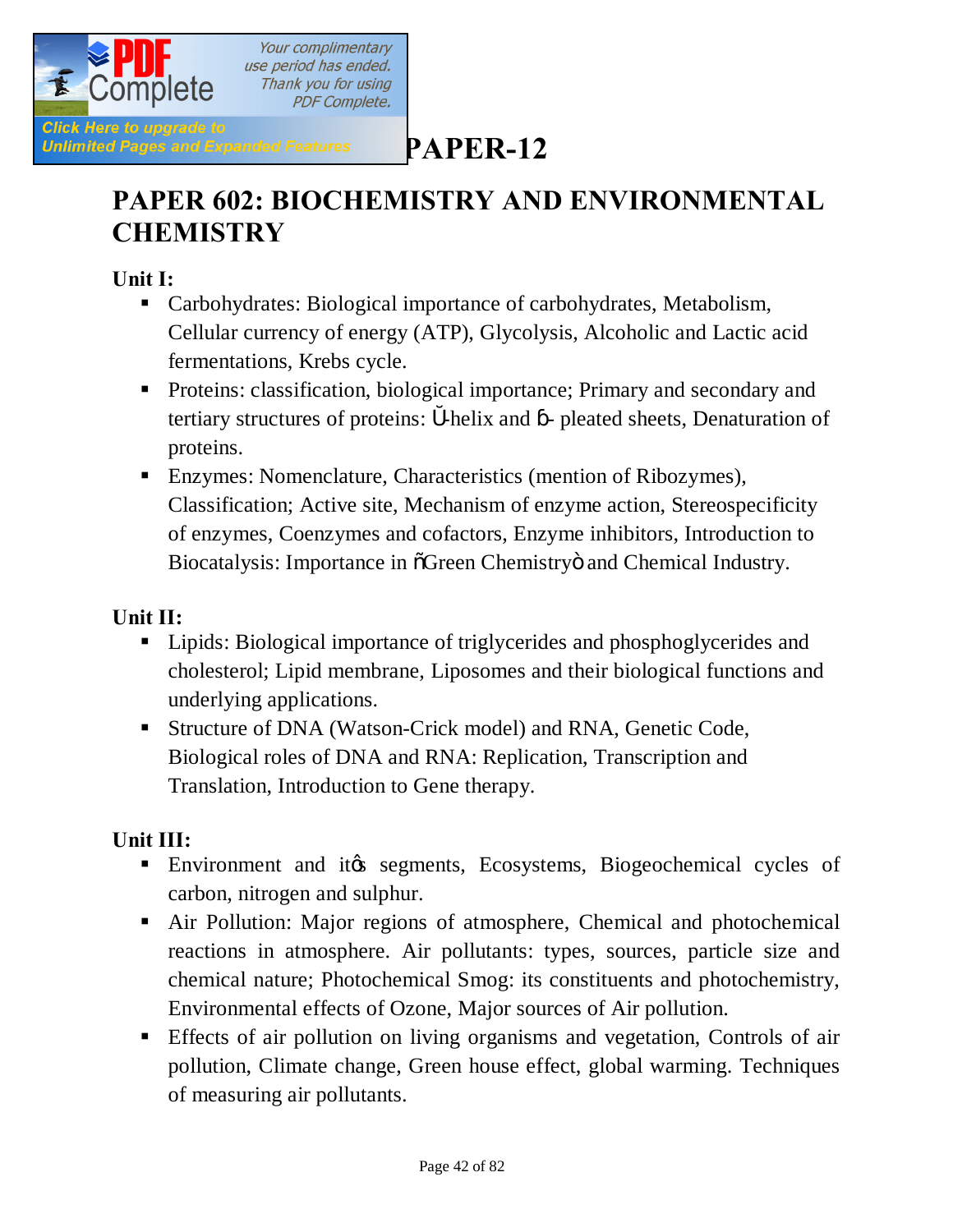

Glick Here to upgrade to **EXECUTE:** Hydrogical cycle, water resources, aquatic ecosystems, Unlimited Pages and Expanded Features ter pollutants, Techniques for measuring water

> pollution, Impacts of water pollution on hydrological and ecosystems. Water purification methods.

#### **Unit IV:**

- Energy and Enviornment: Sources of energy: Coal, petrol and Natural gas. Nuclear Fusion / Fisson, Solar energy, Hydrogen, geothermal, Tidal and Hydel etc.
- In Nuclear Pollution: Disposal of nuclear waste, nuclear disaster and ites management.

#### **Recommended Texts:**

- 1. J.M. Berg, J.L. Tymoczko and L. Stryer, Biochemistry, 6<sup>th</sup> Edn. W.H. Freeman and Co. (2006).
- 2. D.L. Nelson, M.M. Cox, and A.L. Lehninger, Principles of Biochemistry. IV Edition. W.H. Freeman and Co. (2009).
- 3. R.K. Murray, D.K. Granner, P.A. Mayes and V.W. Rodwell, Harper  $\alpha$ Illustrated Biochemistry. XXVIII edition. Lange medical Books/ McGraw-Hill (2009).
- 4. S.E. Manahan, Environmental Chemistry, CRC Press (2005).
- 5. G.T. Miller, Environmental Science 11<sup>th</sup> edition. Brooks/Cole (2006).
- 6. A. Mishra, Environmental Studies. Selective and Scientific Books, New Delhi (2005).

# **PAPER 602: PRACTICAL BIOCHEMISTRY AND ENVIRONMENTAL CHEMISTRY**

- 1. To perform quantitative estimation of protein using Lowry essmethod. Determine the concentration of the unknown sample using the standard curve plotted.
- 2. Study of the action of salivary amylase at optimum conditions.
- 3. Effect of pH on the action of salivary amylase.
- 4. Effect of temperature on the action of salivary amylase.
- 5. Effect of inhibitor on the action of salivary amylase.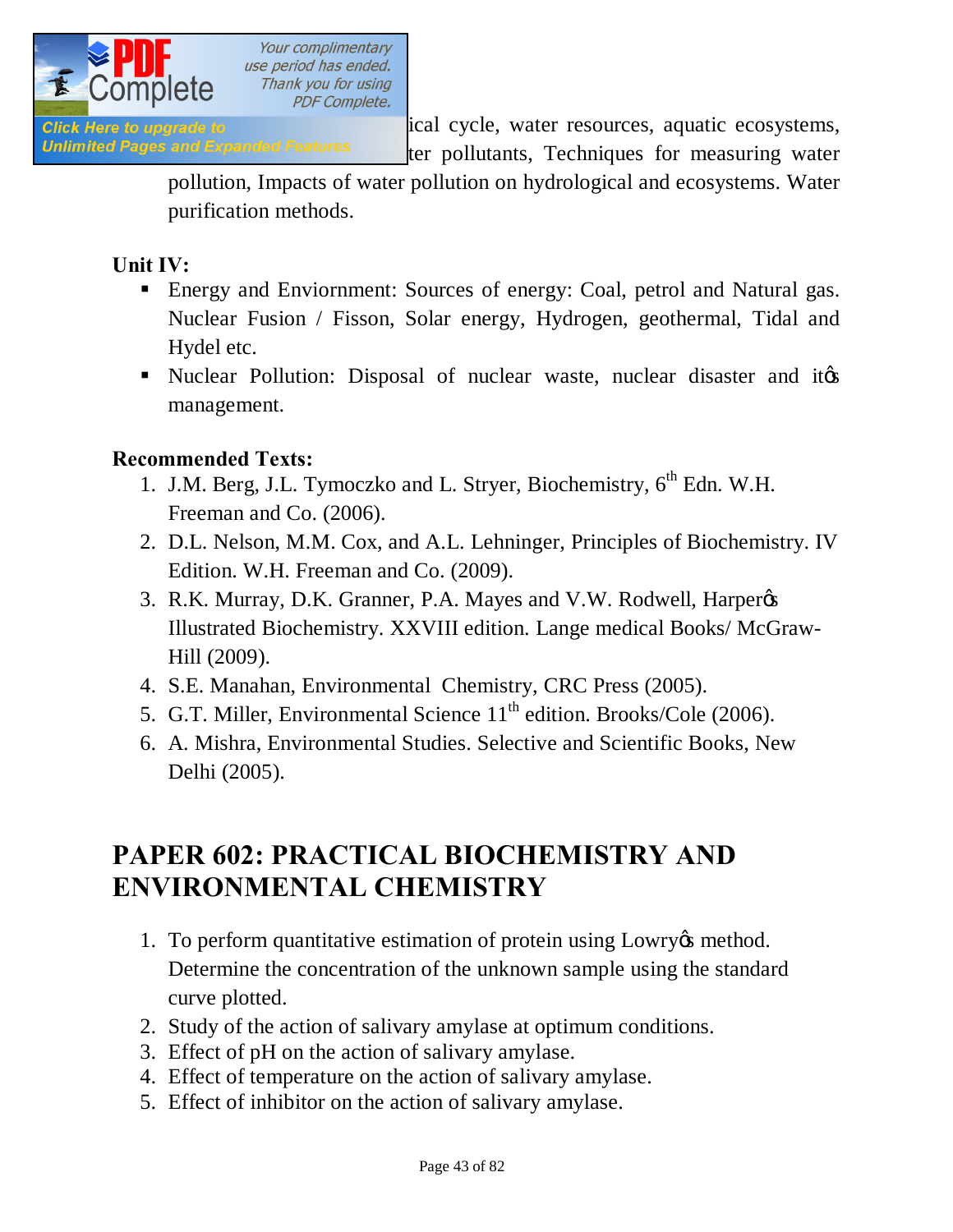

**Click Here to upgrade to Study of Trypsin using fresh tissue extracts.** Unlimited Pages and Expanded Features expanture, organic solvents, on semi-permeable

membrane.

- 8. Isolation of Genomic DNA from E. Coli.
- 9. Qualitative analysis of the soil from different locations for pH and different water soluble cations and anions.
- 10.Quantitative estimation of oxidisable organic matter in soil, carbonate and bicarbonates by volumetry and calcium and magnesium by EDTA titration.
- 11.Hardness of water by EDTA titration.
- 12.Study of pH and conductivity of tap water and polluted water.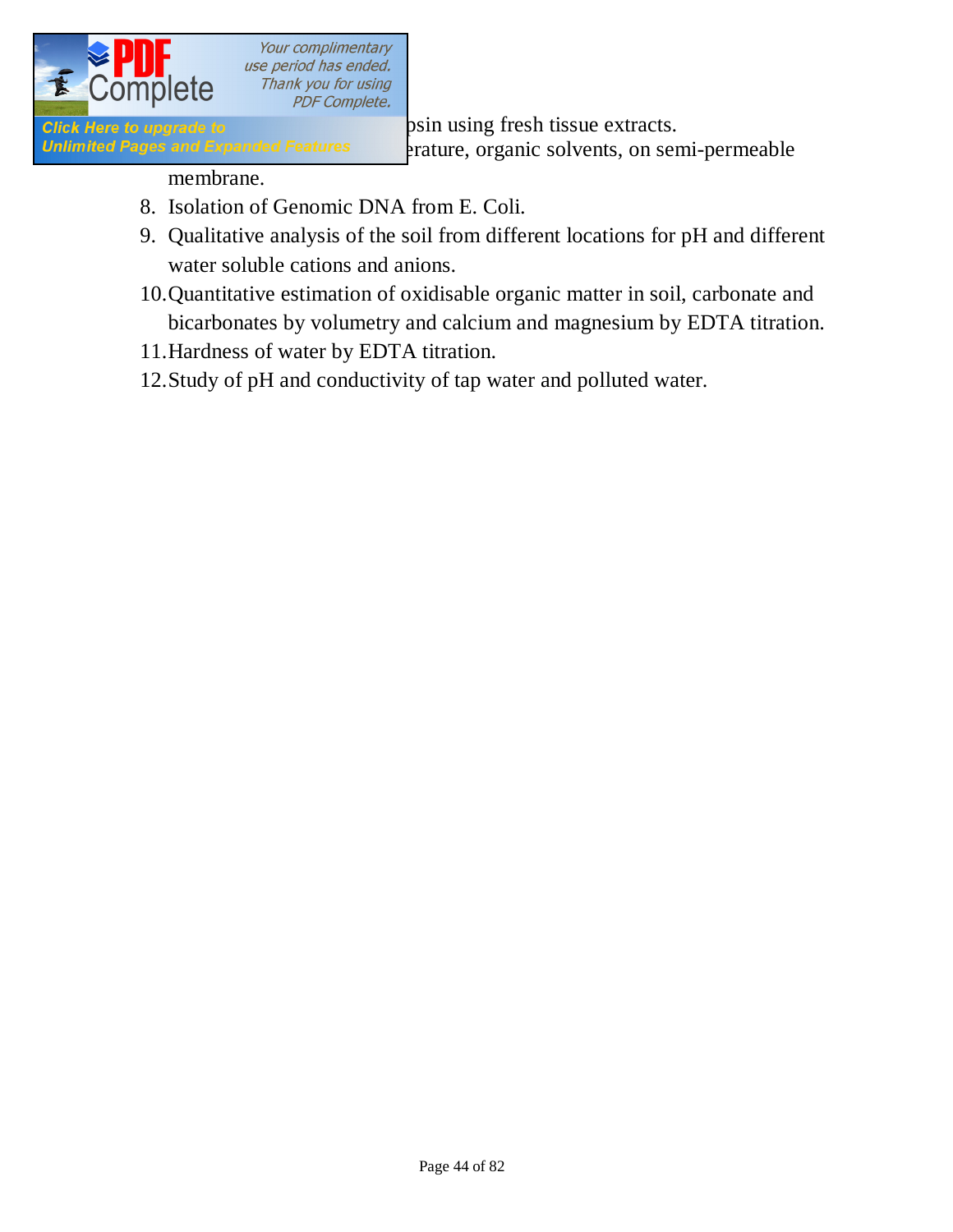

**Click Here to upgrade to Unlimited Pages and Expanded Features** 

# SEMESTER IV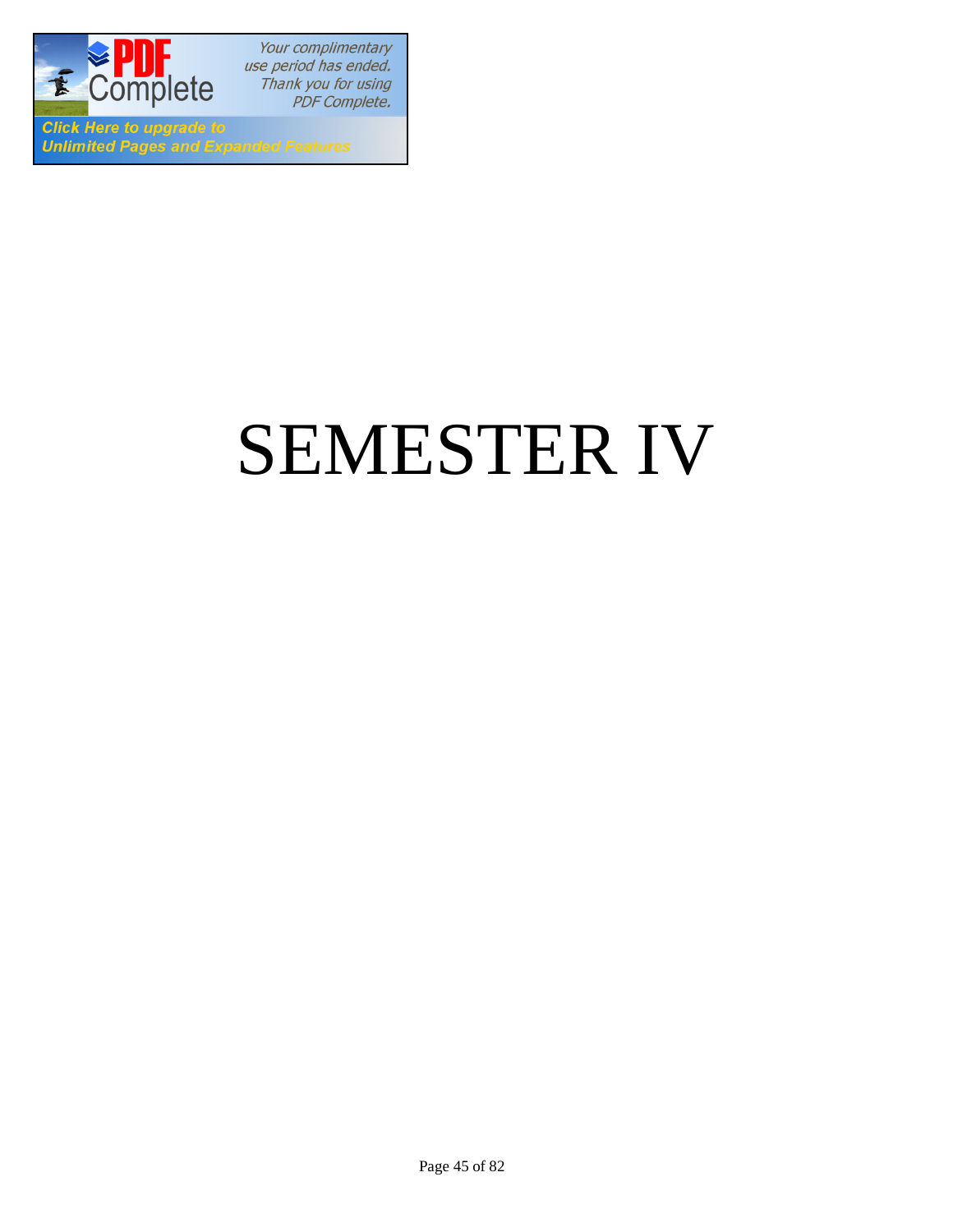

**[P](http://www.pdfcomplete.com/cms/hppl/tabid/108/Default.aspx?r=q8b3uige22)APER-13**

# **CHPT-404: CHEMISTRY-4 (CHEMISTRY OF s & p BLOCK ELEMENTS, STATES OF MATTER AND PHASE EQUILIBRIUM)**

#### *Section A: Inorganic Chemistry-2* **(30 Lectures) Unit 1 General Principles of Metallurgy**

Chief modes of occurrence of metals based on standard electrode potentials. Ellingham diagrams for reduction of metal oxides using carbon as reducing agent. Hydrometallurgy, Methods of purification of metals (Al, Pb, Ti, Fe, Cu, Ni, Zn): electrolytic, oxidative refining, Kroll process, Parting process, van Arkel-de Boer process and Mond $\alpha$  process.

#### **Unit 2** *s***- and** *p***- Block Elements**

Periodicity in s- and p- block elements w.r.t. electronic configuration, atomic and ionic size, ionization enthalpy, electronegativity (Pauling, Mullikan, and Alfred-Rochow scales). Allotropy in C, S, and P.

Oxidation states with reference to elements in unusual and rare oxidation states like carbides and nitrides), inert pair effect, diagonal relationship and anomalous behaviour of first member of each group.

#### **Unit 3 Compounds of** *s***- and** *p***- Block Elements**

Hydrides and their classification (ionic, covalent and interstitial), structure and properties with respect to stability of hydrides of p- block elements.

Concept of multicentre bonding (diborane).

Structure, bonding and their important properties like oxidation/reduction, acidic/basic nature of the following compounds and their applications in industrial, organic and environmental chemistry.

Hydrides of nitrogen  $(NH_3, N_2H_4, N_3H, NH_2OH)$ 

Oxoacids of P, S and Cl.

Halides and oxohalides:  $PCl_3$ ,  $PCl_5$ ,  $SOCl_2$  and  $SO_2Cl_2$ 

#### *Section B: Physical Chemistry-3* **(30 Lectures)**

#### **Unit 1 Kinetic Theory of Gases**

Postulates of Kinetic Theory of Gases and derivation of the kinetic gas equation. Deviation of real gases from ideal behaviour, compressibility factor, causes of deviation. Vander Waals equation of state for real gases. Boyle temperature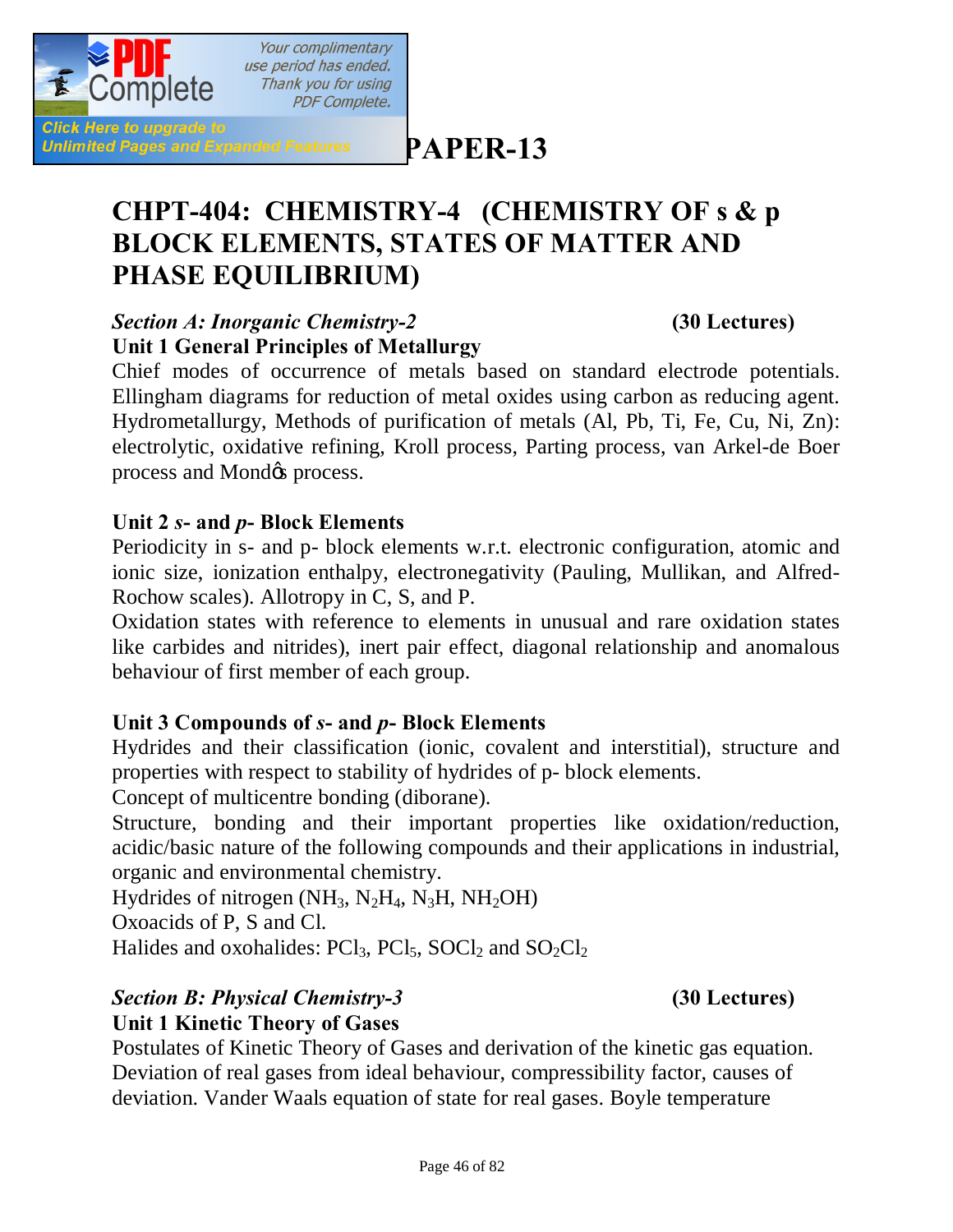

Unlimited Pages and Expanded Features quation. Andrews isotherms of  $CO<sub>2</sub>$ .

Maxwell Boltzmann distribution laws of molecular velocities and molecular energies (graphic representation 6 derivation not required) and their importance. Temperature dependence of these distributions. Most probable, average and root mean square velocities (no derivation). Collision cross section, collision number, collision frequency, collision diameter and mean free path of molecules. Viscosity of gases and effect of temperature and pressure on coefficient of viscosity (qualitative treatment only).

#### **Unit 2 Liquids**

Surface tension and its determination using stalagmometer. Viscosity of a liquid and determination of coefficient of viscosity using Ostwald viscometer. Effect of temperature on surface tension and coefficient of viscosity of a liquid (qualitative treatment only)

#### **Unit 3 Solids**

Forms of solids. Symmetry elements, unit cells, crystal systems, Bravais lattice types and identification of lattice planes. Laws of Crystallography - Law of constancy of interfacial angles, Law of rational indices. Miller indices. XóRay diffraction by crystals, Braggos law. Structures of NaCl, KCl and CsCl (qualitative treatment only). Defects in crystals. Glasses and liquid crystals.

#### **Unit 4 Chemical Kinetics**

The concept of reaction rates. Effect of temperature, pressure, catalyst and other factors on reaction rates. Order and molecularity of a reaction. Derivation of integrated rate equations for zero, first and second order reactions (both for equal and unequal concentrations of reactants). Halfólife of a reaction. General methods for determination of order of a reaction. Concept of activation energy and its calculation from Arrhenius equation.

Theories of Reaction Rates: Collision theory and Activated Complex theory of bimolecular reactions. Comparison of the two theories (qualitative treatment only).

#### **SUGGESTED READINGS**

- 1. G. M. Barrow: *Physical Chemistry* Tata McGraw‐Hill (2007).
- 2. G. W. Castellan: *Physical Chemistry* 4th Edn. Narosa (2004).
- 3. J. C. Kotz, P. M. Treichel & J. R. Townsend: *General Chemistry* Cengage Lening India Pvt. Ltd., New Delhi (2009).
- 4. B. H. Mahan: *University Chemistry* 3rd Ed. Narosa (1998).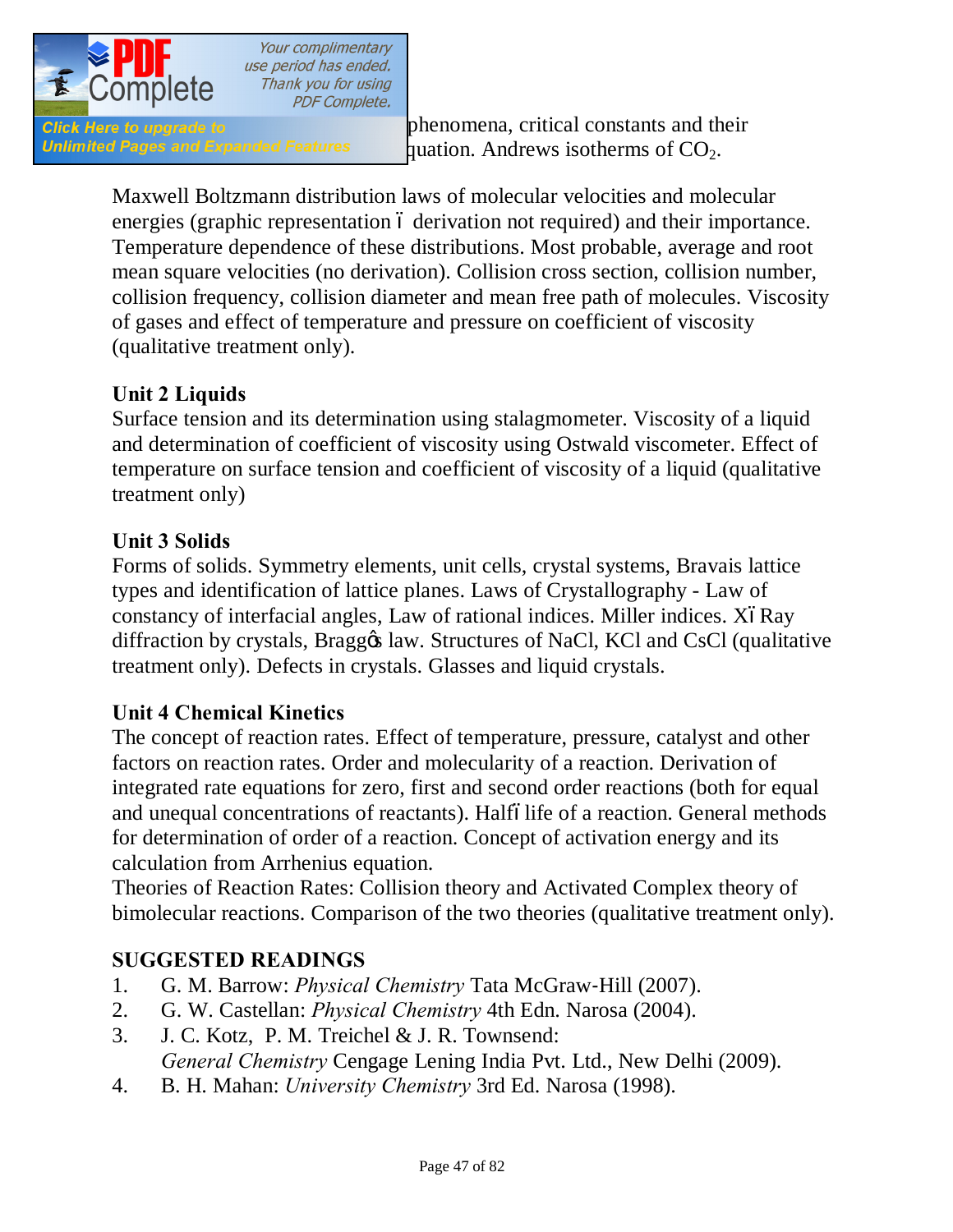

**Glick Here to upgrade to** *mistry* 5th Ed. Macmillan Publishing Co.: New

**Unlimited Pages and Expanded Features** 

- 6. J. D. Lee: *A New Concise Inorganic Chemistry,* E.L.B.S.
- 7. F.A. Cotton & G. Wilkinson: *Basic Inorganic Chemistry,* John Wiley.
- 8. D. F. Shriver and P. W. Atkins: *Inorganic Chemistry*, Oxford University Press.
- 9. Gary Wulfsberg: *Inorganic Chemistry,* Viva Books Pvt. Ltd.
- 10. A.I. Vogel, Qualitative Inorganic Analysis, Prentice Hall,  $7<sup>th</sup>$  Edn.
- 11. A.I. Vogel, Quantitative Chemical Analysis, Prentice Hall, 6<sup>th</sup> Edn.
- 12. B.D. Khosla, Senior Practical Physical Chemistry, R. Chand & Co.

# **CHPP-404: PRACTICAL CHEMISTRY**

Section A: Inorganic Chemistry

Semi-micro qualitative analysis using  $H<sub>2</sub>S$  of mixtures- not more than four ionic species (two anions and two cations and excluding insoluble salts) out of the following:

Cations :  $NH_4^+$ ,  $Pb^{2+}$ ,  $Ag^+$ ,  $Bi^{3+}$ ,  $Cu^{2+}$ ,  $Cd^{2+}$ ,  $Sn^{2+}$ ,  $Fe^{3+}$ ,  $Al^{3+}$ ,  $Co^{2+}$ ,  $Cr^{3+}$ ,  $Ni^{2+}$ ,  $Mn^{2+}, Zn^{2+}, Ba^{2+}, Sr^{2+}, Ca^{2+}, K^+$ Anions :  $CO_3^{26}$ ,  $S^2^{6}$ ,  $SO_3^{26}$ ,  $S_2O_3^{26}$ ,  $NO_3^6$ ,  $CH_3COO^6$ ,  $Cl^6$ ,  $Br^6$ ,  $I^6$ ,  $NO_3^6$ ,  $SO_4^2$ <sup>2</sup>,  $PO_4^3$ <sup>3</sup>,  $BO_3^3$ <sup>3</sup>,  $C_2O_4^2$ <sup>2</sup>, F

(Spot tests should be carried out wherever feasible)

Section B: Physical Chemistry

(I) Surface tension measurement (use of organic solvents excluded).

- a) Determination of the surface tension of a liquid or a dilute solution using a stalagmometer.
- b) Study of the variation of surface tension of a detergent solution with concentration.
- (II) Viscosity measurement (use of organic solvents excluded).
	- a) Determination of the relative and absolute viscosity of a liquid or dilute solution using an Ostwald & viscometer.
	- b) Study of the variation of viscosity of an aqueous solution with concentration of solute.

(III) Phase equilibria

a) Construction of the phase diagram of a binary system (simple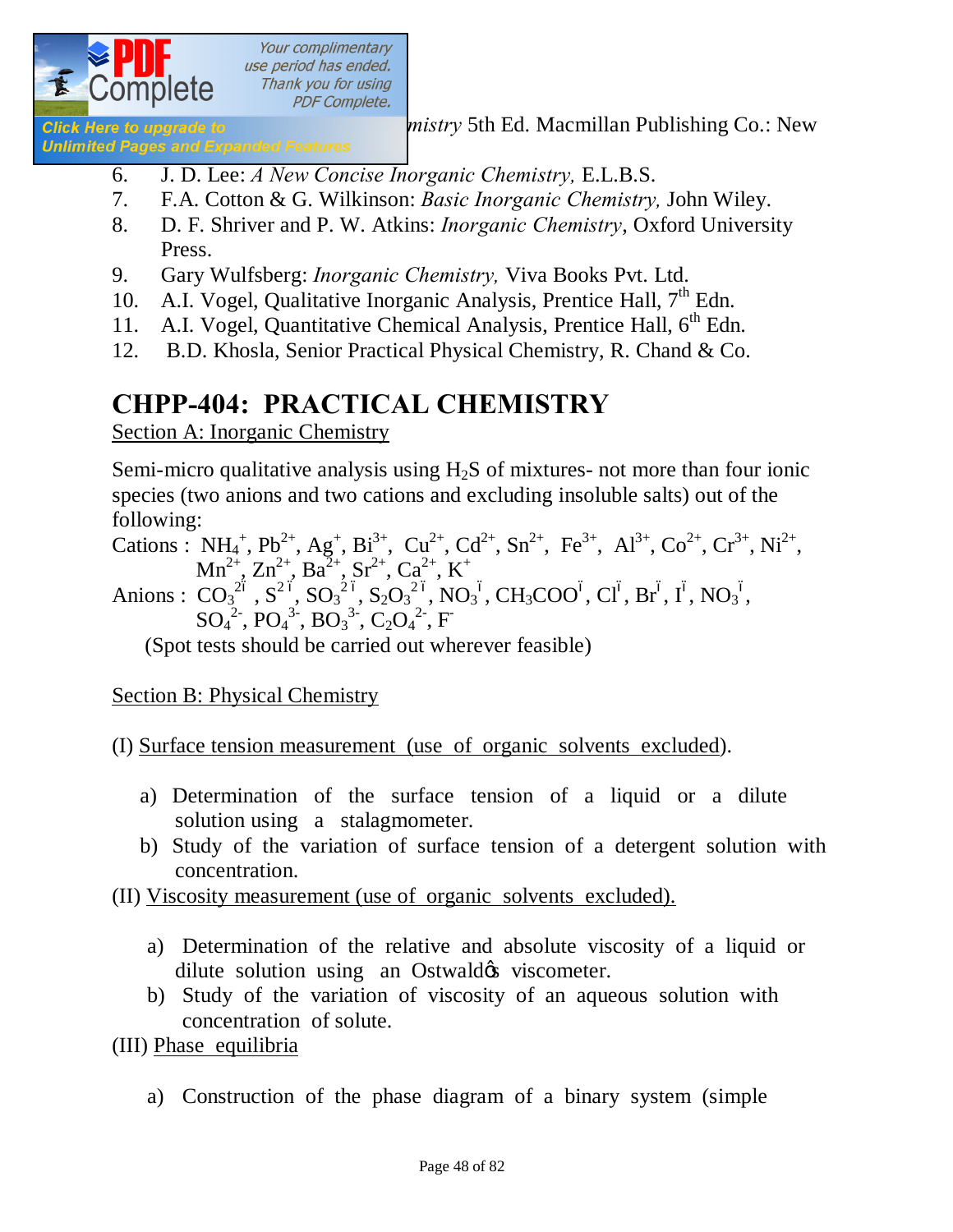

Click Here to upgrade to entitled curves.<br>
Unlimited Pages and Expanded Features tical so

tical solution temperature and composition of the phenol water system and study of the effect of impurities on it.

c) Study of the variation of mutual solubility temperature with concentration for the phenol water system and determination of the critical solubility temperature.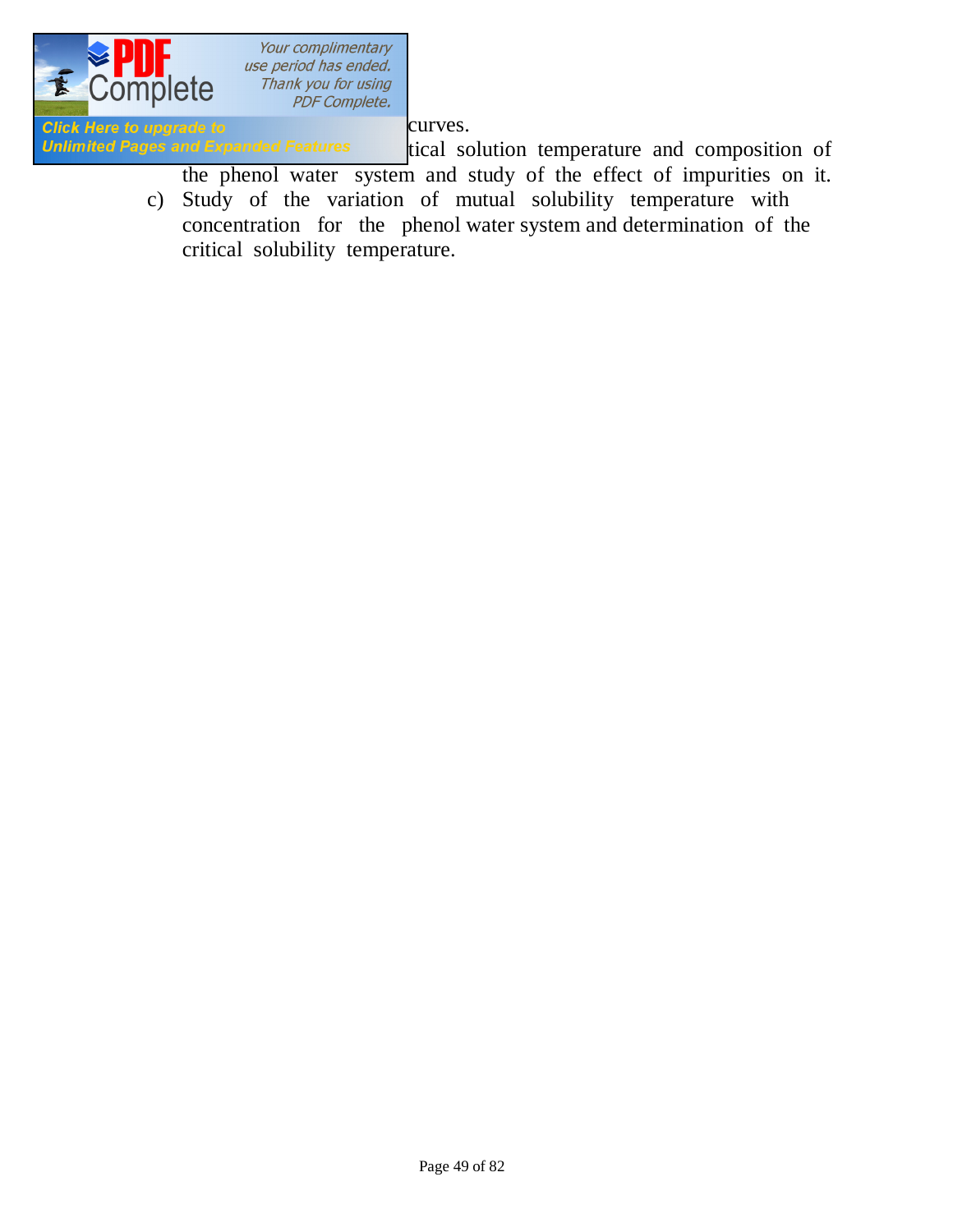

# **[P](http://www.pdfcomplete.com/cms/hppl/tabid/108/Default.aspx?r=q8b3uige22)APER-14**

# **PHPT-303: PHYSICS -2: WAVE AND OPTICS**

**Oscillations and Waves (Total Number of Lectures = 30)**

**Simple Harmonic Motion:** Simple Harmonic Oscillator, Motion of simple and compound pendulum, Loaded spring, Energy in simple harmonic motion, Superposition of two SHM: (i) collinear SHM cf same frequency (ii) collinear SHM of different frequencies 6 phenomenon of Beats (iii) SHM of same frequency but perpendicular to each other and (iv) Lissajous figures.

**Damped Harmonic Motion:** Equation of motion, Dead beat motion, Critically damped system, Lightly damped system: relaxation time, logarithmic decrement, qualify factor.

**Forced Oscillations:** Equation of motion, complete solution, Steady state solution, Resonance, Sharpness of resonance, Quality factor.

**Couples Oscillator:** Degrees of freedom, Couples oscillatory with two degrees of freedom; Normal modes; General method of finding normal modes for a system of two degrees of freedom.

**Wave Motion:** One dimensional plane wave, Classical wave equation, Superposition principle, Standing wave on a stretched string (both ends fixed).

#### **Wave Optics (Total Number of Lectures = 30)**

Interference: Essential conditions for observing interference; Division of wave front: Young & double slit experiment, colour of thin films, Division of amplitude: Newton rings.

Diffraction: Fresnel and Fraunhofer diffraction, Fraunhofer Diffraction 6 single slit (intensity distribution, position of maxima and minima), circular aperture (qualitative), plan diffraction grating, resolving power of grating, Rayleigh&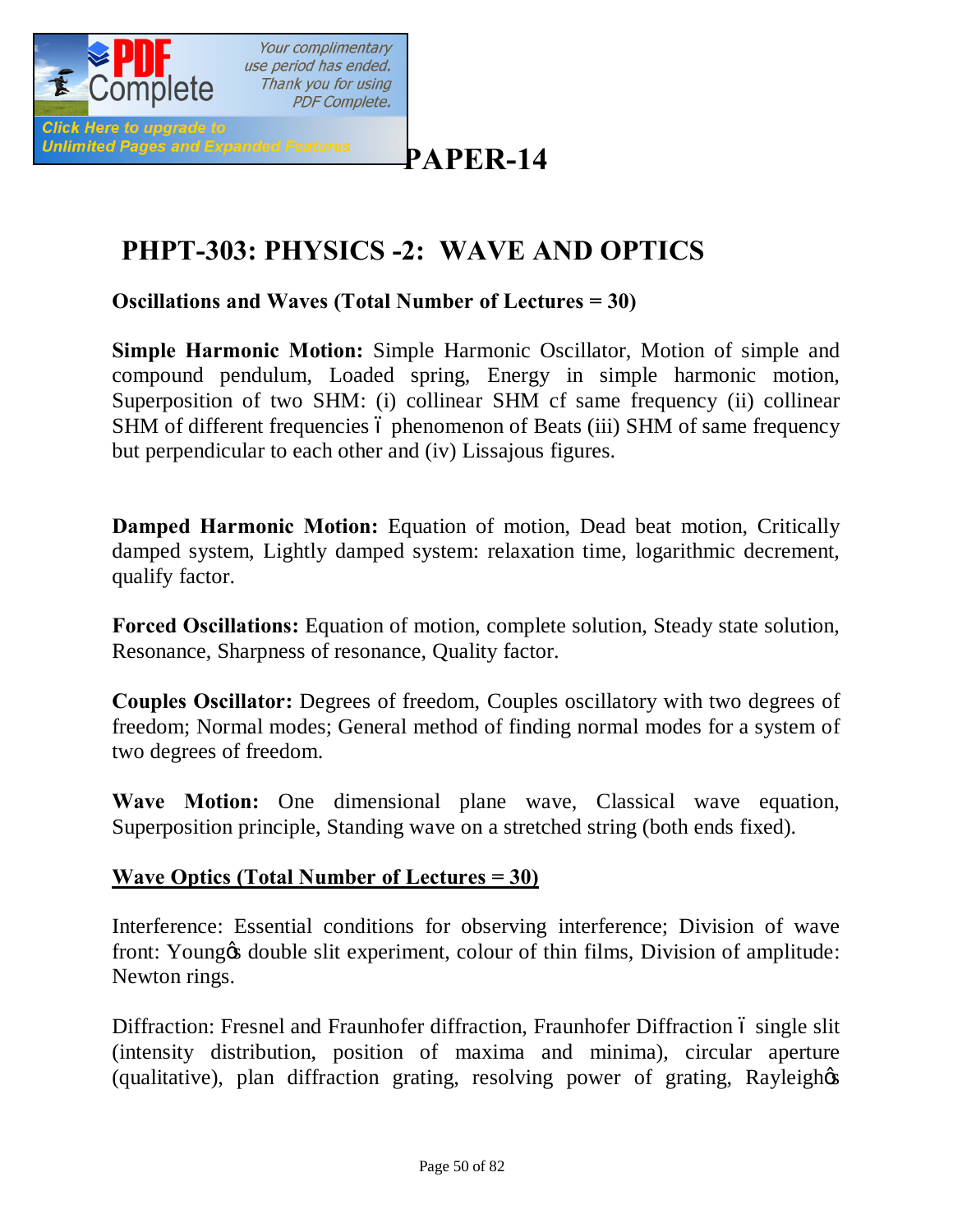

Polarization: Polarization of light (plane polarized light), Double refraction, Law of Malus, Nicol Prism, Polarizing materials, Polarizer, Analyzer, Light propagation in anoxia crystals.

#### **REFERENCES**

- 1. Francis Arthur Jenkins and Heavy Elliott White: Fundamentals of optics, Tata Mc-Graw Hill (1976).
- 2. Ajoy Ghatak: Optics, Tata McGraw Hill (2008).
- 3. A.K. Ghatak & K. Thyagarajan: Contemporary optics, Plenum Press (1978).
- 4. Khanna and Gulati: Introduction to Optics.
- 5. N.K. Bajaj: The physics of waves and oscillations,Tata Mc-Graw Hill (1988).
- 6. A.P. French: Vibrations and Waves, CBS Pub. & Dist. (1987).
- 7. B.K. Mathu: Optics.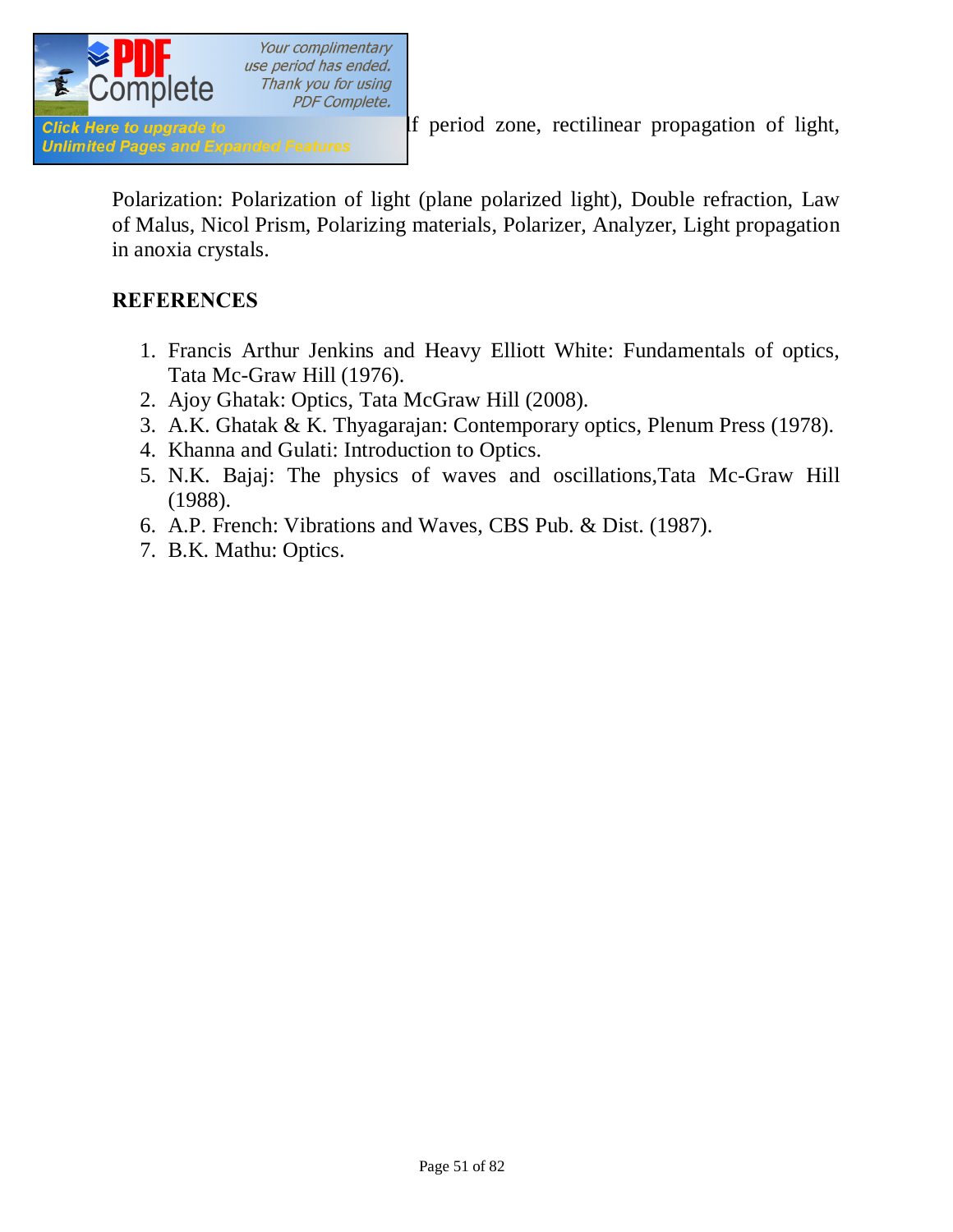

# **Unlimited Pages and Expanded Features** [PHYSICS

- 1. To determine the Coefficient of Thermal Conductivity of Copper by Searlegs apparatus.
- 2. To determine the Coefficient of Thermal Conductivity of a bad conductor by Lee and Charlton $\alpha$ s disc method.
- 3. To determine the Temperature Coefficient of Resistance ( ) by Platinum Resistance Thermometer (PRT). Assume R\_
- 4. To draw a calibration curve for a Thermocouple using a Potentiometer.
- 5. To determine Stefangs Constant.
- 6. To determine wavelength of sodium light using Fresnel Biprism.
- 7. To determine wavelength of sodium light suing Newton<sub>of</sub> rings.
- 8. To determine the Cauchy to constant and dispersive power of a prism using mercury light.
- 9. To determine the wavelength of Sodium light using plane diffraction grating.
- 10.To study the polarization of light by the reflection and to determine the polarizing angle for air-glass interface.

#### **Suggested Books for Reference**

- 1. B.L. Worsnop and H.T. Flint: Advanced Practical Physics, Asia Publishing House, New Delhi.
- 2. Indu Prakash and Ramakrishna: A Text Book of Practical Physics, Kitab Mahal, New Delhi.
- 3. Nelson and Jon Ogborn: Practical Physics.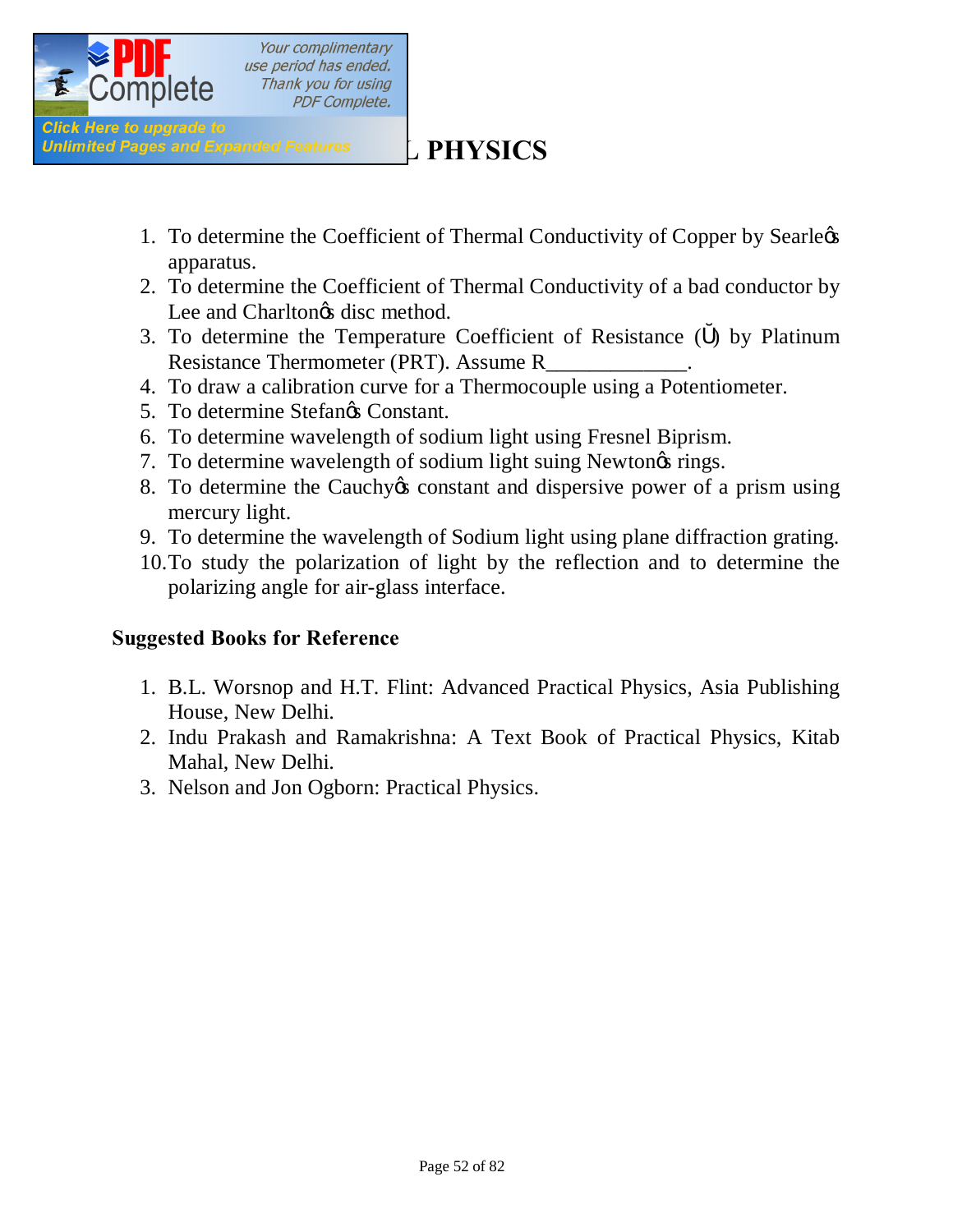

# **PAPER-15**

# **ACPT-404: ANALYTICAL CHEMISTRY-4: SEPARATION METHODS - II**

#### **I. COLUMN CHROMATOGRAPHY**.

- A. General: columns, matrix materials, stationary phase, column packing, application of sample, column development and sample elution, detectors and fraction collectors, applications.
- B. High performance liquid chromatography: Principle, column, matrices and stationary phases, column packing, mobile phase and pumps, application of sample, detectors, applications.
- C. Adsorption chromatography: Principle, adsorbents, solvents, nature of solute, operating parameters, retention volumes and times, applications.
- D. Liquid-liquid partition, chromatography: Principle, normal phase chromatography, reversed- phase liquid chromatography, reversed phase liquid chromatography, applications.
- E. Ion- exchange chromatography: Principle, ion exchangers, ion- exchange equilibria, ion- exchange resin selectivity, column operations (column development, detection of solute bands), factors affecting retention volumes, applications.
- F. Gel chromatography: Principle, types of gels, separation by gel chromatography, applications.
- G. Affinity chromatography: Principle, materials, selection and attachment of ligand, practical procedure, applications,
- H. Gas- liquid chromatography: Apparatus and materials, preparation and application of samples, separation conditions, detectors, applications.

## **II. ELECTROPHORETIC TECHNIQUES**:

A. Principle, apparatus, support media (paper, cellulose acetate membranes, gels).

B. SDS-PAGE, native gels, gradient gels, isoelectric focusing, 2D-PAGE, continuous flow electrophoresis, detection, estimation and recovery of proteins in gels.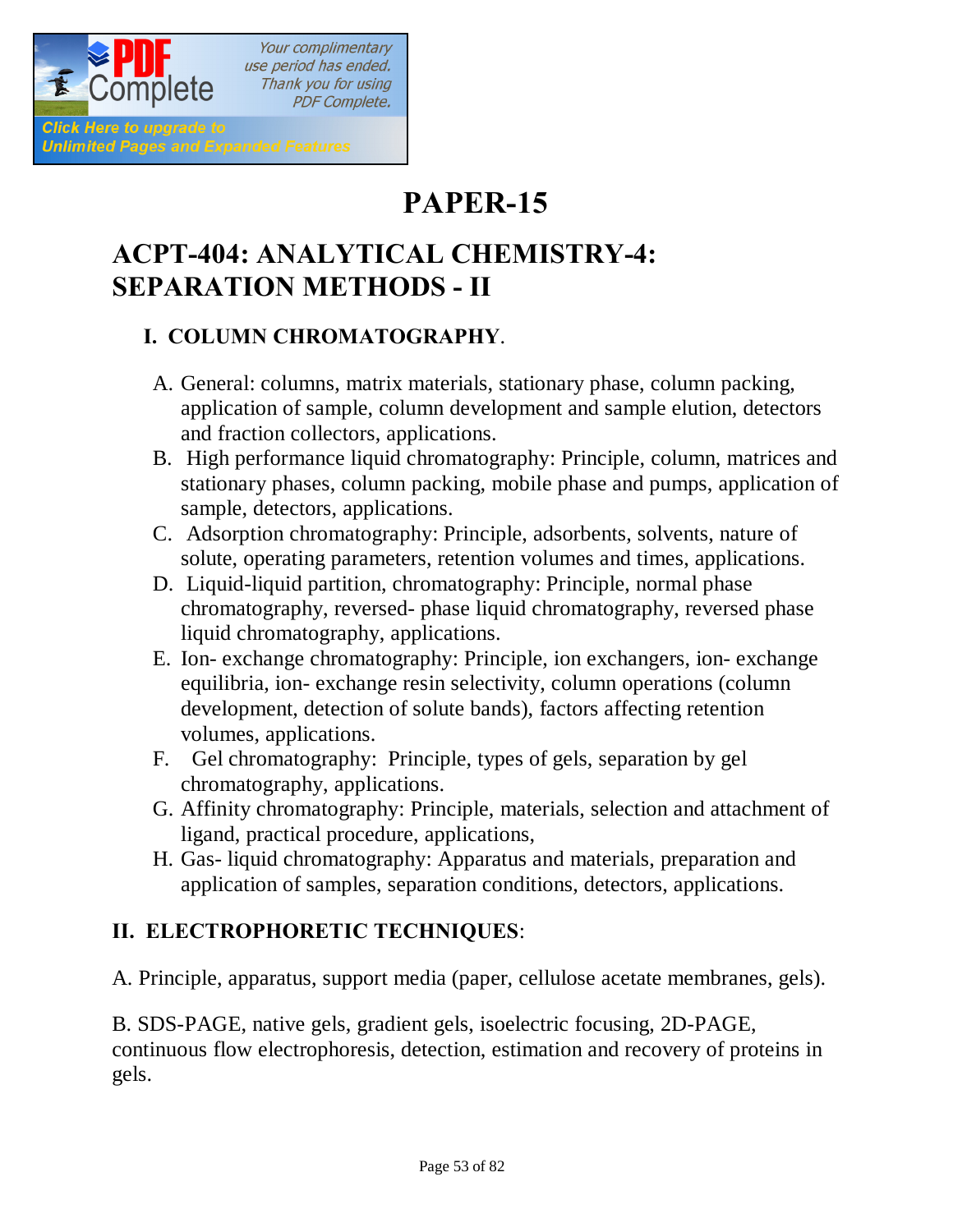

Click Here to upgrade to<br>Unlimited Pages and Expanded Features<br>Unlimited Pages and Expanded Features

D. Isoelectric Focusing

#### **III. DIALYSIS AND MEMBRANE FILTRATION**

A. Filters- nitrocellulose, fiberglass, polycarbonate

B. General laboratory methods.

**IV. CENTRIFUGATION METHODS**: Introduction, sedimentation and relative centrifugal force, different types of rotors, density gradients, types of centrifugation techniques.

**V. RADIOISOTOPIC TECHNIQUES**: nature of radioactivity. Detection and measurement of radioactivity, inherent advantages and restrictions of radiotracer experiments, safety aspects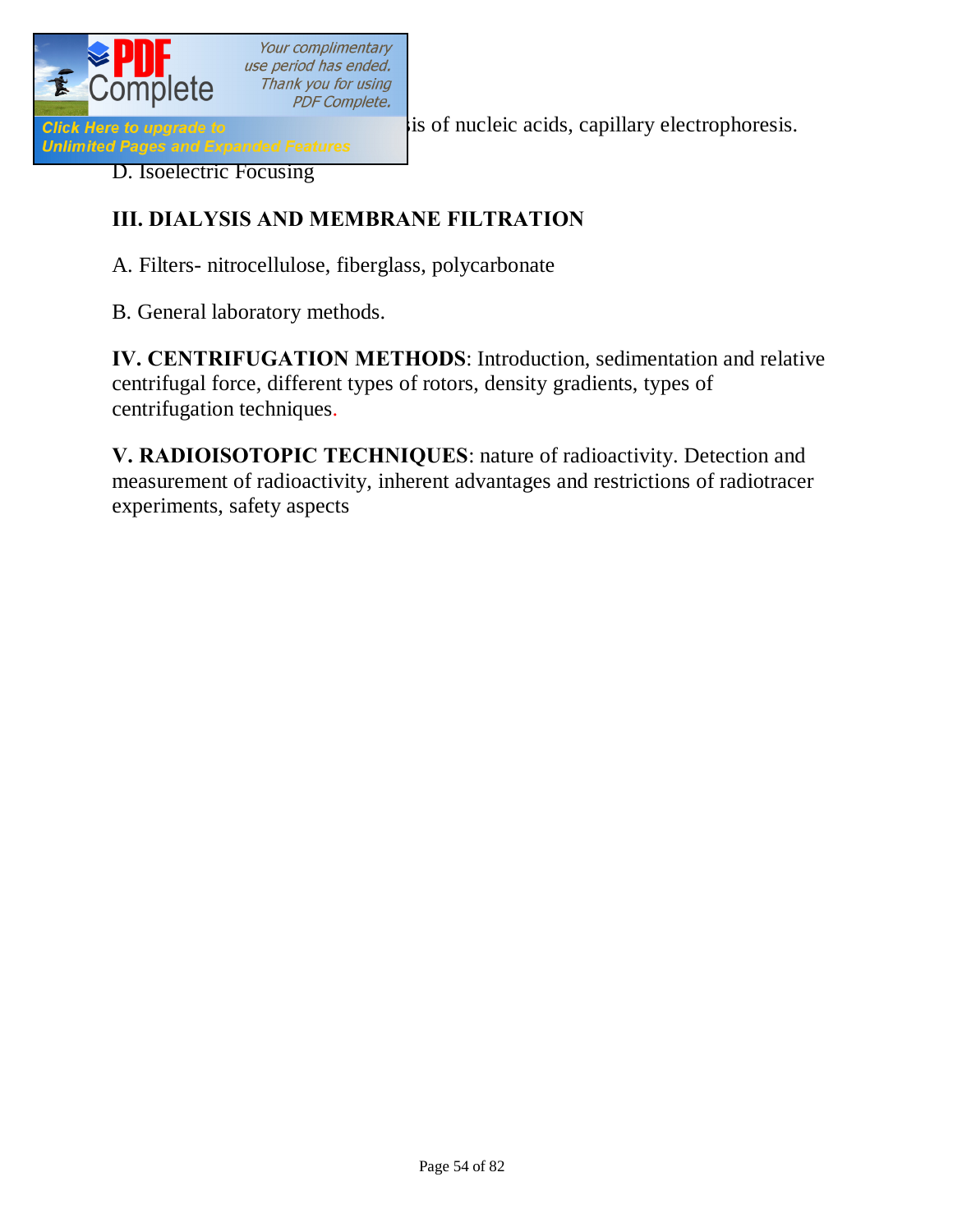

# **ACTION ACTLE AND ACTLEMENT CONSUMPTER ANALYTICAL CHEMISTRY**<br> **ANALYTICAL CHEMISTRY**

1. Determination of the strength of the given HCl solution by titrating it against NaOH solution conductometrically.

- 2. Separation of a mixture of  $Ni^{2+}$  and  $Cu^{2+}$  by TLC and identify the ions.
- 3. Determination of residual chlorine in city water supply using colorimetry.
- 4. Determination of adsorption isotherm of acetic acid on activated charcoal. Determination of the adsorption constant (k)
- 5. Determination of nicotine content in cigarette tobacco.

#### **Suggested Readings :**

- 1. R.V.Dilts: Analytical Chemistry- Methods of Separation.
- 2. O. Mikes, R.A. Chalmers: Laboratory Handbook of Chromatographic Methods.
- 3. F.W. Fifield and D.Kealy: Principles and practice of analytical chemistry.
- 4. Vogel's textbook of quantitative chemical analysis,  $6<sup>th</sup>$  edition.
- 5. Vogel's textbook of quantitative chemical analysis,  $7<sup>th</sup>$  edition.
- 6. Keith Wilson and John Walker: Practical Biochemistry.
- 7. David J.Holme and Hazel Peck: Analytical Biochemistry.
- 8. David Freifelder: Physical Biochemistry.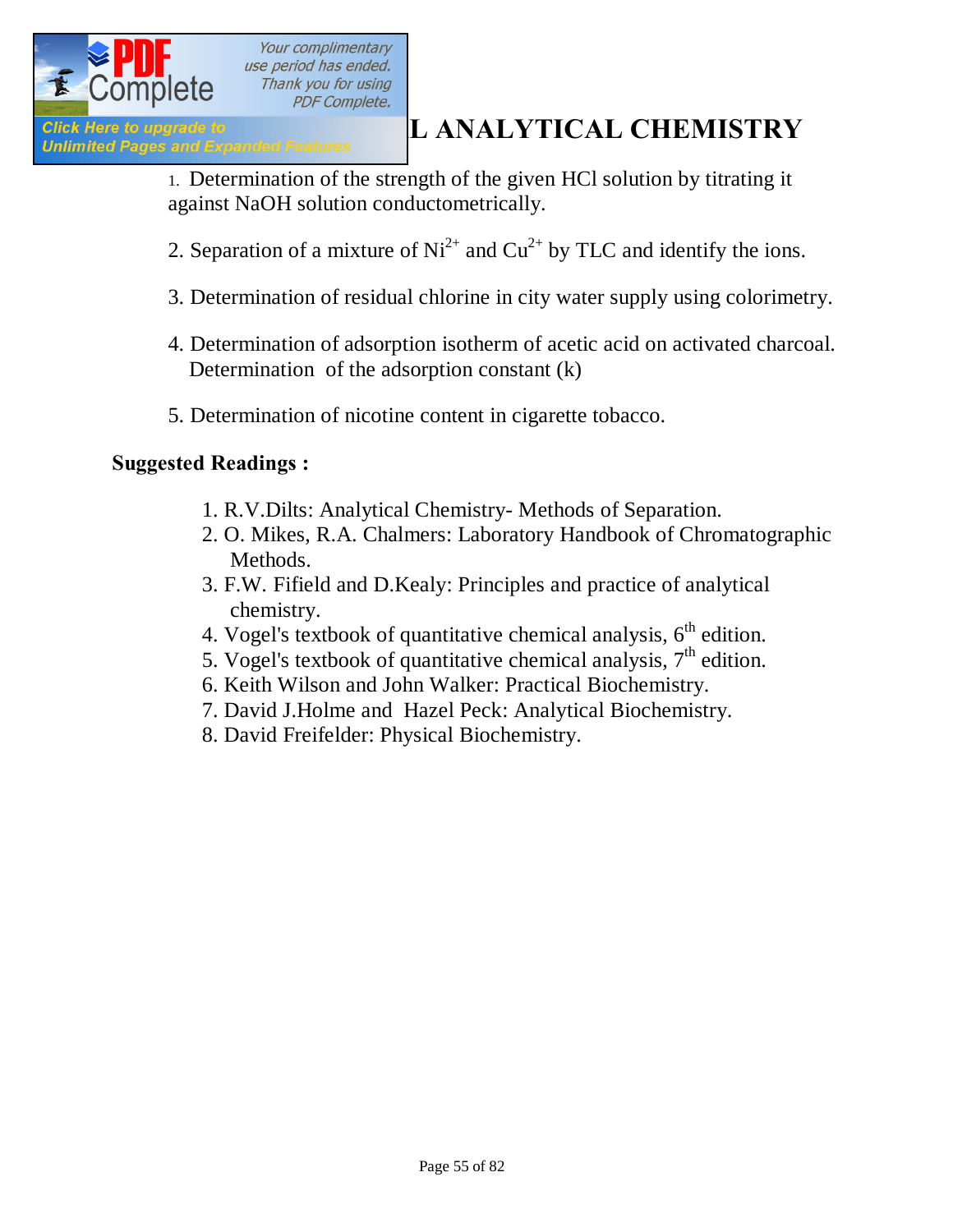

# **[P](http://www.pdfcomplete.com/cms/hppl/tabid/108/Default.aspx?r=q8b3uige22)APER-16**

# **EL 310 (vi) INTELLECTUAL PROPERTY RIGHTS (IPR)**

In this era of liberalization and globalization, the perception about science and its practices have undergone dramatic change. The importance of protecting the scientific discoveries, with commercial potential or the intellectual property rights is being discussed at all levels 6 statutory, administrative, and judicial. With India ratifying the WTO agreement, it has become obligatory on its part to follow a minimum acceptable standard for protection and enforcement of intellectual property rights. The purpose of this course is to apprise the students about the multifaceted dimensions of this issue.

- **Unit I Introduction to Intellectual Property**  Historical Perspective, Different Types of IP, Importance of protecting IP.
- **Unit II Copyrights**

Introduction, How to obtain, Differences from Patents.

**Unit III Trade Marks**

Introduction, How to obtain, Different types of marks  $\acute{o}$  Collective marks, certification marks, service marks, Trade names, etc. Differences from Designs.

**Unit IV Patents**

Historical Perspective, Basic and associated right, WIPO, PCT system, Traditional Knowledge, Patents and Healthcare 6 balancing promoting innovation with public health, Software patents and their importance for India.

- **Unit V Geographical Indications**  Definition, rules for registration, prevention of illegal exploitation, importance to India.
- **Unit VI Industrial Designs** Definition, How to obtain, features, International design registration.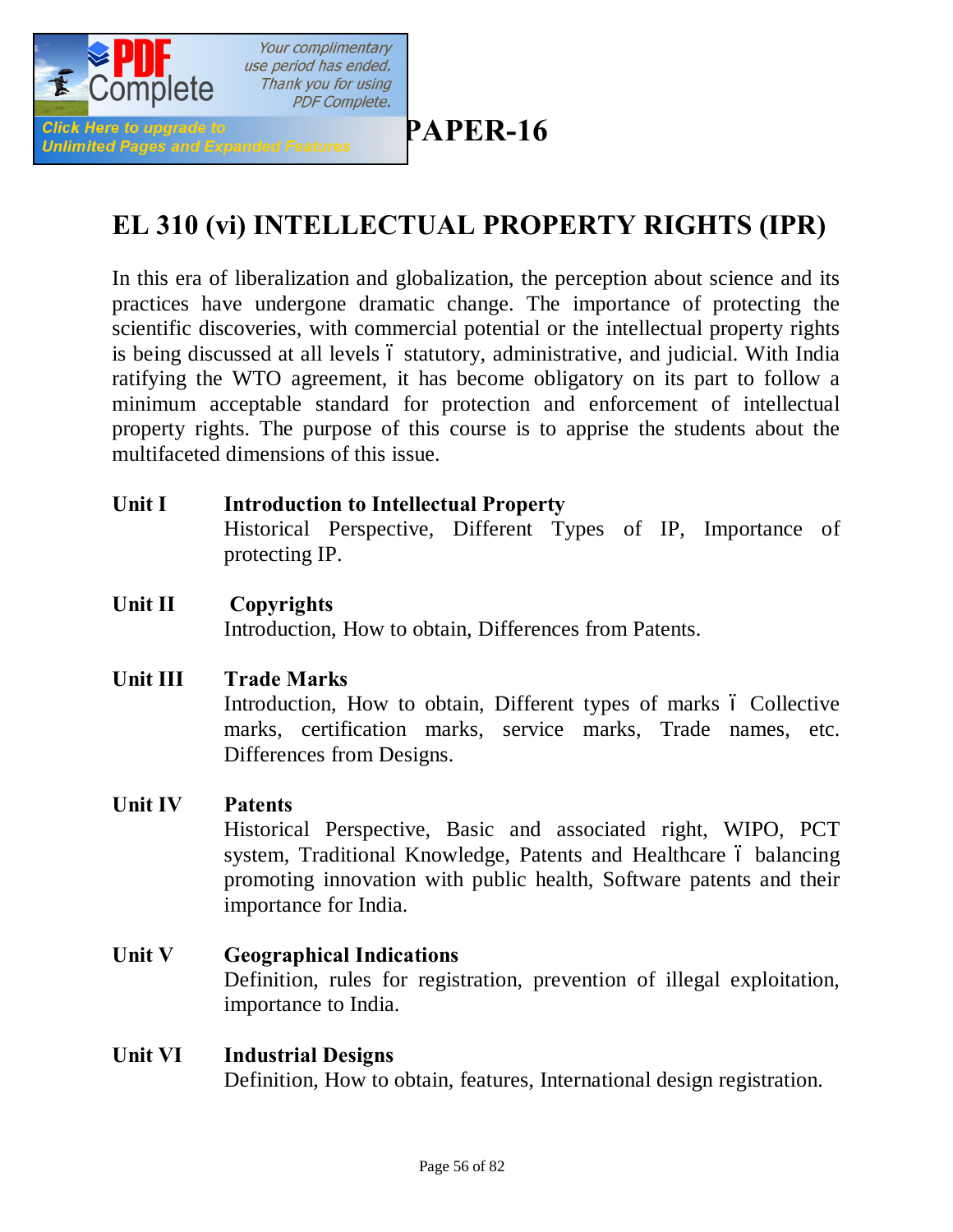

Unlimited Pages and Expanded Features rated Chips, Importance for electronic industry.

#### **Unit VIII Trade Secrets**

Introduction and Historical Perspectives, Scope of Protection, Risks involved and legal aspects of Trade Secret Protection.

#### **Unit IX Different International agreements**

#### **(a) Word Trade Organization (WTO):**

- (i) General Agreement on Tariffs & Trade (GATT), Trade Related Intellectual Property Rights (TRIPS) agreement
- (ii) General Agreement on Trade related Services (GATS)
- (iii) Madrid Protocol
- (iv) Berne Convention
- (v) Budapest Treaty
- **(b) Paris Convention**
- **Unit X WIPO** and **TRIPS, IPR** and Plant Breeders Rights, IPR and **Biodiversity**
- **Unit XI IP Infringement issue and enforcement** 6 Role of Judiciary, Role of law enforcement agencies ó Police, Customs etc. Economic Value of Intellectual Property 6 Intangible assets and their valuation, Intellectual Property in the Indian Context  $\acute{o}$  Various laws in India Licensing and technology transfer.

#### **Suggested Readings**

- 1. N.K. Acharya: *Textbook on intellectual property rights*, Asia Law House (2001).
- 2. Manjula Guru & *M.B.* Rao, *Understanding Trips: Managing Knowledge in Developing Countries*, Sage Publications (2003).
- 3. P. Ganguli, Intellectual Property Rights: *Unleashing the Knowledge Economy,* Tata McGraw-Hill (2001).
- 4. Arthur Raphael Miller, Micheal H.Davis; *Intellectual Property: Patents, Trademarks and Copyright in a Nutshell,* West Group Publishers (2000).
- 5. Jayashree Watal, *Intellectual property rights in the WTO and developing countries,* Oxford University Press, Oxford.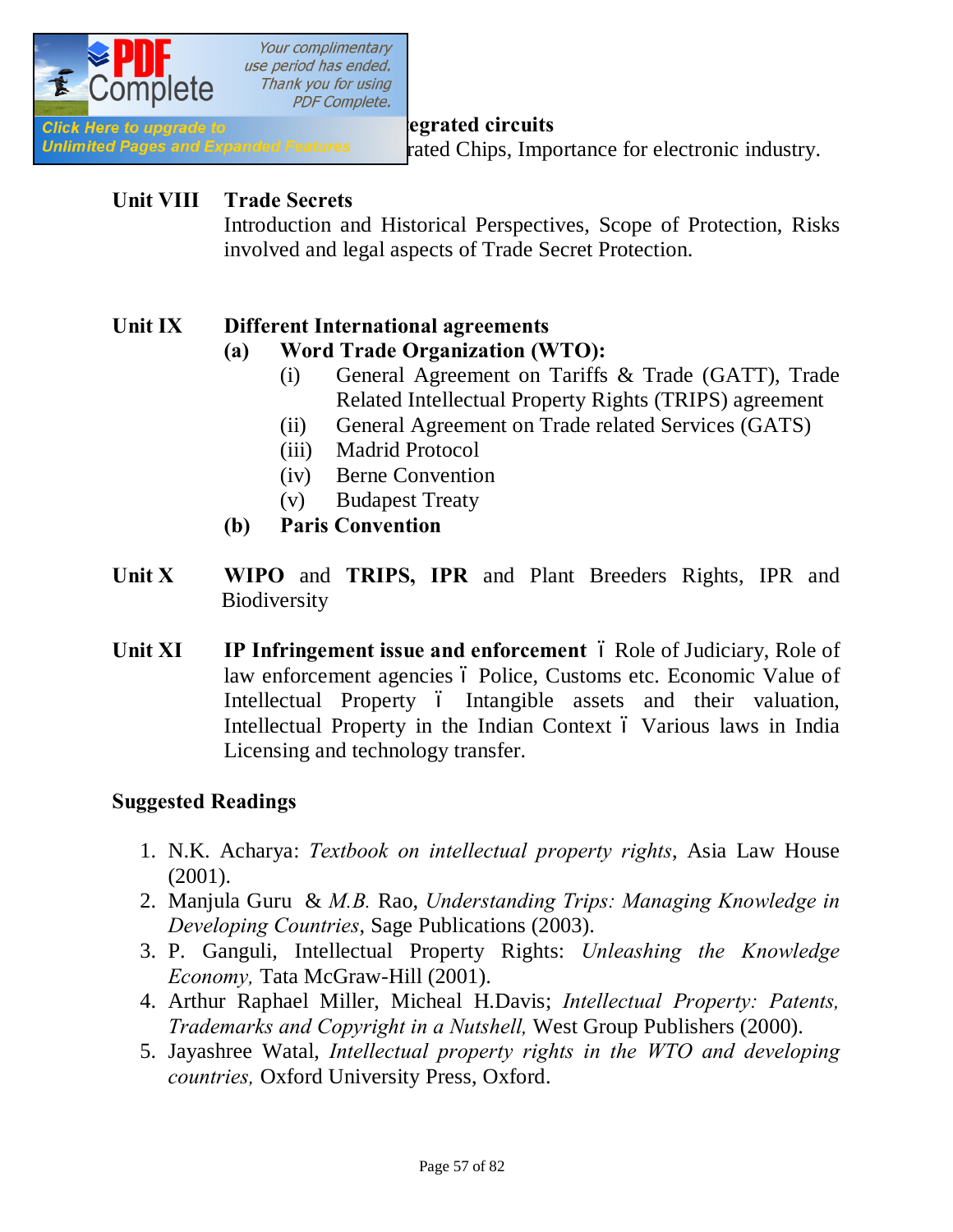

**Click Here to upgrade to Unlimited Pages and Expanded Features** 

# SEMESTER V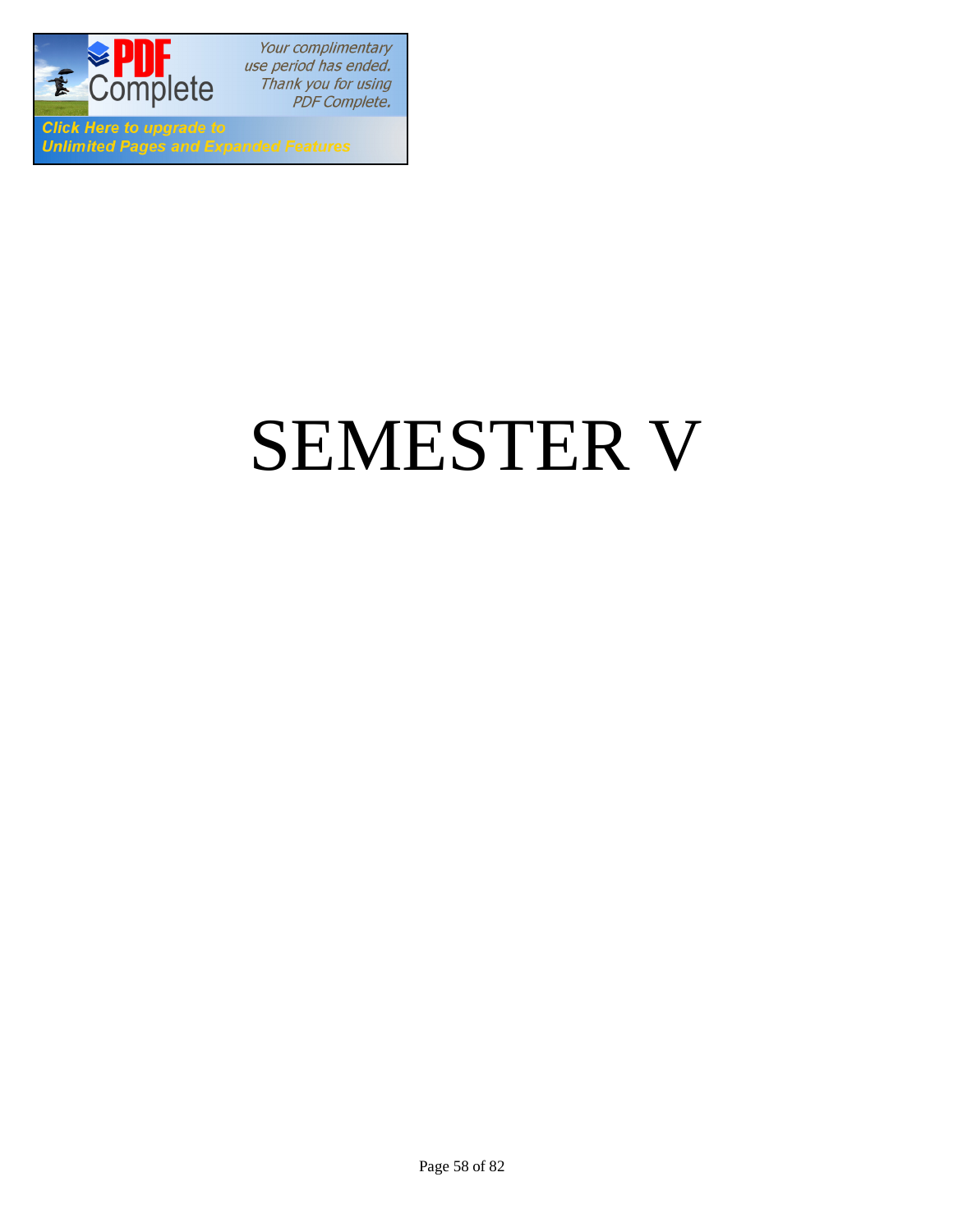

**Click Here to upgrade to Unlimited Pages and Expanded Features** 

# **[P](http://www.pdfcomplete.com/cms/hppl/tabid/108/Default.aspx?r=q8b3uige22)APER-17**

# **CHPT-505: CHEMISTRY-5 (CHEMISTRY OF d-BLOCK ELEMENTS, QUANTUM CHEMISTRY AND SPECTROSCOPY)**

#### *Section A: Inorganic Chemistry-3* **(30 Lectures) Unit 1 Transition Elements (3d series)**

Your complimentary

Thank you for using **PDF Complete.** 

General group trends with special reference to electronic configuration, variable valency, colour, magnetic and catalytic properties, ability to form complexes and stability of various oxidation states (Latimer diagrams) for Mn, Fe and Cu.

Lanthanides and actinides: Electronic configurations, Oxidation states, colour, magnetic properties, lanthanide contraction, separation of lanthanides (ionexchange method only).

#### **Unit 2 Coordination Chemistry**

Valency Bond Theory (VBT): Inner and outer orbital complexes of Cr, Fe, Co, Ni and Cu (coordination numbers 4 and 6). Structural and stereoisomerism in complexes with coordination numbers 4 and 6.

Drawbacks of VBT. IUPAC system of Nomenclature.

#### **Unit 3. Crystal Field Theory**

Crystal field effect, octahedral symmetry. Crystal field stabilization energy (CFSE), Crystal field effects for weak and strong fields. Tetrahedral symmetry. Factors affecting the magnitude of  $\Delta$ . Spectrochemical series. Comparison of CFSE for  $O_h$  and  $T_d$  complexes, Tetragonal distortion of octahedral geometry. Jahn-Teller distortion, Square planar coordination.

#### *Section B: Physical Chemistry-4* **(30 Lectures)**

#### **Unit 4. Quantum Chemistry & Spectroscopy**

Spectroscopy and its importance in chemistry. Wave-particle duality. Link between spectroscopy and quantum chemistry. Electromagnetic radiation and its interaction with matter. Types of spectroscopy. Difference between atomic and molecular spectra. Born-Oppenheimer approximation: Separation of molecular energies into translational, rotational, vibrational and electronic components.

Postulates of quantum mechanics, quantum mechanical operators.

Free particle. Particle in a 1-D box (complete solution), quantization, normalization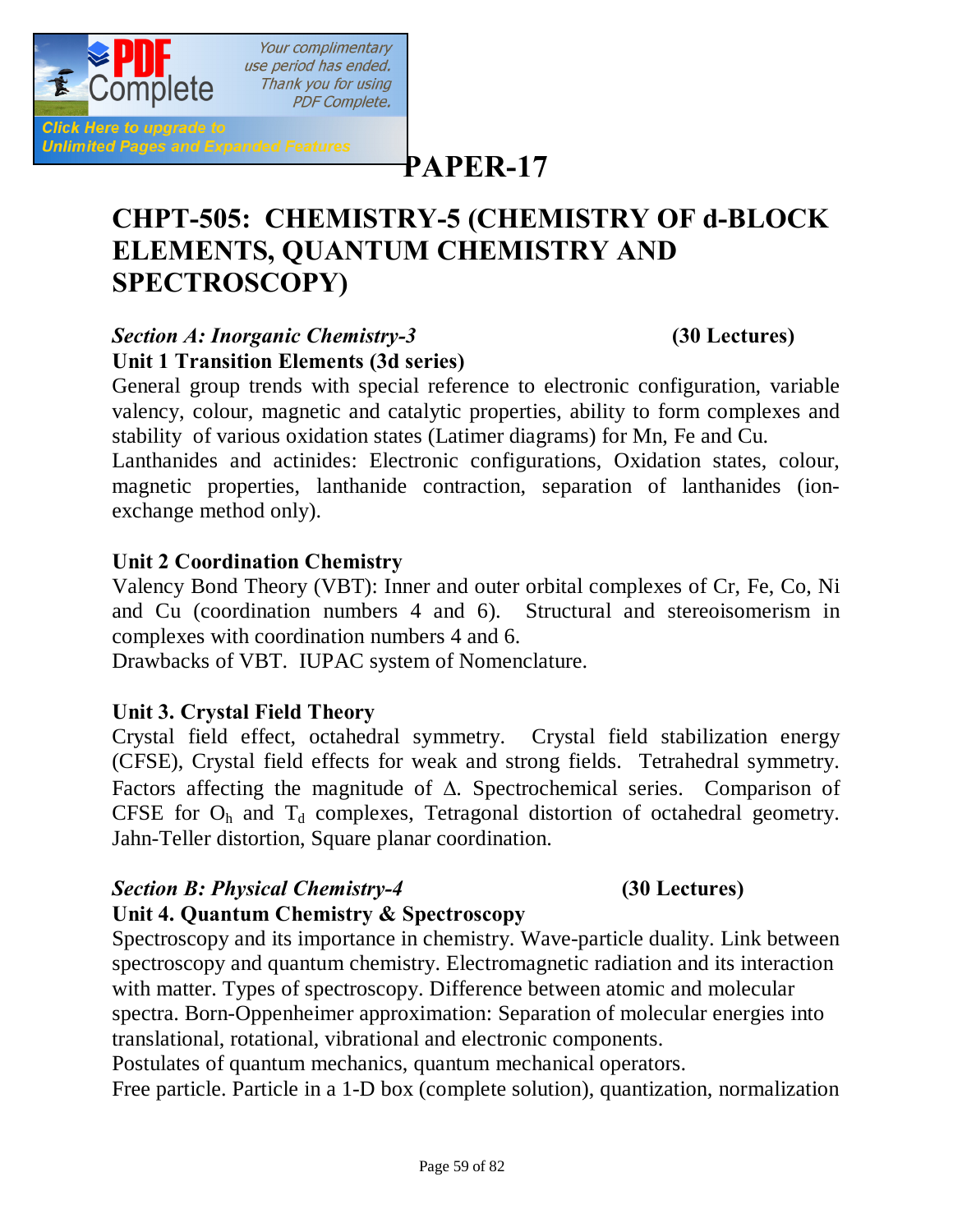

Click Here to upgrade to  $\blacksquare$ 

*Unlimited Pages and Expanded Features* quation of a rigid rotator and brief discussion of its results (solution not required). Quantization of rotational energy levels.

Microwave (pure rotational) spectra of diatomic molecules. Selection rules. Structural information derived from rotational spectroscopy.

*Vibrational Motion:* Schrödinger equation of a linear harmonic oscillator and brief discussion of its results (solution not required). Quantization of vibrational energy levels. Selection rules, IR spectra of diatomic molecules. Structural information derived from vibrational spectra. Vibrations of polyatomic molecules. Group frequencies. Effect of hydrogen bonding (inter- and intramolecular) and substitution on vibrational frequencies.

*Electronic Spectroscopy:* Electronic excited states. Free Electron model and its application to electronic spectra of polyenes. Colour and constitution, chromophores, auxochromes, bathochromic and hypsochromic shifts.

### **Unit 5. Photochemistry**

Laws of photochemistry. Lambert-Beer<sub>%</sub> law. Fluorescence and phosphorescence. Quantum efficiency and reasons for high and low quantum yields. Primary and secondary processes in photochemical reactions. Photochemical and thermal reactions. Photoelectric cells.

#### **SUGGESTED READINGS**

- 1. M. Barrow: *Physical Chemistry* Tata McGraw‐Hill (2007).
- 2. G. W. Castellan: *Physical Chemistry* 4th Edn. Narosa (2004).
- 3. J. C. Kotz, P. M. Treichel & J. R. Townsend: *General Chemistry*, Cengage Lening India Pvt. Ltd., New Delhi (2009).
- 4. B. H. Mahan: *University Chemistry* 3rd Ed. Narosa (1998).
- 5. R. H. Petrucci: *General Chemistry* 5th Ed. Macmillan Publishing Co.: New York (1985).
- 6. J. D. Lee: *A New Concise Inorganic Chemistry,* E.L.B.S.
- 7. F.A. Cotton & G. Wilkinson: *Basic Inorganic Chemistry,* John Wiley.
- 8. D. F. Shriver and P. W. Atkins: *Inorganic Chemistry*, Oxford University Press.
- 9. Gary Wulfsberg: *Inorganic Chemistry,* Viva Books Pvt. Ltd.
- 10. A.I. Vogel, Qualitative Inorganic Analysis, Prentice Hall,  $7<sup>th</sup>$  Edn.
- 11. A.I. Vogel, Quantitative Chemical Analysis, Prentice Hall,  $6<sup>th</sup>$  Edn.
- 12. B.D. Khosla, Senior Practical Physical Chemistry, R. Chand & Co.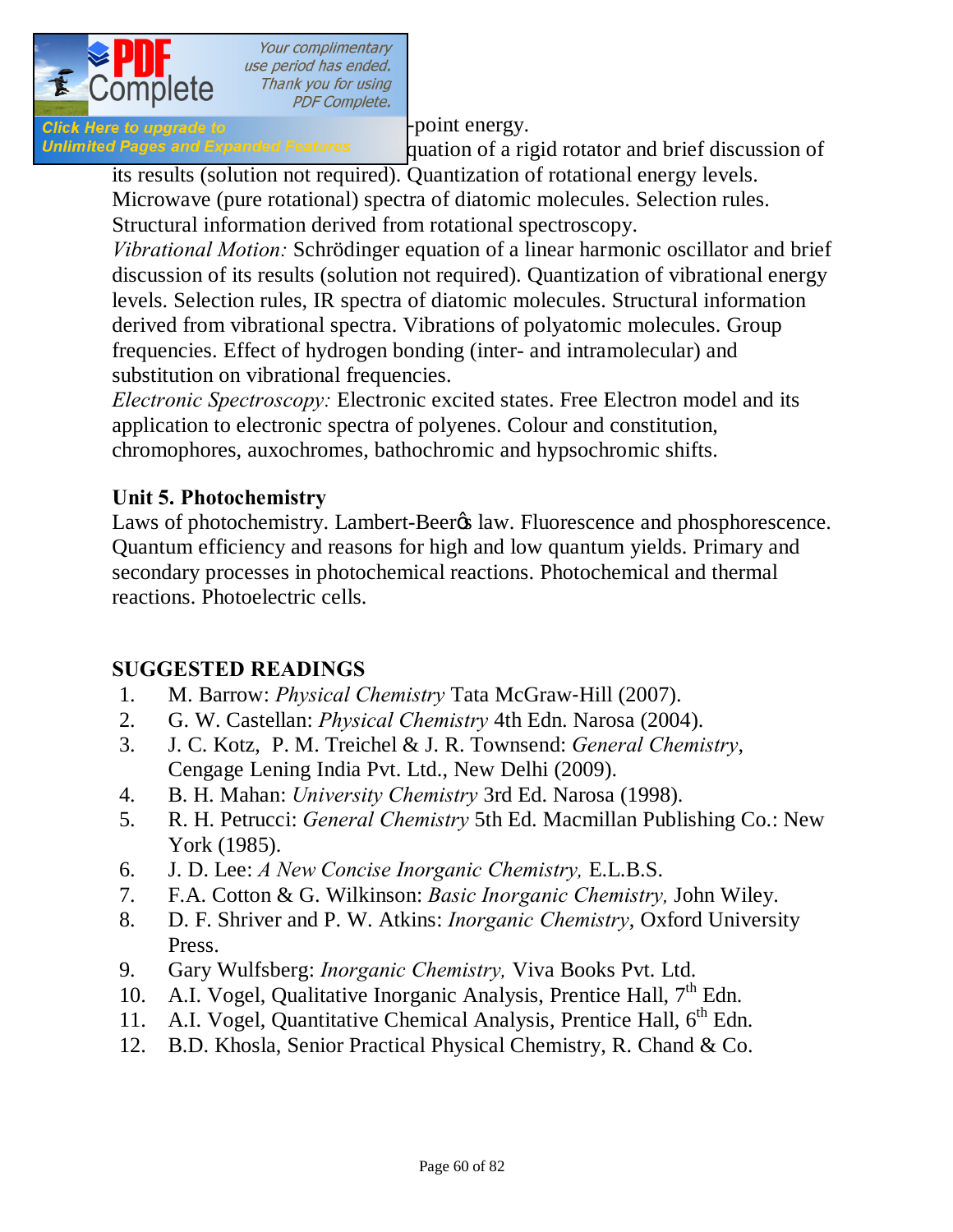

#### Section A: Inorganic Chemistry

- 1. Estimation of the amount of nickel present in a given solution as Bis(dimethylglyoximato) nickel(II) or aluminium as oxinate in a given solution gravimetrically.
- 2. Estimation of (i)  $Mg^{2+}$  or (ii)  $Zn^{2+}$  by complexometric titrations using EDTA.
- 3. Estimation of total hardness of a given sample of water by complexometric titration.
- 4. To draw calibration curve (absorbance at  $_{\text{max}}$  vs. concentration) for various concentrations of a given coloured compound and estimate the concentration of the same in a given solution.
- 5. Determination of the composition of the  $\text{Fe}^{3+}$ -salicylic acid complex /  $\text{Fe}^{2+}$ phenanthroline complex in solution by Job $\alpha$  method.
- 6. Determination of concentration of Na<sup>+</sup> and K<sup>+</sup> using Flame Photometry.

#### Section B: Physical Chemistry

- (I) Potentiometric measurements
	- (a) Strong acid with strong base
	- (b) Weak acid with strong base
	- (c) Mohr's salt with potassium dichromate
- (II) Conductometric measurements.
	- (a) Determination of the cell constant.
	- (b) Study of the variation of molar conductivity of a strong electrolyte (KCl) and of a weak electrolyte (acetic acid) with concentration.
	- (c) Conductometric titrations for the following systems :

 (i) strong acid - strong base (ii) weak acid - strong base (III) Kinetic studies

Study of the kinetics of the following reactions by integrated rate method:

- a) Acid hydrolysis of methyl acetate with hydrochloric acid, volumetrically or conductometrically.
- b) Iodide-persulphate reaction.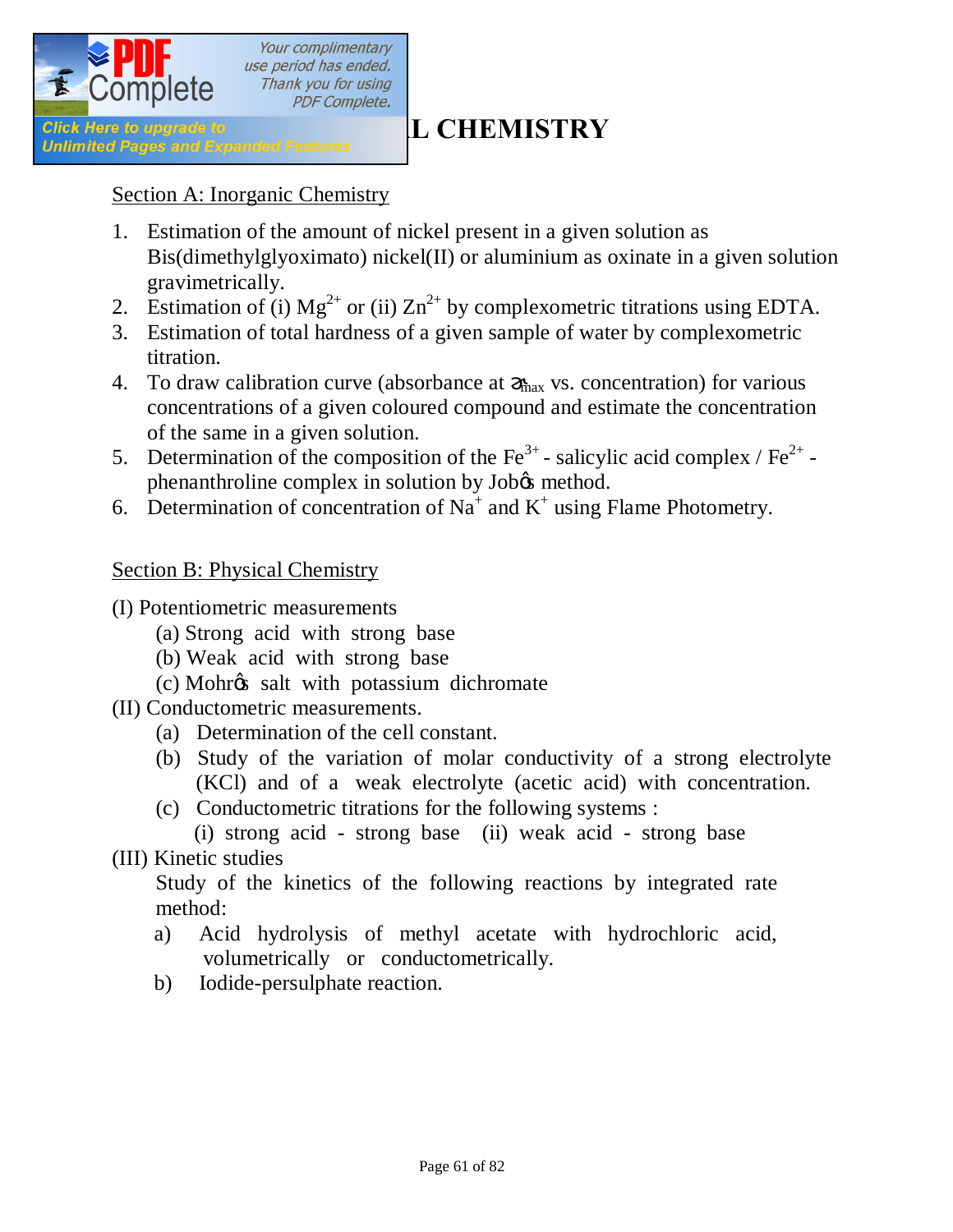

**[P](http://www.pdfcomplete.com/cms/hppl/tabid/108/Default.aspx?r=q8b3uige22)APER-18**

# **PHPT-404: PHYSICS-3: ELECTRICITY, MAGNETISM AND ELECTROMAGNETIC THEORY**

#### **Electrostatics (Number of Lectures = 15)**

Electric field: - Concept of electric field lines and electric flux. Gaussos law (Integral and differential forms), application to linear, Plane and spherical charge distributions, Conservative nature of electric field E, irrotational field.

**Electric Potential:** Concept of electric potential, relation between electric potential and electric field, potential energy of a system of charges, energy density in an electric field Calculation of potential from electric field for a spherical charge distribution.

#### **Magnetostatics (Number of Lectures = 20)**

Concept of magnetic field B and magnetic flux, Biot-Savarto alaw, B due to a straight current carrying conductor, Force on a point charge in a magnetic field. Properties of B cur and divergence of B, solenoidal field.

Integral form of Ampere $\alpha$  law, applications of Ampere $\alpha$  law: field due to straight, circular and solenoidal currents. Energy stored in magnetic field, Magnetic Energy in terms to current and inductance. Magnetic force between two current carrying conductors. Magnetic field intensity.

**Ballistic Galvanometer: -** Torque on a current loop in a uniform magnetic field, working principle of B.G., current and charge sensitivity, electromagnetic damping, critical damping resistance.

#### **Electromagnetic Induction and electromagnetic Waves (Number of Lectures = 25)**

Faraday is laws of induction (differential and integral form), Lenz is law, self and mutual induction.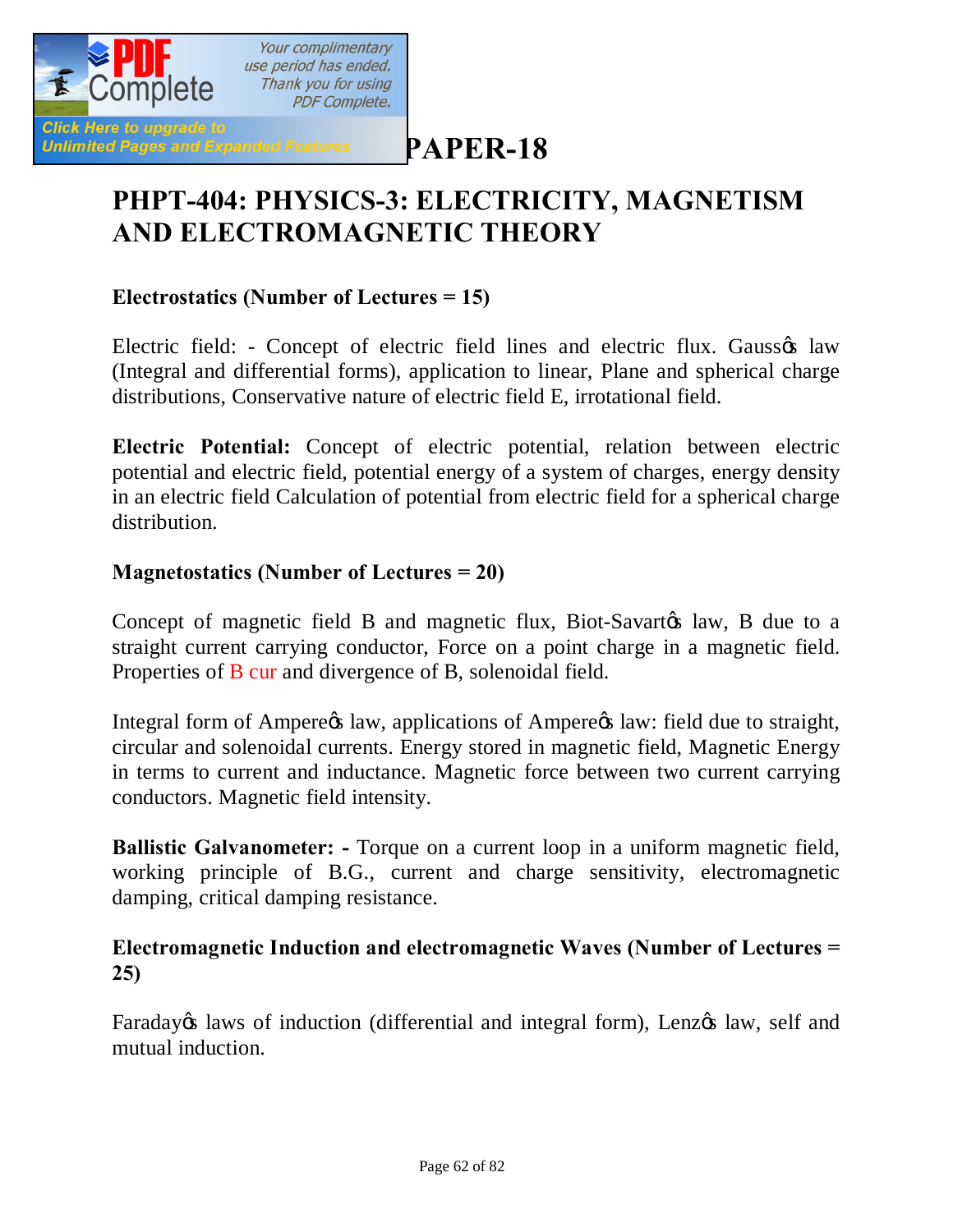

Click Here to upgrade to **Exercise 2018** on of Ampere's law, displacement current, Unlimited Pages and Expanded Features and dielectric medium, boundary conditions, plane

wave equation transverse nature of EM waves, velocity of light in vacuum and in medium, polarization, reflection and transmission.

Polarization of EM waves, Brewster & angle, description of linear, circular and elliptical polarization.

#### **Suggested Books**

- 1. Arthur F. Kip: Fundamentals of electricity and magnetism, McGraw-Hill (1968)
- 2. J.H. Fewkes & John Yarwood: Electricity and magnetism, Vol. 1, Oxford Univ. Press (1991).
- 3. David J. Griffiths: Introduction to Electrodynamics,  $3<sup>rd</sup>$  Edn., Benjamin Cummings (1998).
- 4. Edward M. Purcell: Electricity and magnetism, McGraw-Hill Education (1986).
- 5. D.C. Tayal: Electricity and Magnetism, Himalaya Publishing House (1988).
- 6. Joseph A. Edminister: Electromagnetic,  $2<sup>nd</sup>$  Edn., ata Mc Graw Hill (2006).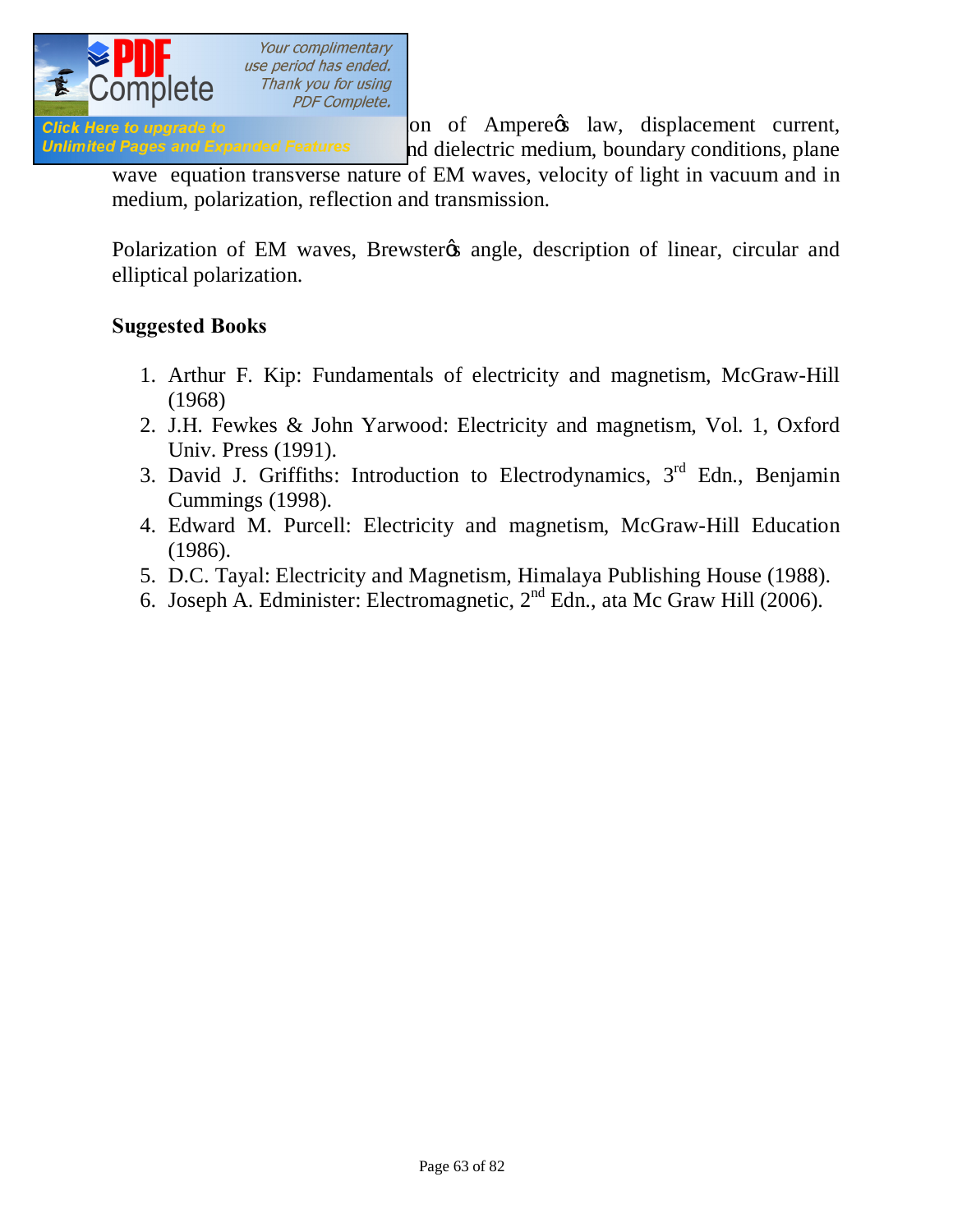

# *Pages and Expanded Features*<br> **[PHPP-404: PRACTICA](http://www.pdfcomplete.com/cms/hppl/tabid/108/Default.aspx?r=q8b3uige22)L PHYSICS**

- 1. To verify the Thevenin, Norton, Superposition, and maximum power transfer theorem.
- 2. To determine a low resistance by Carey foster ts bridge.
- 3. To determine the (a) current sensitivity, (b) charge sensitivity and (c) CDR of a B.G.
- 4. To determine high resistance by leakage method.
- 5. To determine the ratio of two capacitances by De Sauty to bridge.
- 6. To determine self inductance of a coil by Andersongs bridge using AC.
- 7. To determine self inductance of a coil by Rayleigh $\alpha$  method.
- 8. To determine coefficient of Mutual inductance by absolute method.

#### **Suggested books:**

- 1. B.L. Worshop and H.T. Flint: Advanced Practical Physics, Asia Publishing House, New Delhi.
- 2. Indu Prakash and Ramakrishna: A Text Book of Practical Physics, Kitab Mahal, New Delhi.
- 3. Nelson and Jon Ogborn: Practical Physics.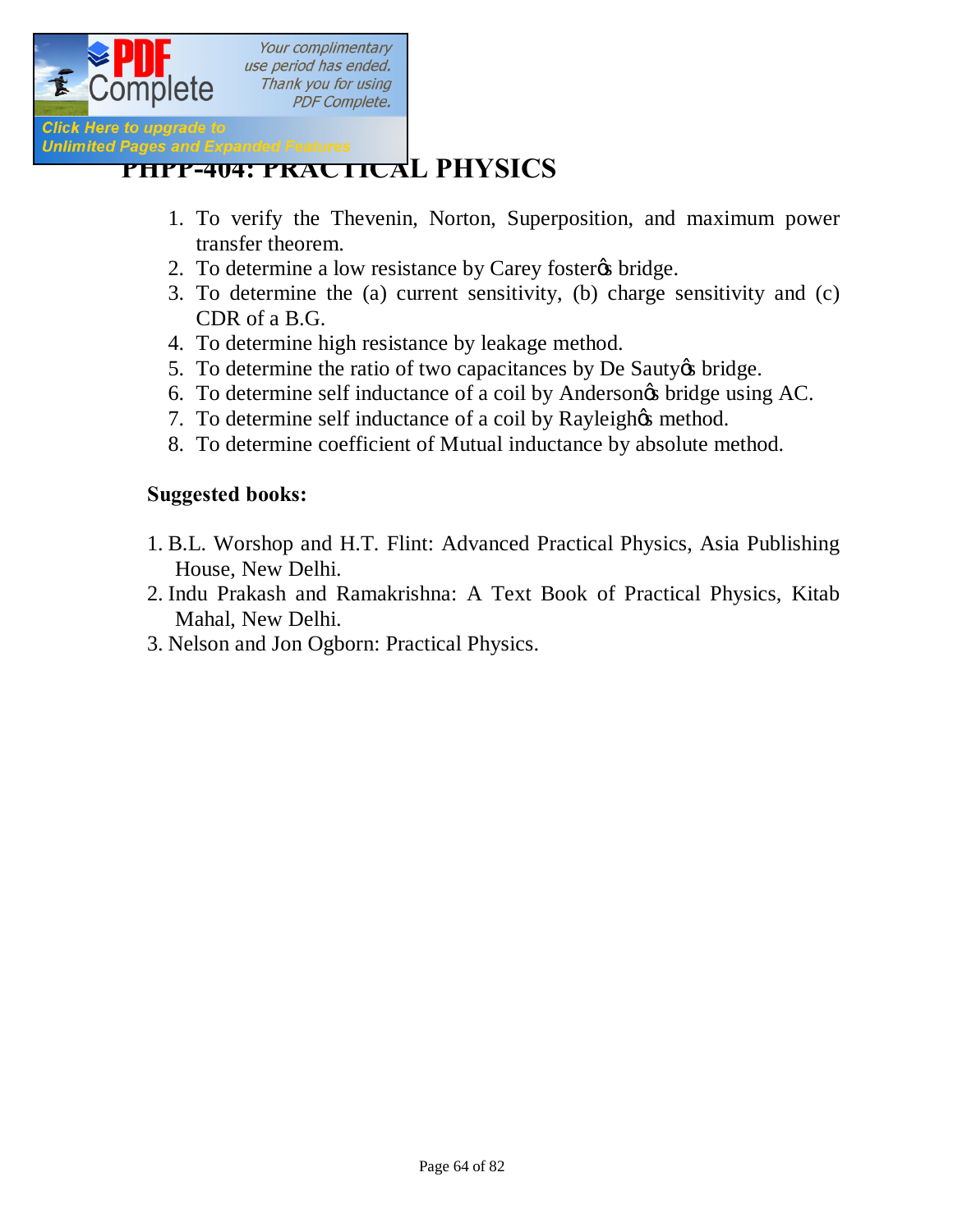

# **[P](http://www.pdfcomplete.com/cms/hppl/tabid/108/Default.aspx?r=q8b3uige22)APER-19**

# **ACPT-505: ANALYTICAL CHEMISTRY-5: ANALYTICAL BIOCHEMISTRY**

### **SECTION I:**

#### **A. BASIC UNDERSTANDING OF THE STRUCTURES, PROPERTIES AND FUNCTIONS OF CARBOHYDRATES, LIPIDS, AND PROTEINS**

- 1. Isolation and characterization of polysaccharides.
- 2. Classification of lipids, properties, functions and Biochemical functions of steroid hormones.
- 3. Proteins- structure, classification, isolation, characterization and functions.
- 4. Biochemistry of peptide hormones.
- 5. Enzymes- nomenclature, classification, effect of pH, temperature on enzyme activity, enzyme inhibition.
- 6. Lipoproteins

### **B. SECTION II .BIOCHEMISTRY OF DISEASE: A DIAGNOSTIC APPROACH**

#### **Clinical chemistry: a diagnostic approach by blood/urine analysis.**

- 1. Blood: Composition and functions of blood, blood coagulation.
- 2. Blood collection and preservation of samples.
- 3. Anemia
- 4. Regulation, estimation and interpretation of data for blood sugar, urea, creatinine, cholesterol and bilirubin.
- 5. Urine: Collection and preservation of samples.
- 6. Formation of urine.
- 7. Composition and estimation of constituents of normal and pathological urine.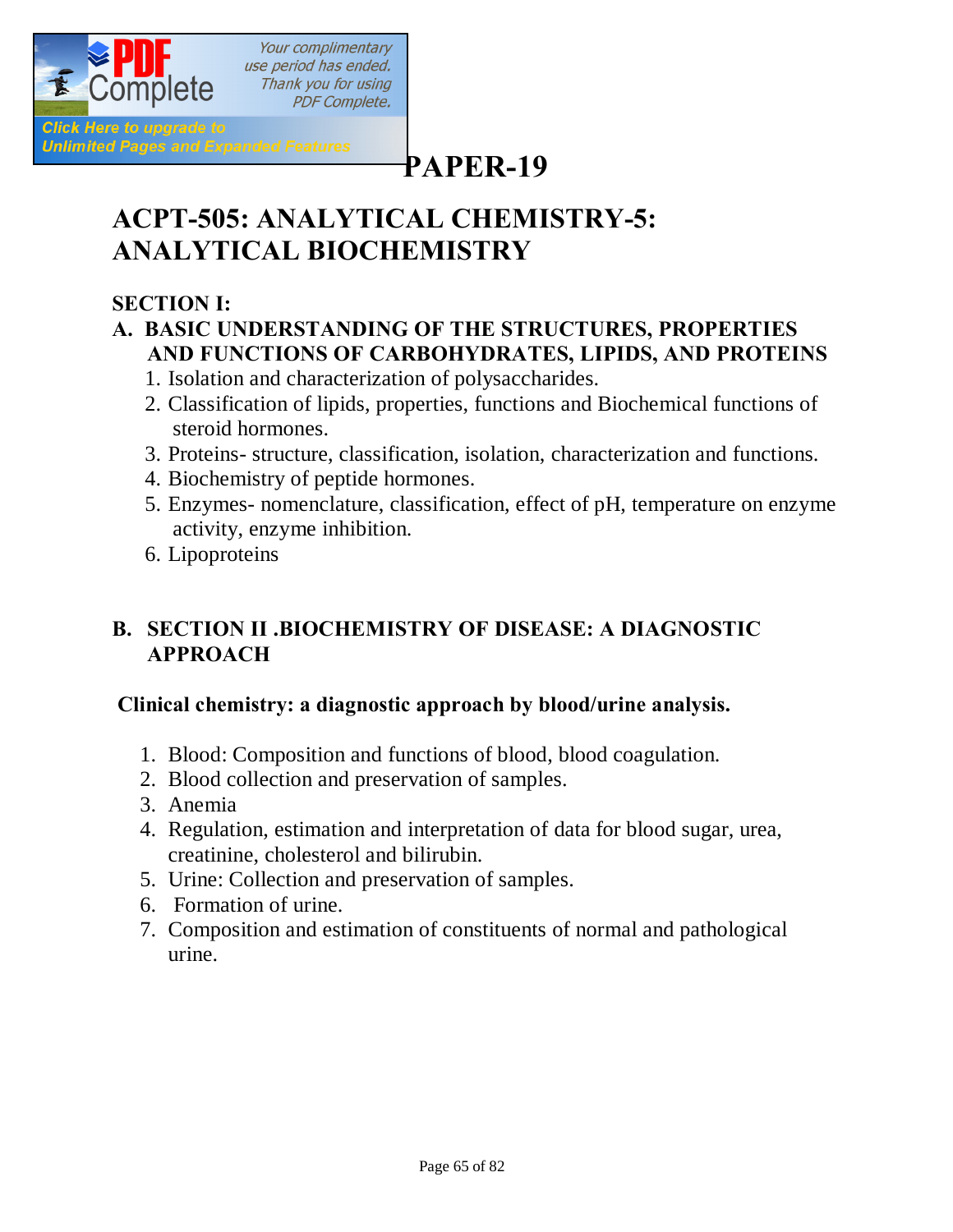

Identification and estimation of the following:

- 1. Carbohydrates 6 qualitative and quantitative.
- 2. Lipids ó qualitative.
- 3. Determination of the iodine number of oil.
- 4. Determination of the saponification number of oil.
- 5. Determination of cholesterol using Liebermann- Burchard reaction.
- 6. Proteins ó qualitative.
- 7. Isolation of protein.
- 8. Determination of protein by the Biuret reaction.
- 9. Determination of nucleic acids

#### **Suggested Readings:**

- 1. T.G.Cooper: Tool of Biochemistry.
- 2. Keith Wilson and John Walker: Practical Biochemistry.
- 3. Alan H Gowenlock: Varley & Practical Clinical Biochemistry.
- 4. Thomas M. Devlin: Textbook of Biochemistry.
- 5. Jeremy M. Berg, John L Tymoczko, Lubert Stryer: Biochemistry.
- 6. G. P. Talwar and M Srivastava: Textbook of Biochemistry and Human Biology.
- 7. A.L.Lehninger: Biochemistry.
- 8. O. Mikes, R.A. Chalmers: Laboratory Handbook of Chromatographic Methods.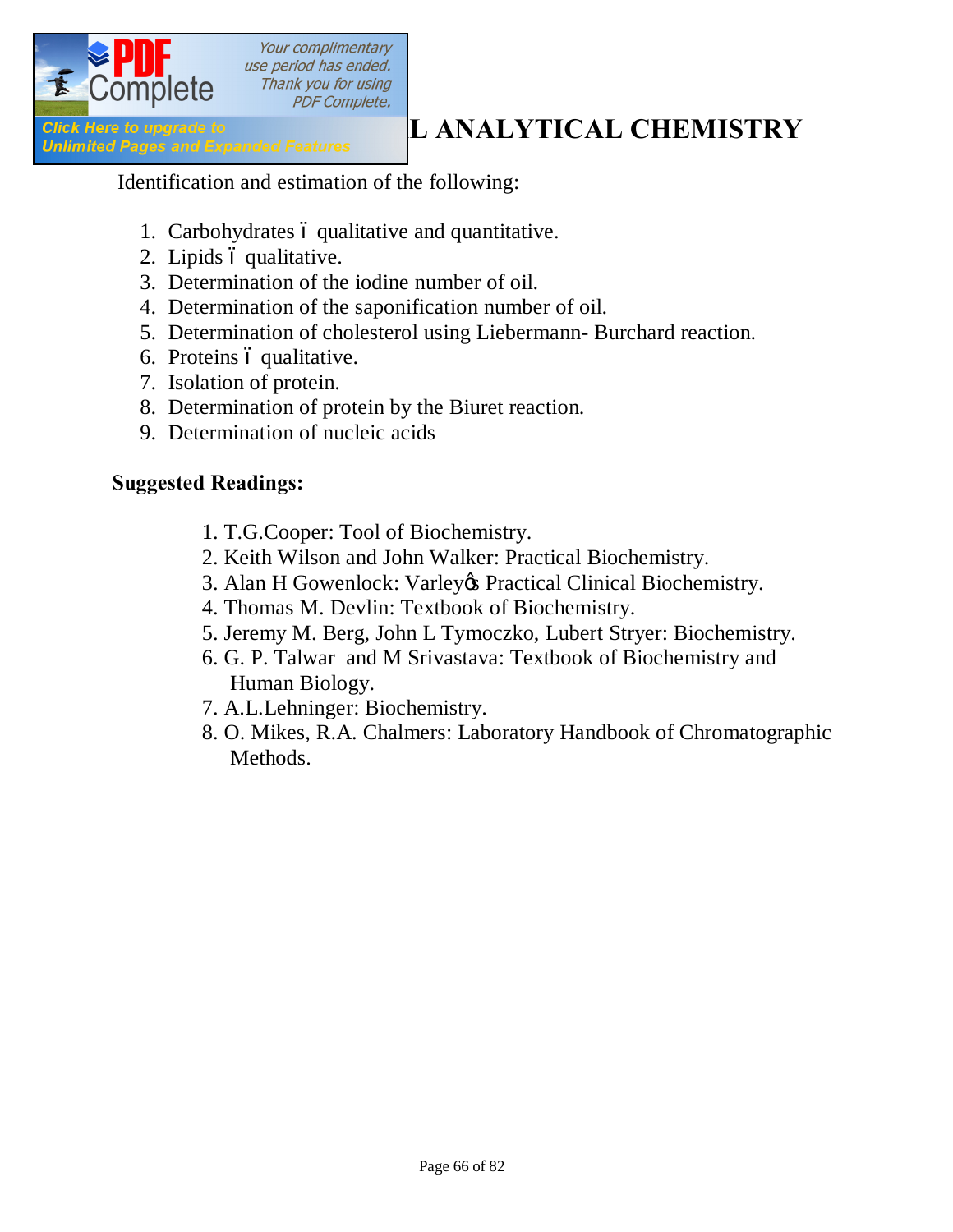

# **[P](http://www.pdfcomplete.com/cms/hppl/tabid/108/Default.aspx?r=q8b3uige22)APER-20**

# **Elective-1: Any one out of**

EL 310 (I) GREEN CHEMISTRY EL 310 (II) POLYMER SCIENCE EL 310 (III) BIOTECHNOLOGY EL 310 (IV) FORENSIC SCIENCE

# **EL 310 (i) GREEN CHEMISTRY**

With the environmental concern and shrinking resources acquiring enormous proportions, it has become imperative to devise safer alternative materials and technology that would ensure the human sustenance. This course intends to take the students through the newer, environment friendly products and procedures and incite them to take a more holistic view of different chemical processes.

**Unit l Introduction to Green Chemistry** What is Green Chemistry? Need for Green Chemistry. Goals of Green Chemistry. Limitations/Obstacles in the pursuit of the goals of Green Chemistry.

### **Unit II Principles of Green Chemistry and Designing a Chemical synthesis** Twelve principles of Green Chemistry with their explanations and examples; Designing a Green Synthesis using these principles;

Prevention of Waste/byproducts; maximum incorporation of the materials used in the process into the final products (Atom Economy); prevention/minimization of hazardous/toxic products; designing safer chemicals 6 different basic approaches to do so; selection of appropriate auxiliary substances (solvents, separation agents), green solvents, solventless processes, immobilized solvents and ionic liquids; energy requirements for reactions - use of microwaves, ultrasonic energy; selection of starting materials; avoidance of unnecessary derivatization  $\acute{o}$  careful use of blocking/protecting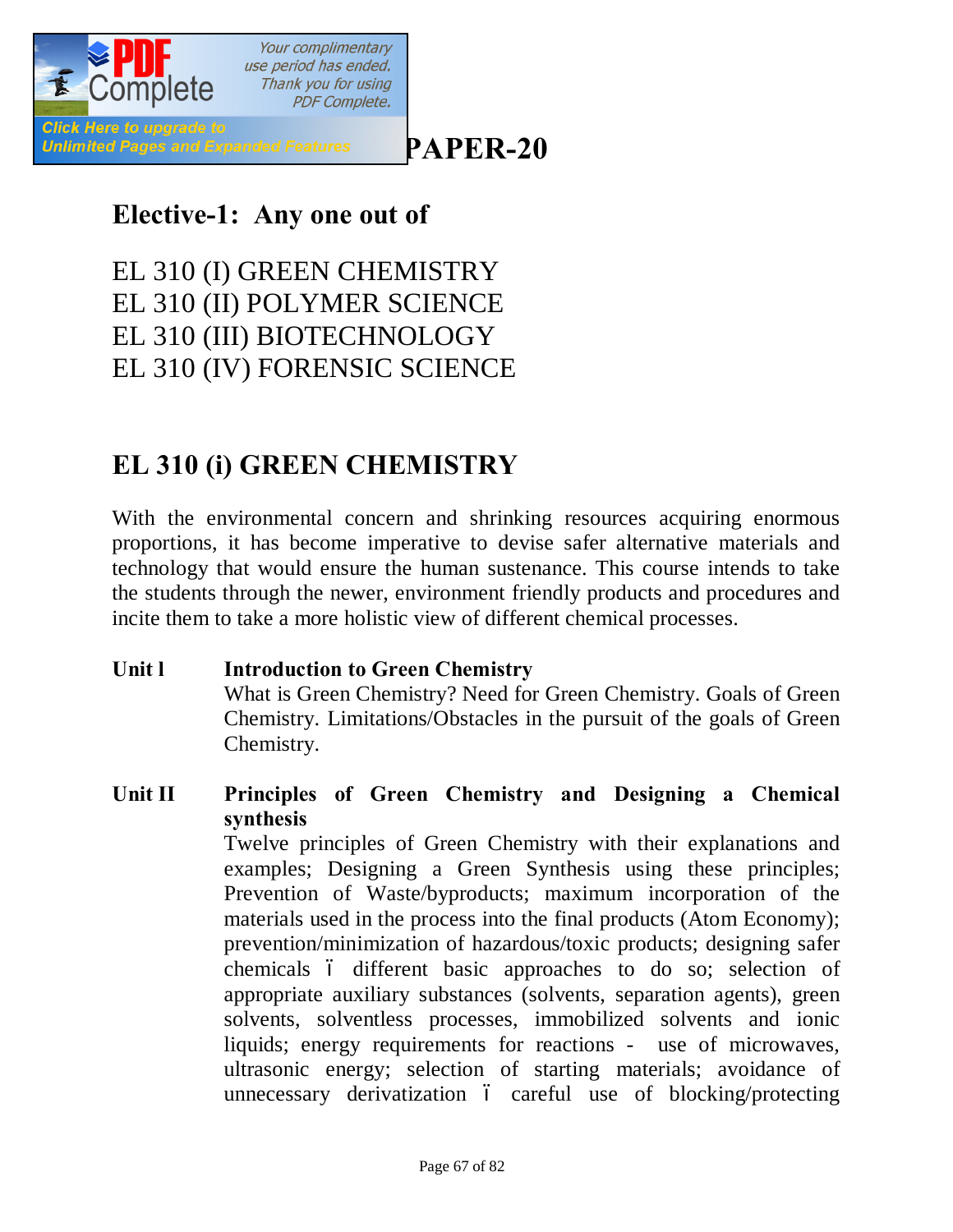

Glick Here to upgrade to **under the catalytic reagents** (wherever possible) in preference to Unlimited Pages and Expanded Features ents; designing of biodegradable products; prevention of chemical accidents; strengthening/development of

analytical techniques to prevent and minimize the generation of hazardous substances in chemical processes.

#### **Unit III Examples of Green Synthesis/Reactions**

- 1 Green Synthesis of the following compounds: adipic acid, catechol, BHT, methyl methacrylate, urethane, aromatic amines (4 aminodiphenylamine), benzyl bromide, acetaldehyde, disodium iminodiacetate (alternative to strecker synthesis), citral, ibuprofen, paracetamol, turtural.
- 2 Microwave assisted reactions in water: Hofmann Elimination, Hydrolysis (of benzyl chloride, benzamide, n-phenyl benzamide, methylbenzoate to benzole acid), Oxidation (of toluene, alcohols). Microwave assisted reactions in organic solvents: Esterification, Fries rearrangement, Orthoester Claisen Rearrangement, Diels Alder Reaction, Decarboxylation.

Microwave assisted solid state reactions: Deacetylation, Deprotection. Saponification of esters, Alkylation of reactive methylene compounds, reductions, synthesis of nitriles from aldehydes; anhydrides from dicarboxylic acid; pyrimidine and pyridine derivatives; 1,2-dihydrotriazine derivatives; benzimidazoles.

- 3 Ultrasound assisted reactions: Esterification, saponification, substitution reactions, Alkylations, oxidation, reduction, coupling reaction, Cannizaro reaction, Strecker synthesis, Reformatsky reaction.
- 4 Selective methylation of active methylene group using dimethylcarbonate: Solid-state polymerization of amorphous polymers using diphenylcarbonate; Use of  $\tilde{o}$ Clayanö, a nonmetallic oxidative reagent for various reactions; Free Radical Bromination; Role of Tellurium in Organic Syntheses; Biocatalysis in Organic Syntheses.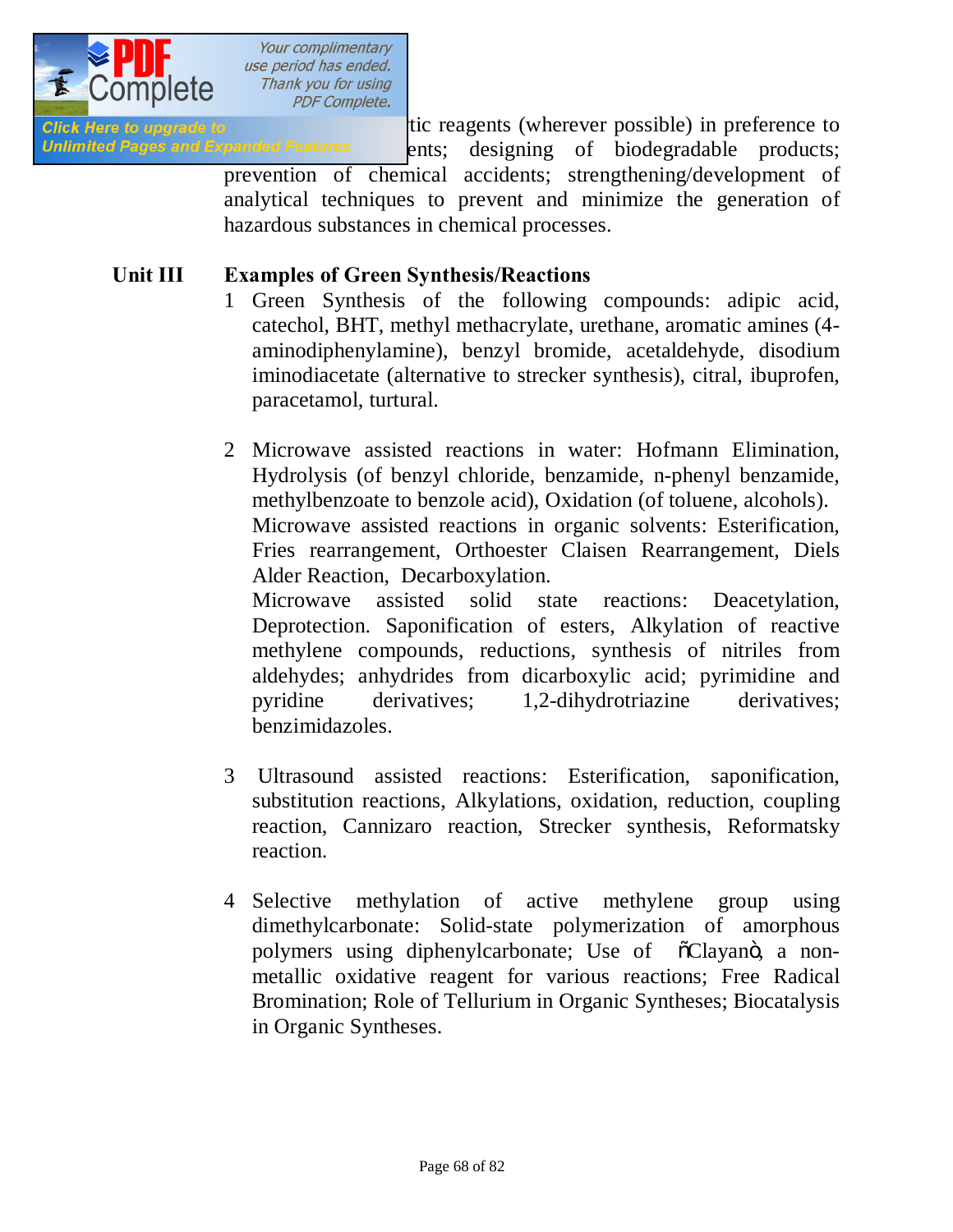

Unlimited Pages and Expanded Features lts and catalysts; Biomimetic, multifunctional

reagents; Combinatorial green chemistry; Proliferation of solventless reactions; oncovalent derivatization; Green chemistry in sustainable development.

#### **Suggested Readings:**

- 1. V.K. Ahluwalia & M.R. Kidwai: New Trends in Green Chemistry, Anamalaya Publishers (2005).
- 2. P.T. Anastes & J.K. Warmer: Oxford Green Chemistry- Theory and Practical, University Press (1998).
- 3. A.S. Matlack: Introduction to Green Chemistry, Marcel Deckkar, (2001).
- 4. M.C. Cann & M.E. Connely: Real-World cases in Green Chemistry, American Chemical Society, Washington (2000).
- 5. M.A. Ryan & M. Tinnesand, Introduction to Green Chemistry, American Chemical Society, Washington (2002).

# **EL 310 (ii) POLYMER SCIENCE**

The Primary Objective of Polymer Science course is to prepare skillful Polymer Scientists to meet the growing requirements in polymer based industry, Government, research & development organizations and teaching institutions.

- **Unit I** Introduction and history of polymeric materials. Different Schemes of Classification of Polymers, Polymer nomenclature, Molecular forces and chemical Bonding in Polymers, Texture of Polymers.
- Unit II Functionality and its importance, Criteria for synthetic polymer formation, classification of polymerization processes, Relationships between functionality, extent of reaction and degree of polymerization. Bi-functional systems, Poly-functional systems.
- Unit III Kinetics of Polymerization: Mechanism and Kinetics of step growth, radical chain growth, ionic chain (both cationic and anionic) and coordination polymerizations, Mechanism and kinetics of copolymerization, polymerization techniques.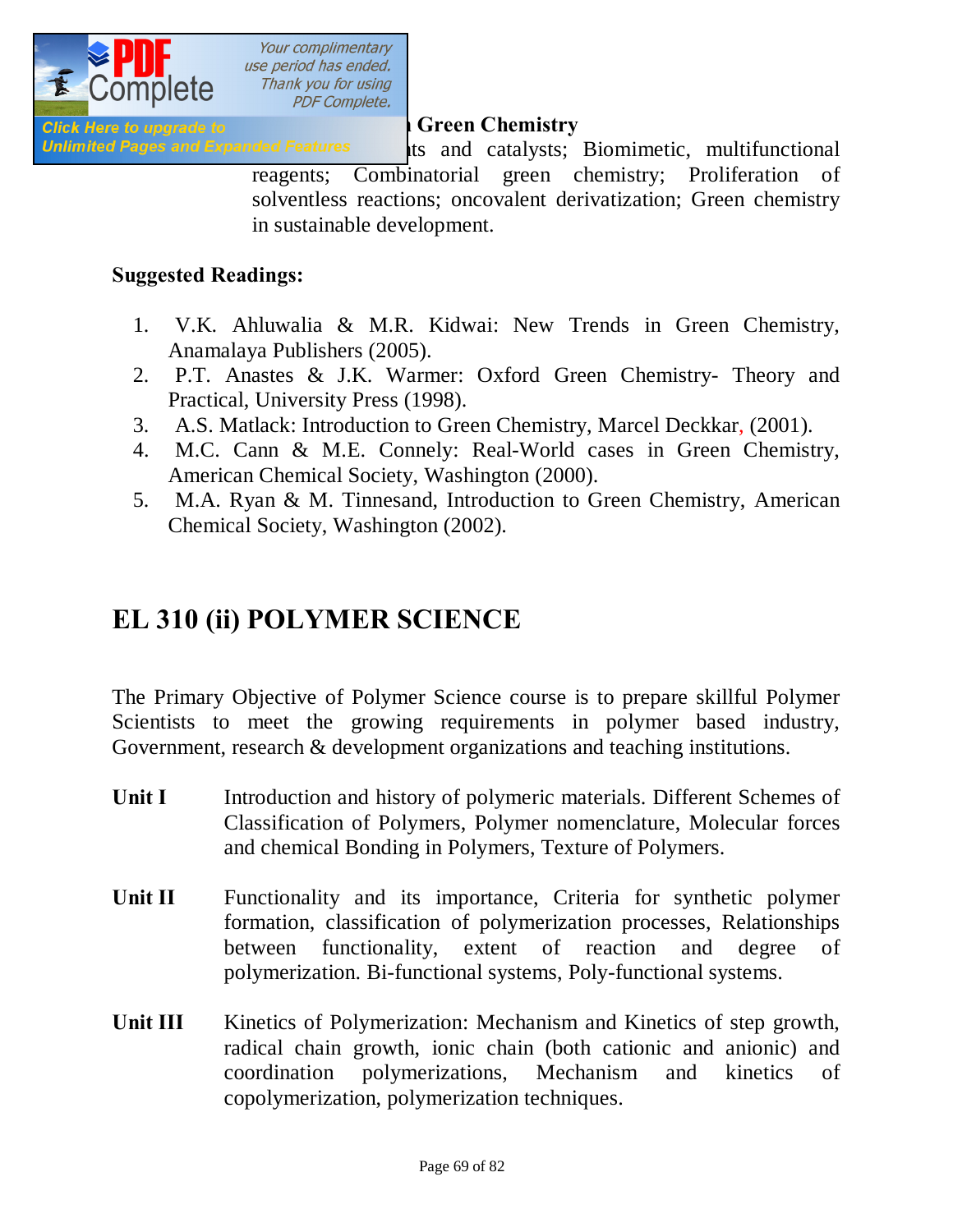

Unlimited Pages and Expanded Features **Figure 1: 12 Transformation and Crystalline melting** point and degree of Crystallinity, Morphology of crystalline polymers, Factors affecting crystalline melting point.

- Unit V Nature and structure of polymers-Structure Property relationships. Determination of molecular weight of polymers (Mn, Mw, etc), by end group analysis, viscometry, light scattering and osmotic pressure methods. Molecular weight distribution and its significance. Polydispersity index.
- Unit VI Glass transition temperature (Tg) and determination of Tg, Free volume theory, WLF equation, Factors affecting glass transition temperature (Tg).
- Unit VII Polymer Solution 6 Criteria for polymer solubility, Solubility parameter, Thermodynamics of polymer solutions, entropy, enthalpy, and free energy change of mixing of polymers solutions, Flory-Huggins theory, Lower and Upper critical solution temperatures.
- Unit VIII Properties of Polymer (Physical, thermal, Flow & Mechanical Properties).
- Unit IX Brief introduction to preparation, structure, properties and application of the following polymers, Polyolefins, Polystyrene and styrene copolymers, Poly (vinyl chloride) and related polymers, Poly (vinyl acetate) and related polymers, Acrylic polymers, Fluoro Polymers, Polyamides and related polymers. Phenol formaldehyde Resins (Bakelite, Novalac), Polyurethanes, Silicone Polymers, Polydienes, Polycarbonates, Conducting Polymers, [Polyacetylene, Polyaniline, Poly (p-phenylene sulphide Polypyrole, Polythiophene)].

#### **Suggested Readings**

- 1. *Seymour Polymer Chemistry,* Marcel Dekker, Inc.
- 2. G. Odian: Principles of Polymerization, John Wiley.
- 3. F.W. Billmeryer: Text Book of Polymer Science, John Wiley.
- 4. P.Ghosh: Polymer Science & Technology, Tata Mcgraw-Hill.
- 5. R.W. Lenz: Organic Chemistry of Synthetic High Polymers.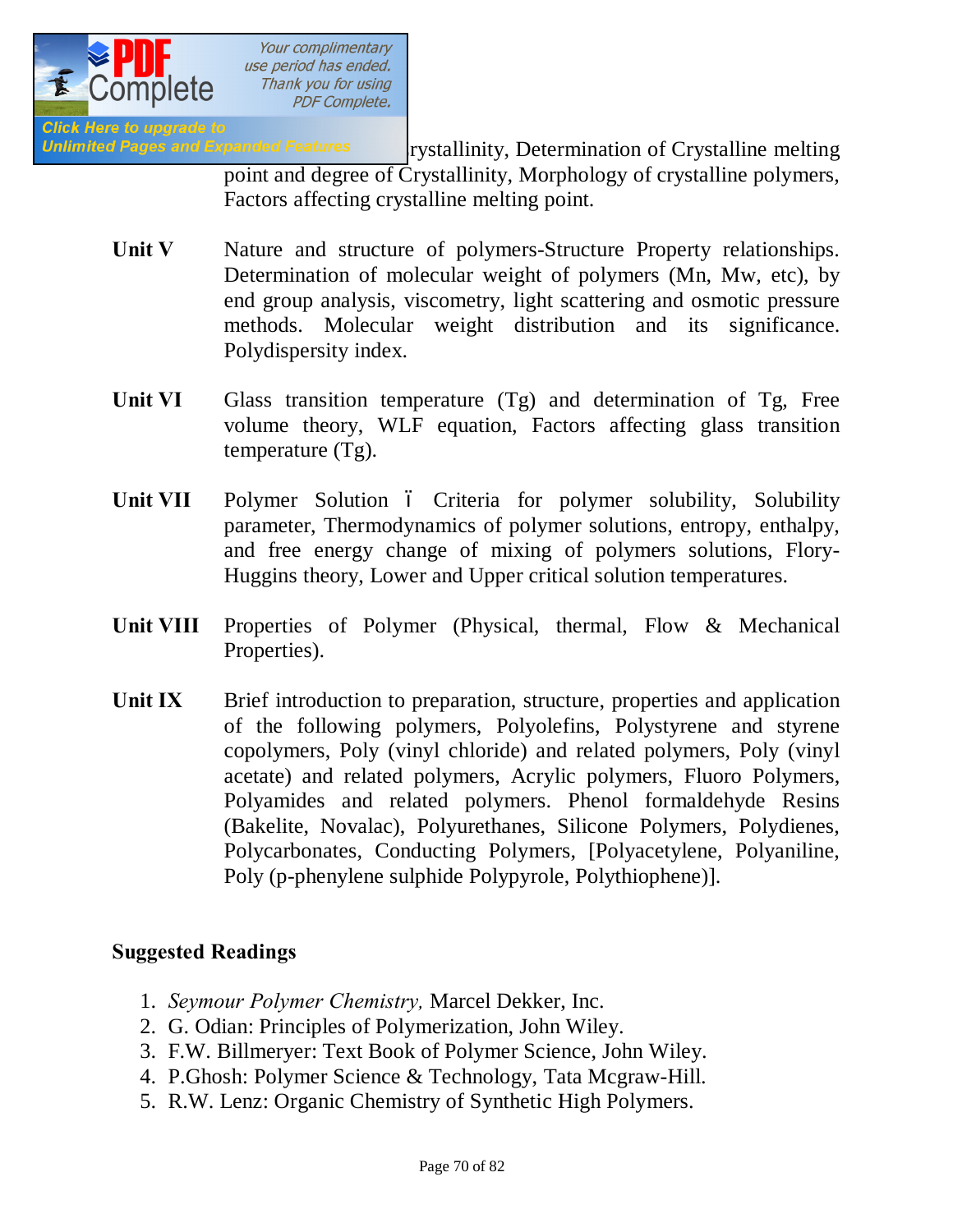

# **EL 310 (iii) BIOTECHNOLOGY**

The purpose of this course is to provide to the students of Science, a basic understanding of the principles, tools and techniques, and applications of the fast expanding fields of biotechnology. This would help the students to develop interactions/linkages with the industry and venture into Science entrepreneurship.

#### **Unit I Biotechnology**

Scope and Applications, Overview of Tools and Techniques.

#### **Unit I Industrial Microbiology**

Microbial resources for food, food additives, flavours, feed, single cell proteins, solvents, enzymes, organic acids, vitamins, pharmaceuticals, agrochemicals, bio-fertilizers. Waste decomposition and conversions, bio-fuels, Bioremediation, Recombinant proteins

## **Unit III Strain improvement**  Screening, selection, mutation, recombination, protoplast fusion, DNA technology.

#### **Unit IV Fermentation**

Different types of fermentation  $\acute{o}$  submerged and solid state; batch, fed batch and continuous; product-based  $\acute{o}$  enzymes, alcohol, methane, acid, mixed acid and solvent. Types of fermenters-stirred tank, air lift, fixed bed and fluidized. Down stream processing – filtration, centrifugation, extraction, chromatography, spray drying and lyophilization.

#### **Unit V Plant Biotechnology**

Plant tissue culture and somatic cell genetics and their applications in agriculture, plant transformation-vectors and methods, genetic engineering and transgenic plants with useful agronomic traits and products.

#### **Unit VI Animal Biotechnology**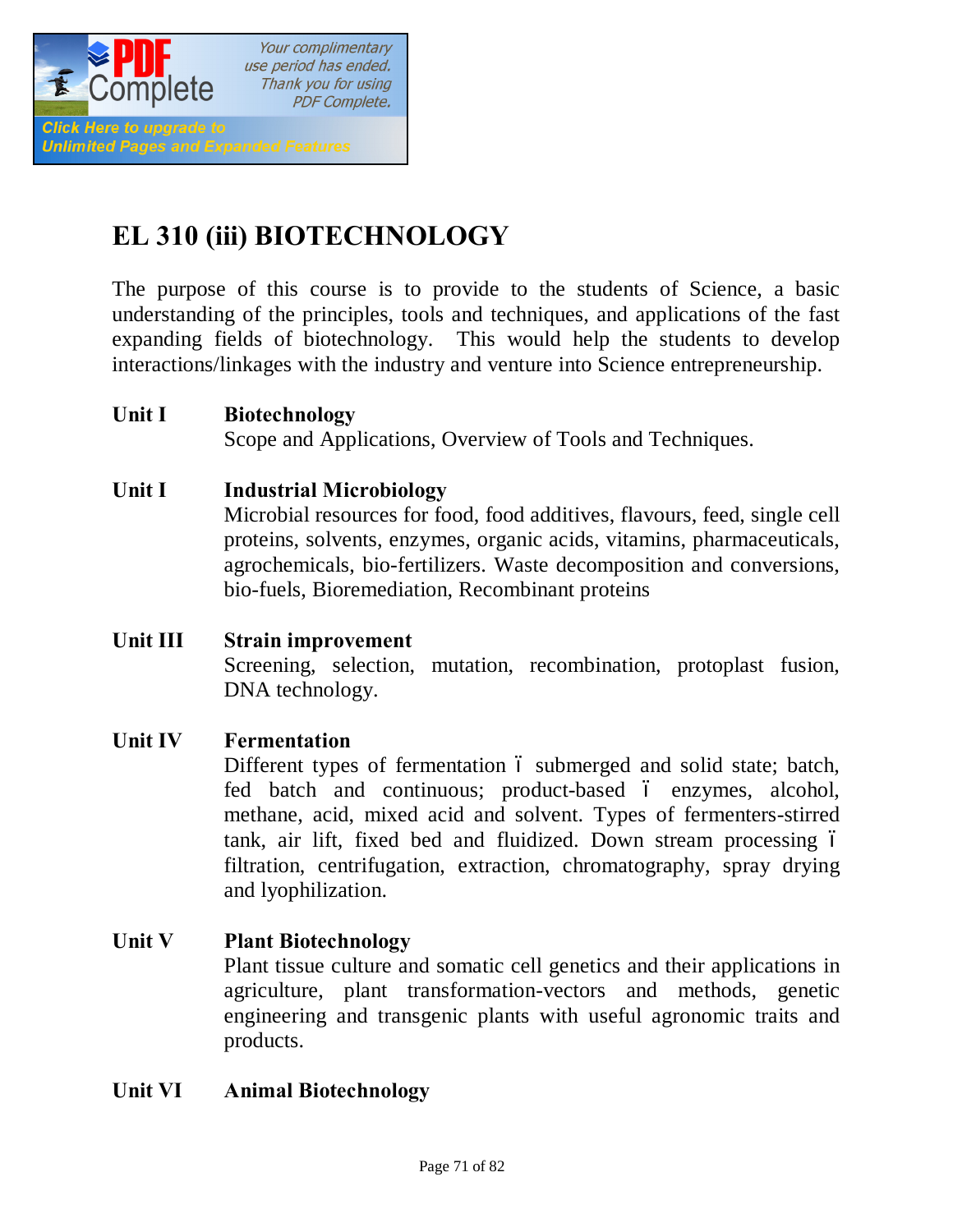

Click Here to upgrade to **Exercise 20** duction of bio-products, gene manipulation and Unlimited Pages and Expanded Features  $y$ , gene therapy, vaccines, hybridoma technology

and immunodiagnostics.

#### **Unit VII Bio safety**  Physical and Biological containment, environmental co-concerns.

#### **Suggested Readings:**

- 1. P.K. Gupta: Biotechnology and Genomics, Rastogi publishers (2003).
- 2. B.D. Singh: Biotechnology, Kalyani publishers, 1998 (Reprint 2001).
- 3. T.A. Brown: Gene cloning and DNA analysis: An Introduction, Blackwell Science (2001).
- 4. M.K. Razdan: Introduction to plant tissue culture, Oxford & IBH, New Delhi (2003).
- 5. Bernard R. Click & Jack J. Pasternak: Molecular Biotechnology, ASM Press, Washington (1998).

# **EL 310 (iv) FORENSIC SCIENCE**

Forensic Science pertains to analysis and examination of Physical evidence recovered from a crime scene to legal proceedings. Examinations of fingerprint, toxic substances detection of blood and other biological fluids, as well as examination of skeletal material, hair fiber etc is performed to provide scientific opinion for legal.

- Unit I Definition, History, Development and Scope of Forensic Science. Divisions of Forensic Science and Laboratory Set up.
- Unit II Basic Principles, theory and application of spectroscopy (U.V., I.R., Atomic Absorption Emission and Mass) and its forensic applications.
- **Unit III** Electrophoresis (Immuno and Iso-electrofocusing) theory, principle and techniques. X-ray (Hard and Soft) techniques and their forensic applications.
- Unit IV Forensic Chemistry: Introduction, Conventional methods of chemical analysis, presumptive tests (colour & spot); Drugs of Abuse: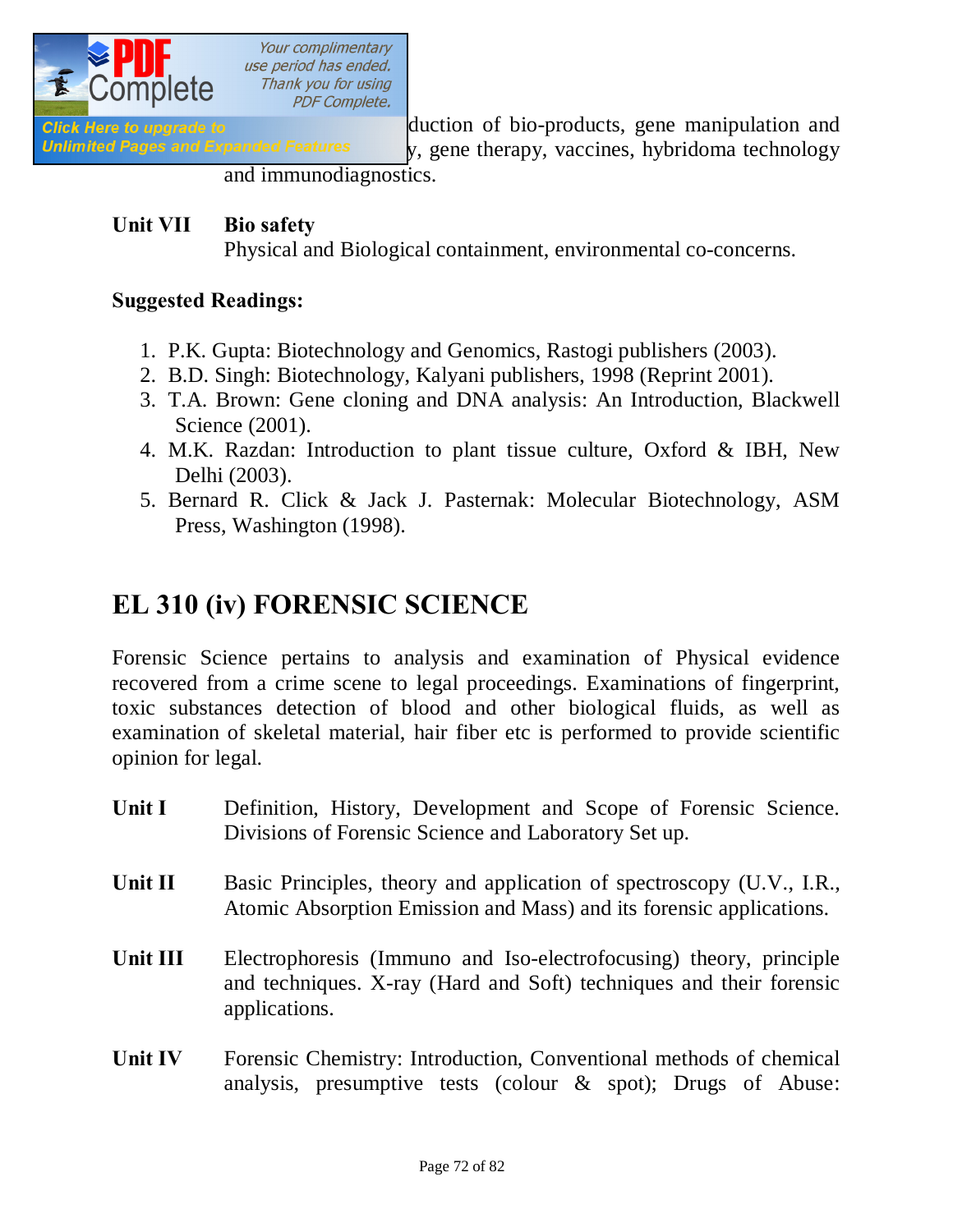

Click Here to upgrade to **Exercise 2018** Sification; Forensic Toxicology: Introduction and Unlimited Pages and Expanded Features chemical analysis for alcohol, Classification of

poisons.

- Unit V Questioned documents: Definition, handwriting, characteristic, natural variation, comparison and forgery; Forensic photography 6 techniques and important of photography.
- Unit VI Fingerprint Identification: History and development, biological basis of fingerprints, pattern types, scene of crime prints, methods of processing latent/fingerprints, ridge characteristics, comparison of fingerprints for establishing complete identity.
- Unit VII Tool marks: their identification and importance in forensic science; Trace evidence: Definition, identification and their importance in forensic science.
- **Unit VIII** Identification and detection of biological fluids (Blood, Semen, Saliva and Urine) and their Medico-logical importance.
- **Unit IX** Personal Identification through somatometry and Somatoscopy; Study and hair and fibers.
- **Unit X** Examination of skeletal remains-identification of bones, differentiation between human and non human, determination of age, sex and height from skeletal remains.
- Unit XI Modern Developments and their concepts (Nacre analysis, Brain fingerprinting, DNA Profiling, voice identification, Cyber crime, Forensic Odontology and Bitemarks).
- *Note*; Practical demonstrations are compulsory as without the demonstration the students would not be able to understand the value of the specific topics of Forensic Science.

Practical demonstration of procedure of taking fingerprints; identification of pattern types, developing latent fingerprints (Powder Method), spot test for blood identification, Somatoscopic observations, Age and Sex determination from skull, estimation of height from long bones, hair morphology, tests for fiber identification.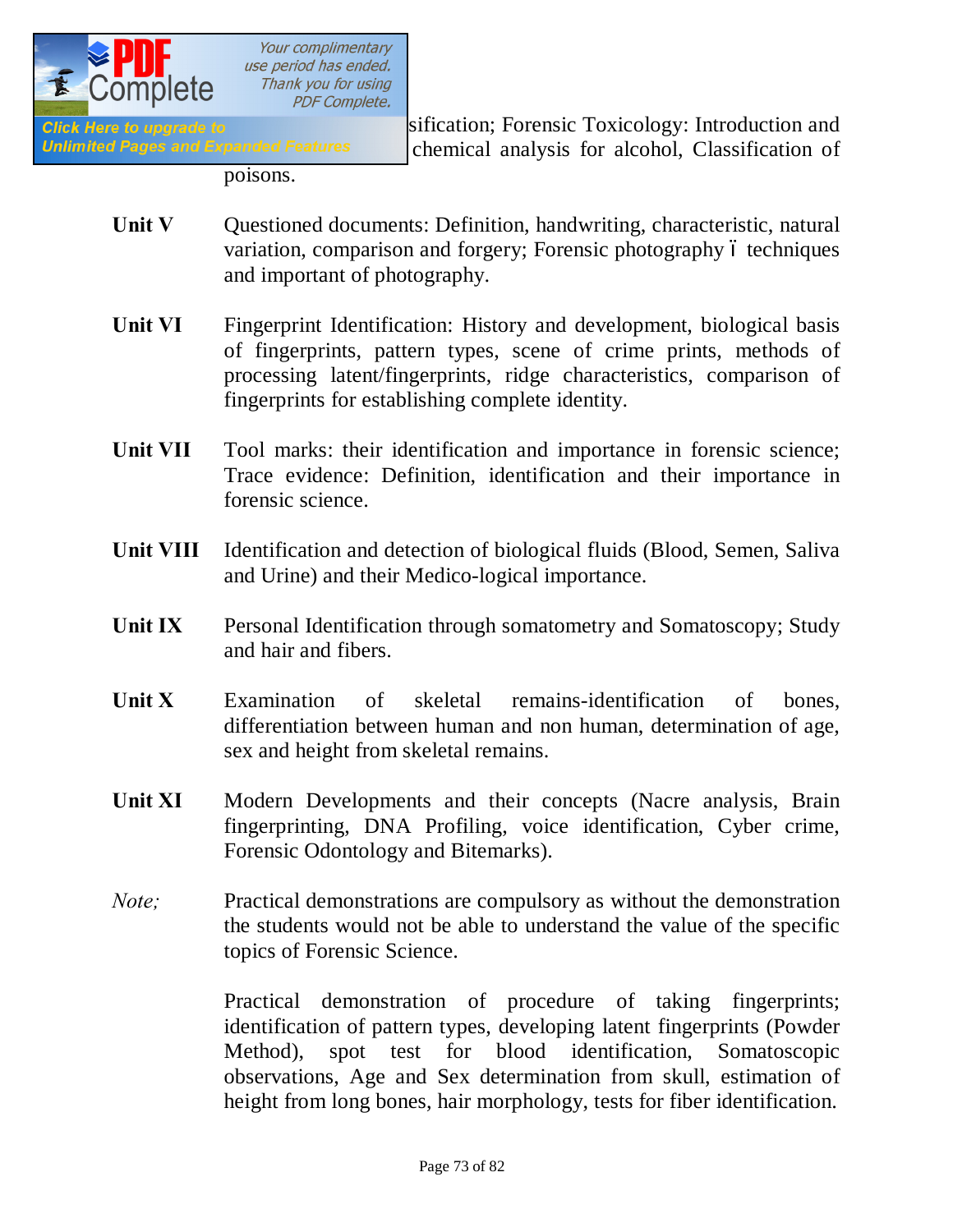

- 1. R. Saferstein: *Criminalistics,* Prentice Hall (1998).
- 2. B.R. Sharma: *Forensic Science in Criminal Investigation and Trials,* Central Law Agency, Allahabad (2003).
- 3. W.G. Eckert: *Introduction of Forensic Science,* CRE Press, Bock Raton (1997).
- 4. I.P. Singh and M.K. Bhasin: *A Laboratory Manual of Biological Anthropology,* K.R. Enterprises, N. Delhi (2005)*.*
- 5. S. Nath: *An Introduction to Forensic Anthropology,* Gian Publishing House, N. Delhi (1989).
- 6. S. Nath: Personal Identification through Fingerprints, Shree Publisher & Distributors, New Delhi (2006).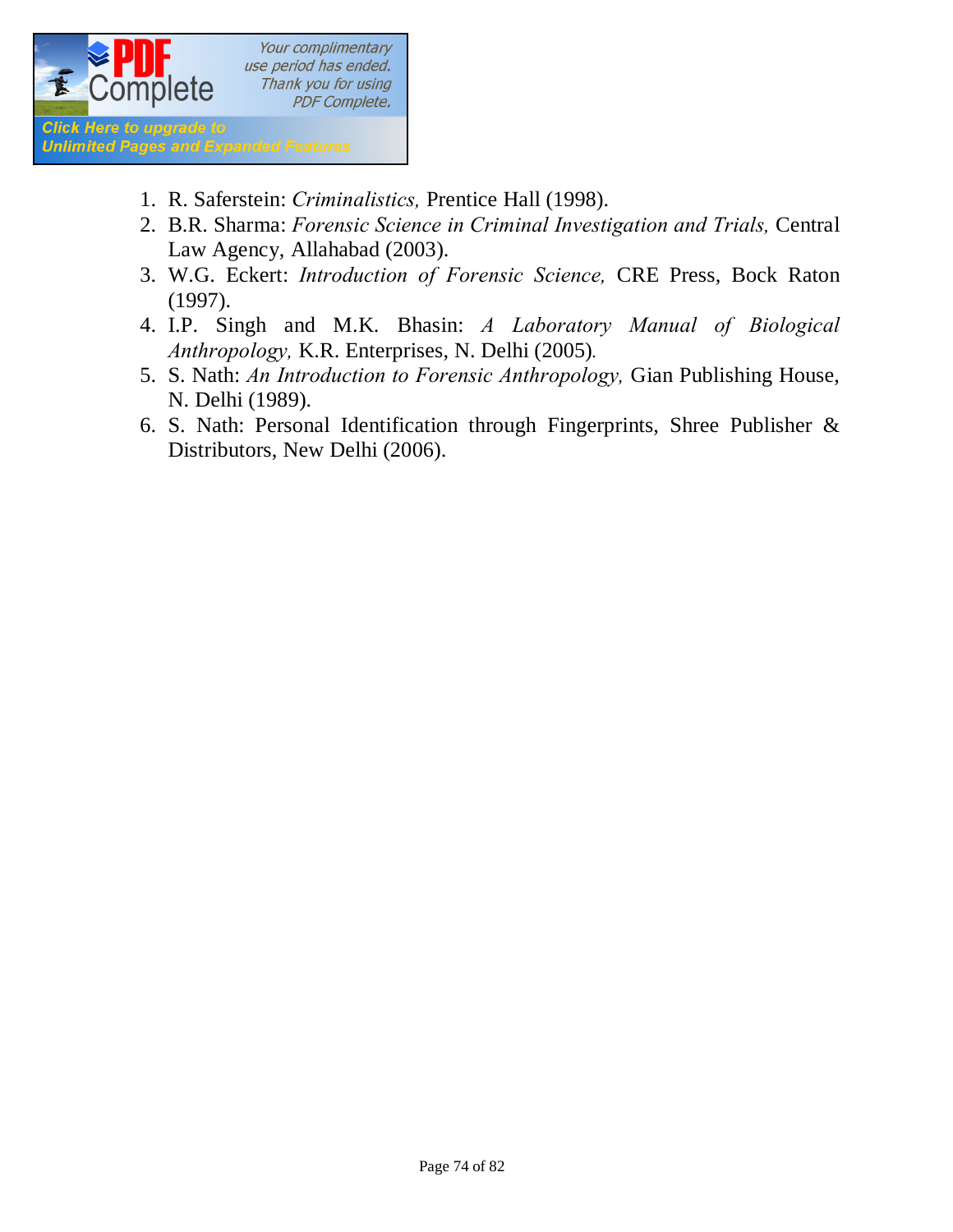

Your complimentary use period has ended. Thank you for using PDF Complete.

**Click Here to upgrade to Unlimited Pages and Expanded Features** 

# SEMESTER VI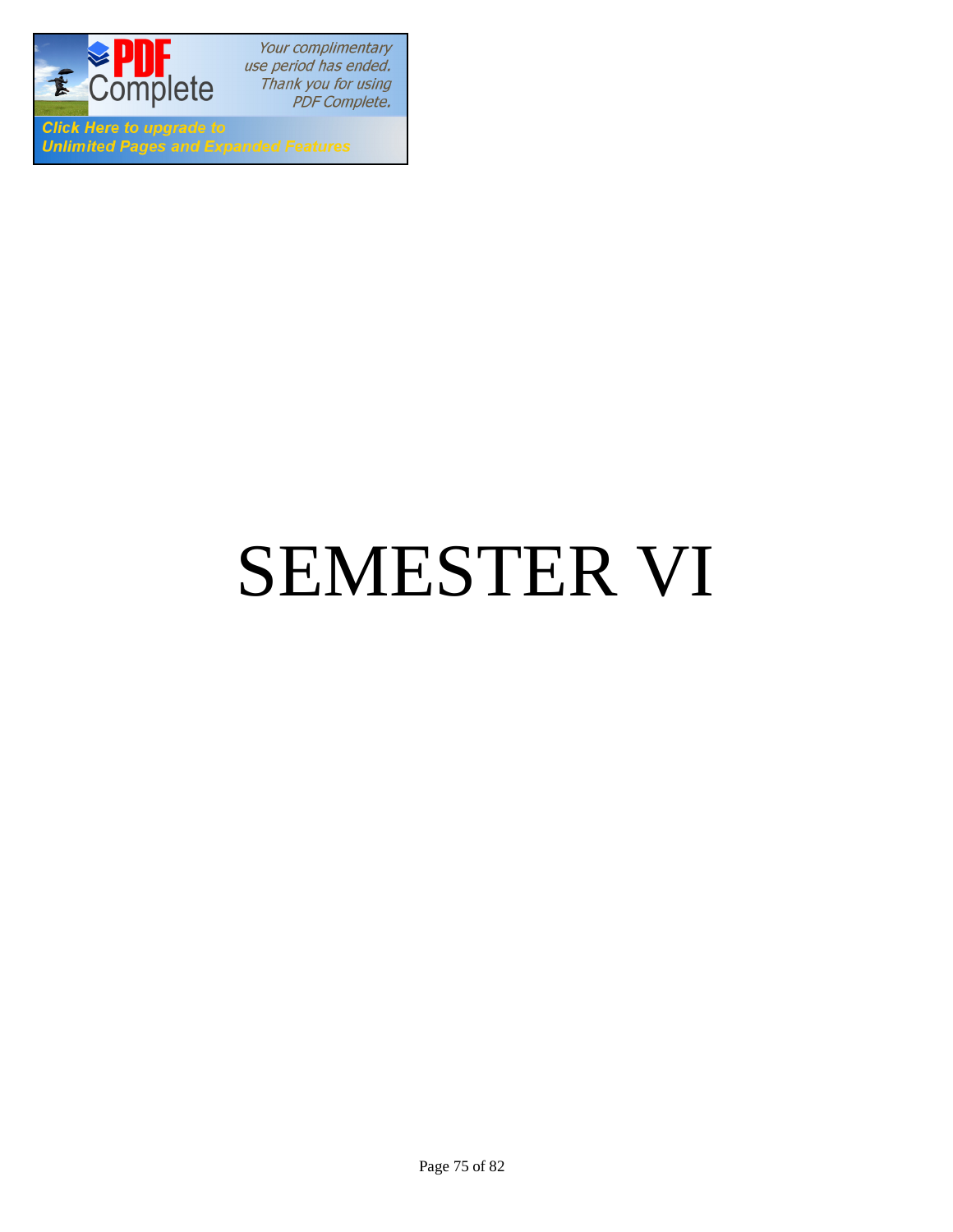

**[P](http://www.pdfcomplete.com/cms/hppl/tabid/108/Default.aspx?r=q8b3uige22)APER-21**

# **CHPT-606: CHEMISTRY-6 (ORGANOMETALLICS, BIO-INORGANIC CHEMISTRY, PROTEINS AND UV-IR SPECTROSCOPY)**

#### *Section A: Inorganic Chemistry-4* **(30 Lectures) Unit 1Chemistry of 3d metals**

Oxidation states displayed by Cr, Fe, Co, Ni and Co.

A study of the following compounds (including preparation and important properties);

Peroxo compounds of Cr,  $K_2Cr_2O_7$ ,  $KMnO_4$ ,  $K_4[Fe(CN)_6]$ , sodium nitroprusside,  $[Co(NH_3)_6]Cl_3$ , Na<sub>3</sub> $[Co(NO_2)_6]$ .

#### **Unit 2 Organometallic Compounds**

Definition and Classification with appropriate examples based on nature of metalcarbon bond (ionic,  $\sigma$ ,  $\pi$  and multicentre bonds). Structures of methyl lithium, Zeiss salt and ferrocene. EAN rule as applied to carbonyls. Preparation, structure, bonding and properties of mononuclear and polynuclear carbonyls of 3d metals.  $\pi$ - acceptorbehaviour of carbon monoxide. Synergic effects (VB approach)- (MO diagram of CO can be referred to for synergic effect to IR frequencies).

#### **Unit 3 Bio-Inorganic Chemistry**

A brief introduction to bio-inorganic chemistry. Role of metal ions present in biological systems with special reference to  $Na^+$ ,  $K^+$  and  $Mg^{2+}$  ions: Na/K pump; Role of  $Mg^{2+}$  ions in energy production and chlorophyll. Role of  $Ca^{2+}$  in blood clotting, stabilization of protein structures and structural role (bones).

#### *Section B: Organic Chemistry-4* **(30 Lectures)**

#### **Unit 1 Polynuclear and Heteronuclear aromatic compounds:**

Properties of the following compounds with reference to electrophilic and nucleophilic substitution: Naphthalene, Anthracene , Furan, Pyrrole, Thiophene, and Pyridine.

#### **Unit 2. Amino Acids, Peptides and Proteins:**

*Preparation of Amino Acids:* Strecker synthesis using Gabriel & phthalimide synthesis. Zwitter ion, Isoelectric point and Electrophoresis.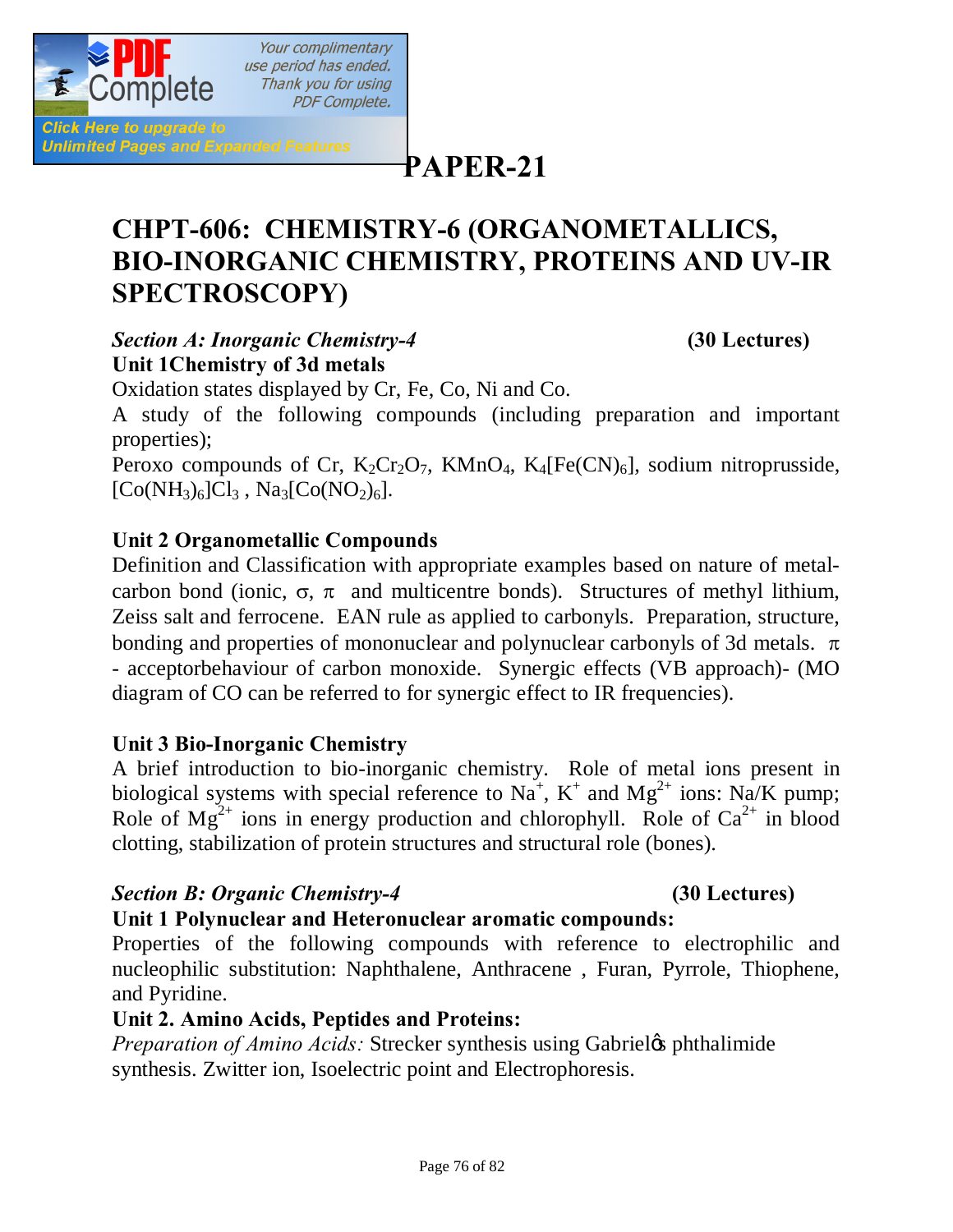

*Click Here to upgrade to Reactions of Amino accelerations of*  $6NH_2$  *group,* Unlimited Pages and Expanded Features vidrin test.

Overview of Primary, Secondary, Tertiary and Quaternary Structure of proteins. Determination of Primary structure of Peptides by degradation Edmann degradation (N-terminal) and Cóterminal (thiohydantoin and with carboxypeptidase enzyme). Synthesis of simple peptides (upto dipeptides) by Nprotection (t-butyloxycarbonyl and phthaloyl) & C-activating groups and Merrifield solid-phase synthesis.

#### **Unit 3. Application of Spectroscopy to Simple Organic Molecules**

Application of visible, ultraviolet and Infrared spectroscopy in organic molecules. Electromagnetic radiations, electronic transitions,  $\lambda_{\text{max}} \& \varepsilon_{\text{max}}$ , chromophore, auxochrome, bathochromic and hypsochromic shifts. Application of electronic spectroscopy and Woodward rules for calculating  $\lambda_{\text{max}}$  of conjugated dienes and  $\alpha$ , $\beta$  ó unsaturated compounds.

Infrared radiations and types of molecular vibrations, functional group and Finger print region. IR spectra of alkanes, alkenes and simple alcohols (inter and intra molecular Hydrogen bonding), aldehydes, ketones, carboxylic acids and their derivatives (effect of substitution on >C=O stretching absorptions).

#### **SUGGESTED READINGS**

- 1. James E. Huheey, Ellen Keiter & Richard Keiter: *Inorganic Chemistry: Principles of Structure and Reactivity,* Pearson Publication.
- 2. G.L. Miessler & Donald A. Tarr: *Inorganic Chemistry,* Pearson Publication.
- 3. J.D. Lee: *A New Concise Inorganic Chemistry,* E.L.B.S.
- 4. F.A. Cotton & G. Wilkinson: *Basic Inorganic Chemistry*, John Wiley & Sons.
- 5. I. L. Finar: *Organic Chemistry* (Vol. I & II), E.L.B.S.
- 6. John R. Dyer: *Applications of Absorption Spectroscopy of Organic Compounds,* Prentice Hall.
- 7. R.M. Silverstein, G.C. Bassler & T.C. Morrill*: Spectroscopic Identification of Organic Compounds*, John Wiley & Sons.
- 8. R.T. Morrison & R.N. Boyd: *Organic Chemistry,* Prentice Hall.
- 9. Peter Sykes: *A Guide Book to Mechanism* in *Organic Chemistry,* Orient Longman.
- 10. Arun Bahl and B. S. Bahl: *Advanced Organic Chemistry,* S. Chand.
- 11. A.I. Vogel: Qualitative Inorganic Analysis, Prentice Hall, 7<sup>th</sup> Edn.
- 12. A.I. Vogel: Quantitative Chemical Analysis, Prentice Hall,  $6<sup>th</sup>$  Edn.
- 13. A.I. Vogel: Textbook of Practical Organic Chemistry, Prentice Hall, 5<sup>th</sup> Edn.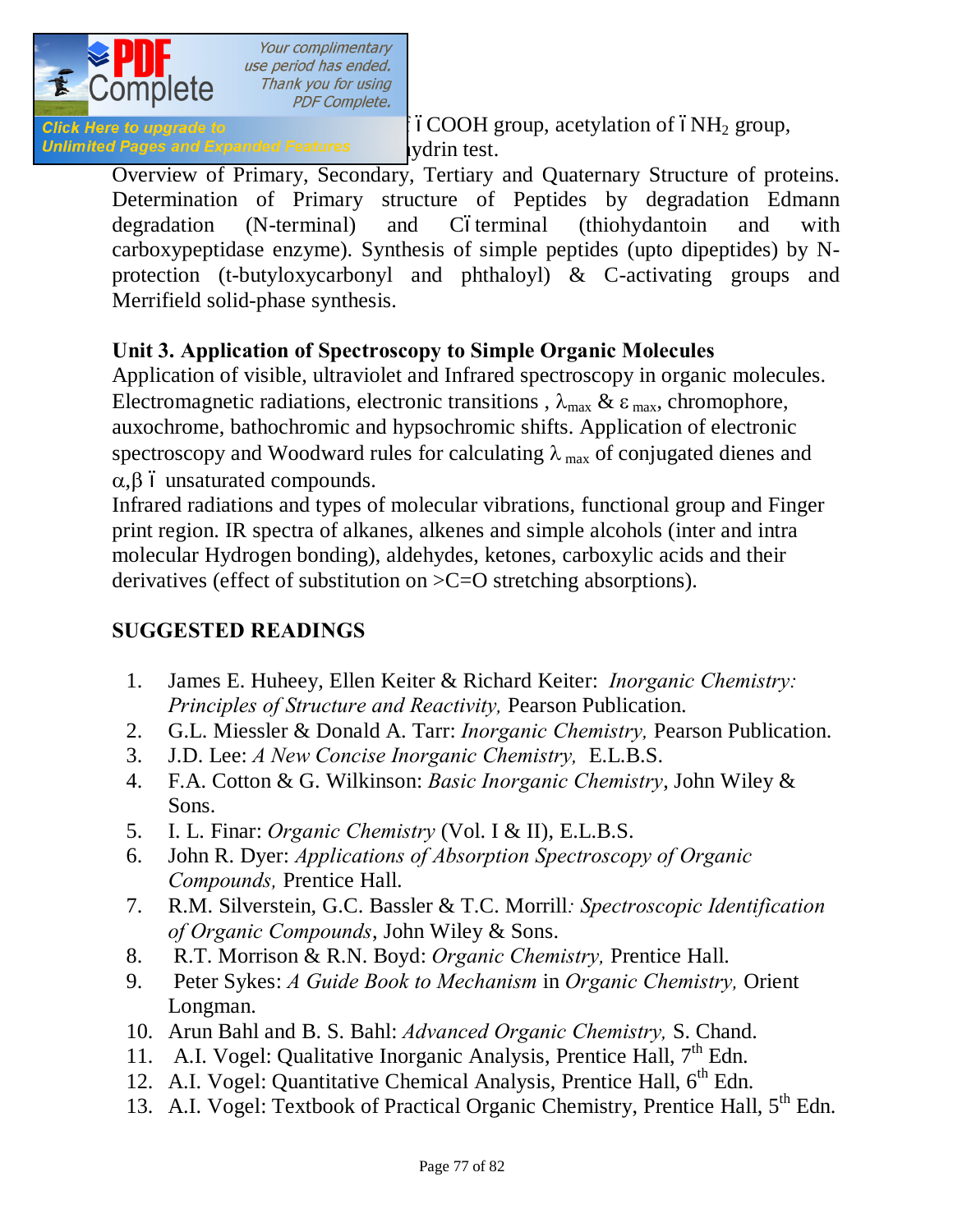

Your complimentary use period has ended. Thank you for using **PDF Complete.** 

**Click Here to upgrade to Elizabeth Click Here to upgrade to Elizabeth Structure Chemistry, Orient** 

# **CHPP-606: PRACTICAL CHEMISTRY**

#### Section A: Inorganic Chemistry

1. Separation of mixtures by chromatography: Measure the  $R_f$  value in each case. (Combination of two ions to be given) Paper chromatographic separation of  $\overline{Fe}^{3+}$ ,  $\overline{Al}^{3+}$  and  $\overline{Cr}^{3+}$ 

or

Paper chromatographic separation of  $Ni^{2+}$ ,  $Co^{2+}$ ,  $Mn^{2+}$  and  $Zn^{2+}$ 

- 2. Preparation of any two of the following complexes and measurement of their conductivity:
- (i) tetraamminecarbonatocobalt (III) nitrate
- (ii) tetraamminecopper (II) sulphate
- (iii) potassium trioxalatoferrate (III) trihydrate

Compare the conductance of the complexes with that of M/1000 solution of NaCl,  $MgCl<sub>2</sub>$  and LiCl<sub>3</sub>.

#### Section B: Organic Chemistry

Systematic Qualitative Organic Analysis of Organic Compounds possessing monofunctional groups (-COOH, phenolic, aldehydic, ketonic, amide, nitro, 1<sup>o</sup> amines) and preparation of one derivative.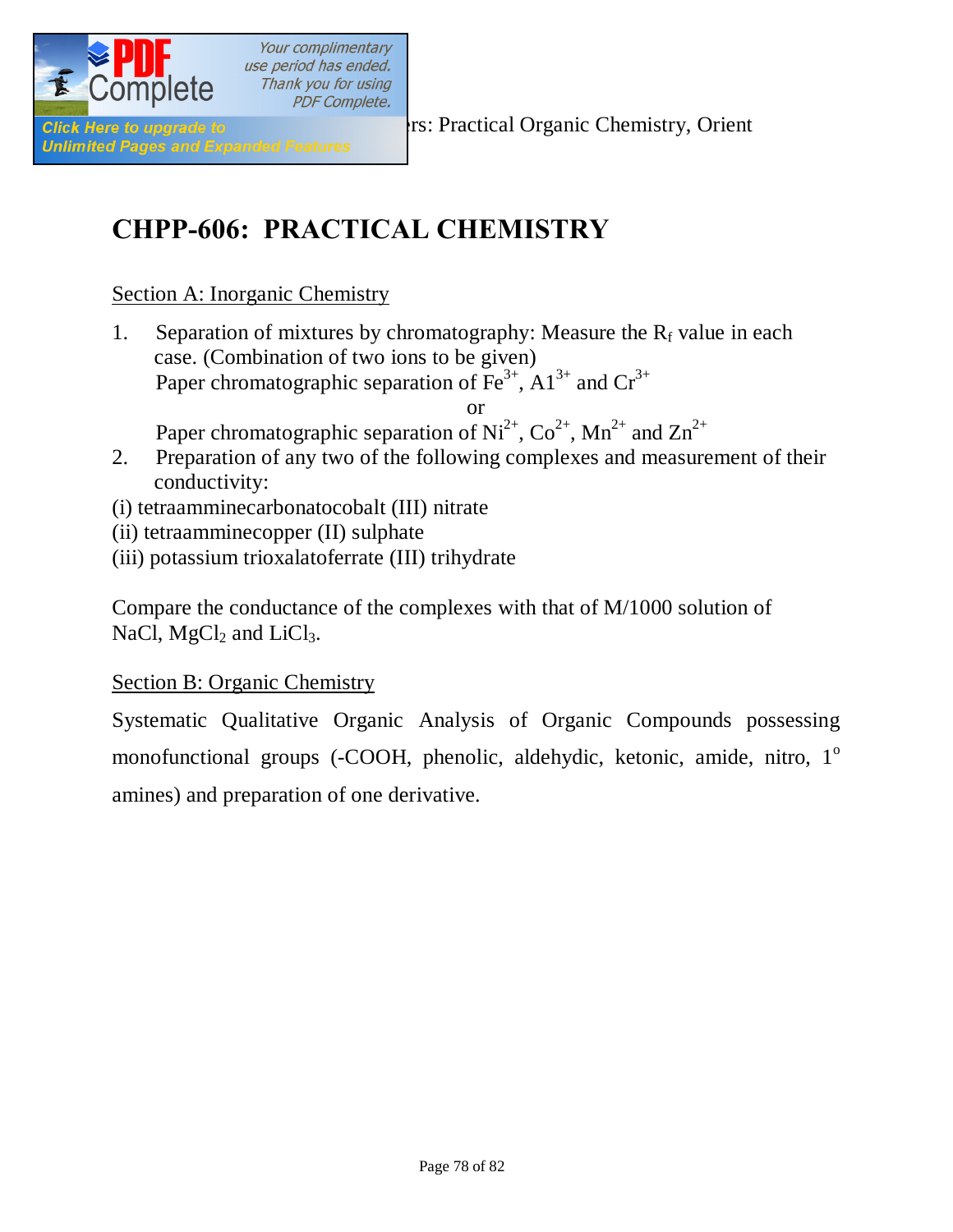

# **[P](http://www.pdfcomplete.com/cms/hppl/tabid/108/Default.aspx?r=q8b3uige22)APER-22**

# **MAPT – 404: DIFFERENTIAL EQUATIONS**

First order exact differential equations, Integrating factors, rules to find an integrating factor. First order higher degree equations solvable for x y p dy dx. Methods for solving higher-order differential equations. Basic theory of linear differential equations, Wronskian and its properties. Solving a differential equation by reducing its order. Linear homogenous equations with constant coefficients, Linear non-homogenous equations. The method of variation of parameters, The Cauchy- Euler equation, Simultaneous differential equations, total differential equations.

Applications of differential equations: the vibrations of a mass on a spring, mixture problem, free damped motion, forced motion, resonance phenomena, electric circuit problem, mechanics of simultaneous differential equations.

#### **Partial differential Equations**

Order and degree of partial differential equations, Concept of linear and non-linear partial differential equations. Formation of first order partial differential equations, linear partial differential equation of first order. Lagrange is method, Charpitos method. Classification of second order partial differential equations into elliptic, parabolic and hyperbolic through illustrations only. Applications to traffic flow.

*Using Computer aided software for example, Matlab/ Mathmatica/ Maple/ MuPadeharaeteristics,vibrating string vibrating membrane, conduction of heat in solids, gravitational potential, conservation laws.*

#### **Recommended Books**

- 1. Shepley L. Ross: Differential equations,  $3<sup>rd</sup>$  Edn., John Wiley and Sons (1984).
- 2. Sneddon: Elements of Partial differential equations, McGraw-Hill, International Edition (1967).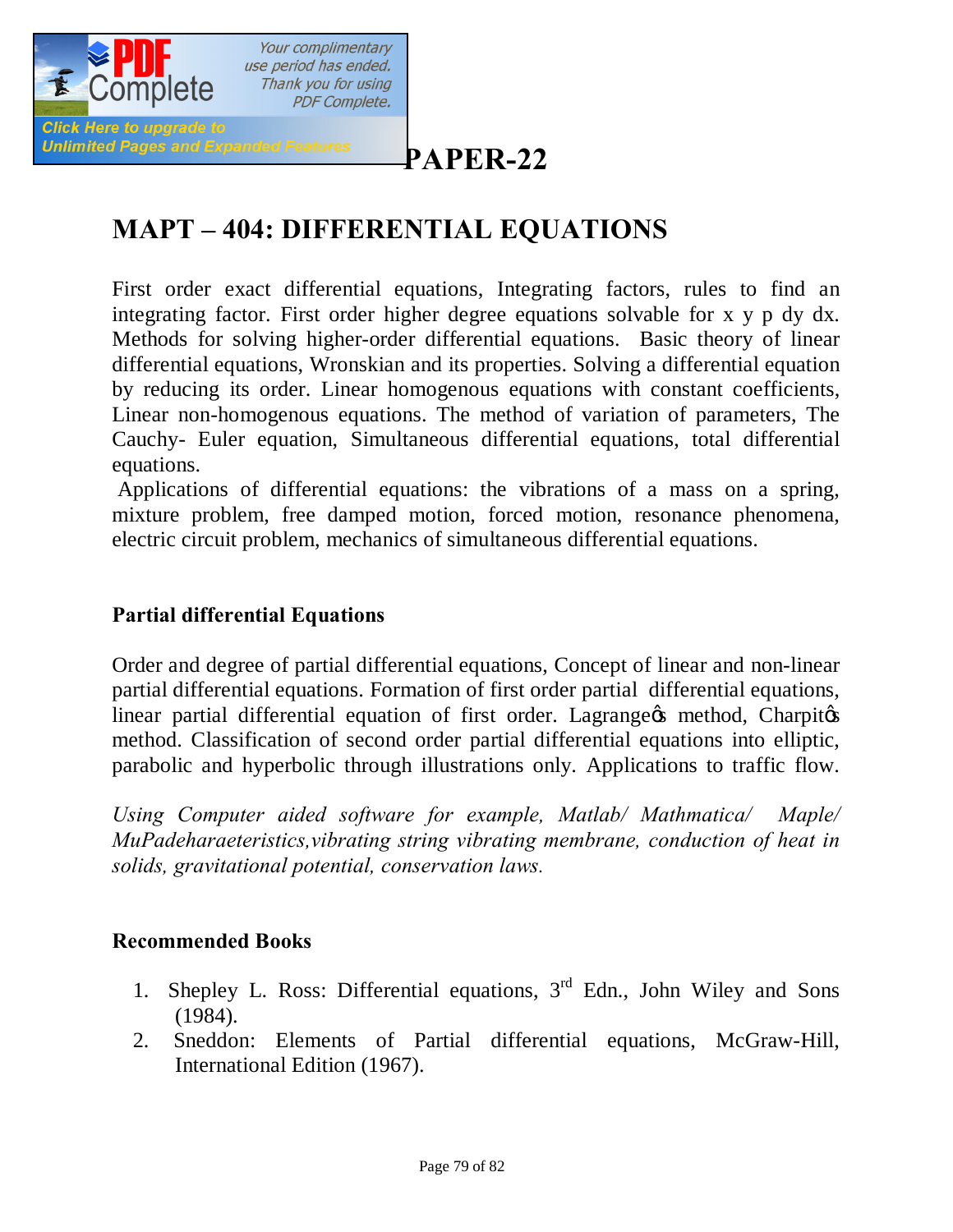

# **[P](http://www.pdfcomplete.com/cms/hppl/tabid/108/Default.aspx?r=q8b3uige22)APER-23**

# **ACPT-606: ANALYTICAL CHEMISTRY-6: INSTRUMENTAL METHODS OF ANALYSIS**

 **I. AN INTRODUCTION TO SPECTROSCOPIC METHOD OF ANALYSIS: (RECAP of the introduction covered in detail in the chemistry syllabus)**

#### **II. UV AND VISIBLE SPECTROPHOTOMETRY:**

- A. Lambert-Beeros law
- B. Principles, Instrumentation, Single/double beam instrument
- C. Applications

#### **III. IR SPECTROPHOTOMETRY**:

- A. Principle
- B. Instrumentation, applications

## **IV. FLAME PHOTOMETRY**

- A. Principle
- B. Instrumentation
- C. Single/double beam instruments
- D. Experimental procedure
- E. Applications

## **V. ATOMIC SPECTROSCOPY:**

- A. Types
- B. Atomizer
- C. Atomic absorption and emission
- D. Applications

## **VI. NMR SPECTROSCOPY**:

- A. Principle
- B. Instrumentation
- C. Factors affecting chemical shift
- D. Spin-coupling
- E. Applications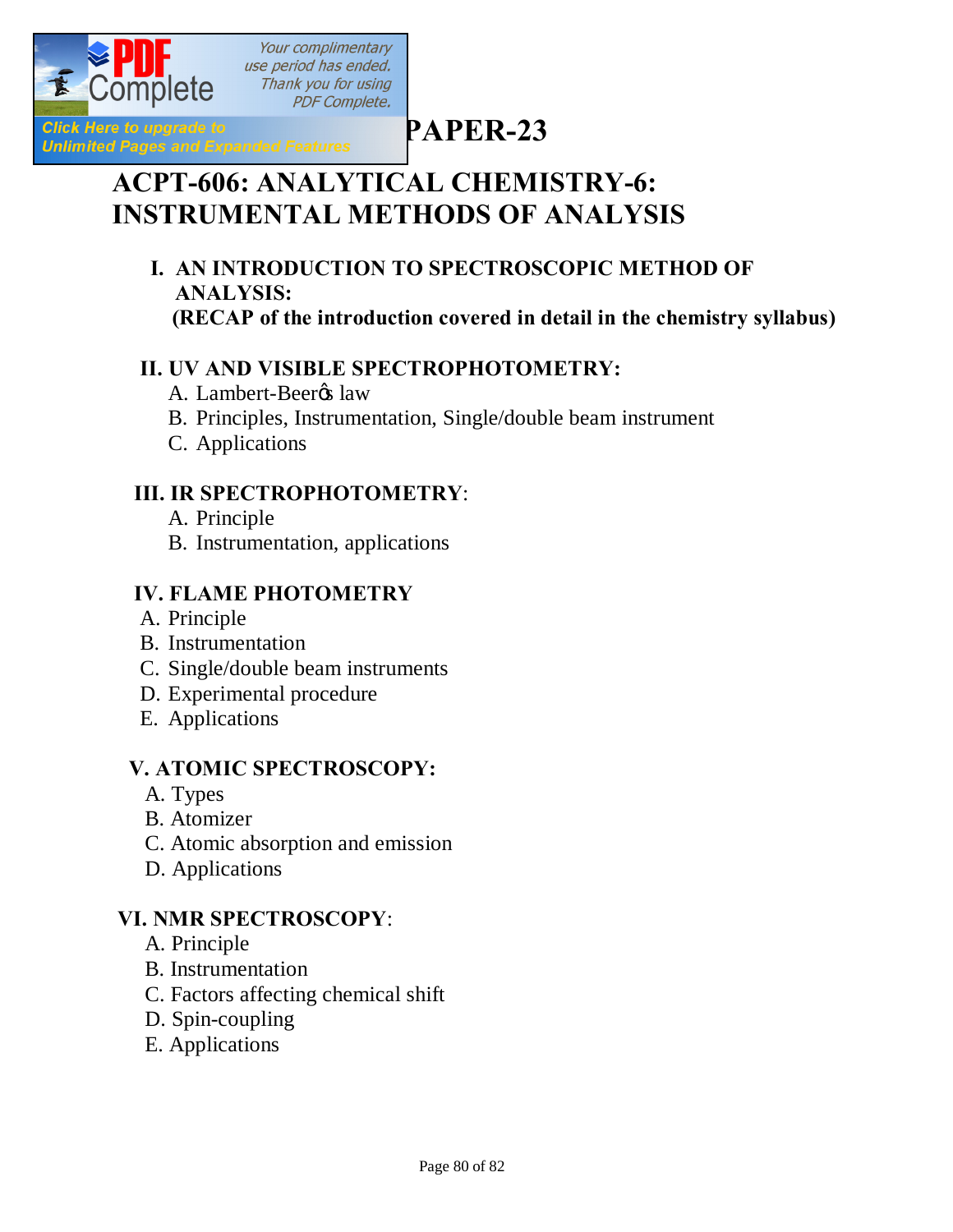

Your complimentary use period has ended. Thank you for using **PDF Complete.** 

# **ACTION LETTER AND CONSUMPTER AN ALTER AREA ASSESSED AND A LOCAL CHEMISTRY**<br> **ANALYTICAL CHEMISTRY**

- 1. Determination of the partition coefficient of iodine between carbon tetrachloride and water.
- 2. Determination of the pKa of an indicator.
- 3. Study of changes in conductance in the following systems.
- 4. i) Weak acid-strong base; ii) Strong acid-strong base.
- 5. To determine the isoelectric pH of a protein.
- 6. To draw the titration curve of an amino acid.
- 7. To determine the void volume of a gel filtration column.

#### **Suggested Readings:**

- 1. P.W.Atkins: Physical Chemistry.
- 2. G.W. Castellan: Physical Chemistry.
- 3. C.N.Banwell: Fundamentals of Molecular Spectroscopy.
- 4. Brian Smith: Infra red Spectral Interpretations: A Systematic Approach.
- **5.** W.J.Moore: Physical Chemistry.